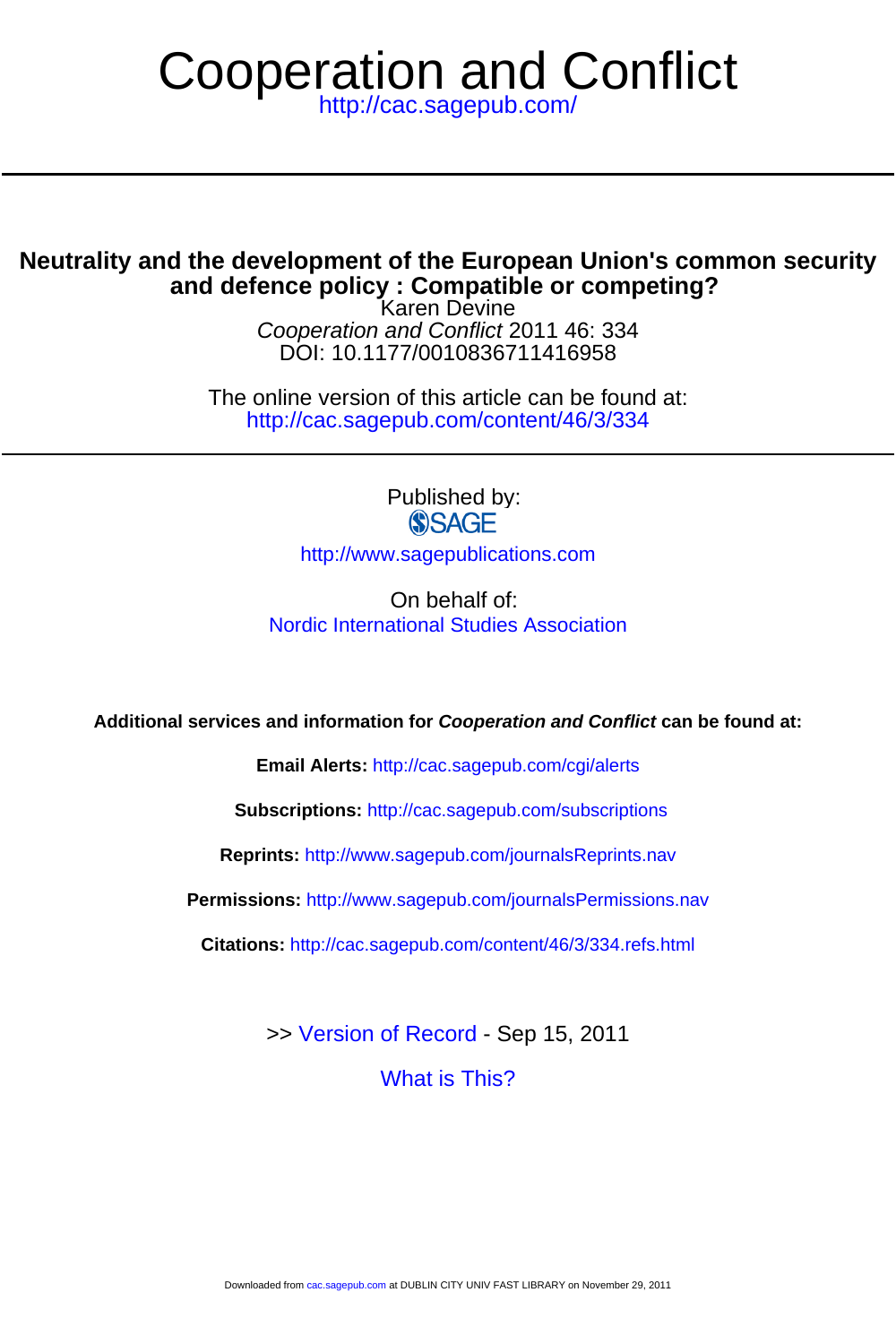

Cooperation and Conflict 46(3) 334–369 © The Author(s) 2011 Reprints and permission: sagepub. co.uk/journalsPermissions.nav DOI: 10.1177/0010836711416958 cac.sagepub.com **SSAGE** 

**Neutrality and the development of the European Union's common security and defence policy: Compatible or competing?**

**Karen Devine**

#### **Abstract**

This article examines the content of concepts of neutrality articulated in elite and public discourses in the context of the development of the European Union's (EU) Common Security and Defence Policy (CSDP). In parallel with security and defence policy developments in successive EU treaties, many argue that the meaning of neutrality has been re-conceptualized by elites in EU 'neutral' member states (specifically, Austria, Finland, Ireland and Sweden) to the point of irrelevance and inevitable demise. Others argue that the concept of 'military' neutrality, as it is termed by elites in Ireland, or 'military non-alignment', as it is termed by elites in Austria, Sweden and Finland, meaning non-membership of military alliances, is compatible with the CSDP in the Lisbon Treaty. An investigation of these paradoxical discursive claims as to the status of neutrality yields findings of a divergence in public 'active' and elite 'military' concepts of neutrality that embodies competing foreign policy agendas. These competing, value-laden, concepts reflect tensions between, on the one hand, the cultural influences of a domestic constituency holding strong national identities and role-conceptions informed by a postcolonial or anti-imperialist legacy and, on the other hand, elite socialization influences of 'global actor' and common defence-supported identity ambitions encountered at the EU level that can induce discursively subtle yet materially significant shifts in neutral state foreign policy. The article concludes with an analysis of the compatibility of both 'military' neutrality and the 'active' concept of neutrality with the CSDP in the Lisbon Treaty and draws conclusions on the future role of neutrality both inside and outside the EU framework.

#### **Keywords**

Austria, EU CSDP, Ireland, 'Lisbon Treaty' mutual defence clause, neutrality, Sweden

## **Introduction**

Neutrality is an 'illusive concept' (Andrén, 1991: 67), a 'wide-ranging, elastic concept' (Joenniemi, 1993: 289) and 'bears more than its fair share of different connotations'

#### **Corresponding author:**

Karen Devine, School of Law and Government, Dublin City University, Glasnevin, Dublin 9 Email: karen.devine@dcu.ie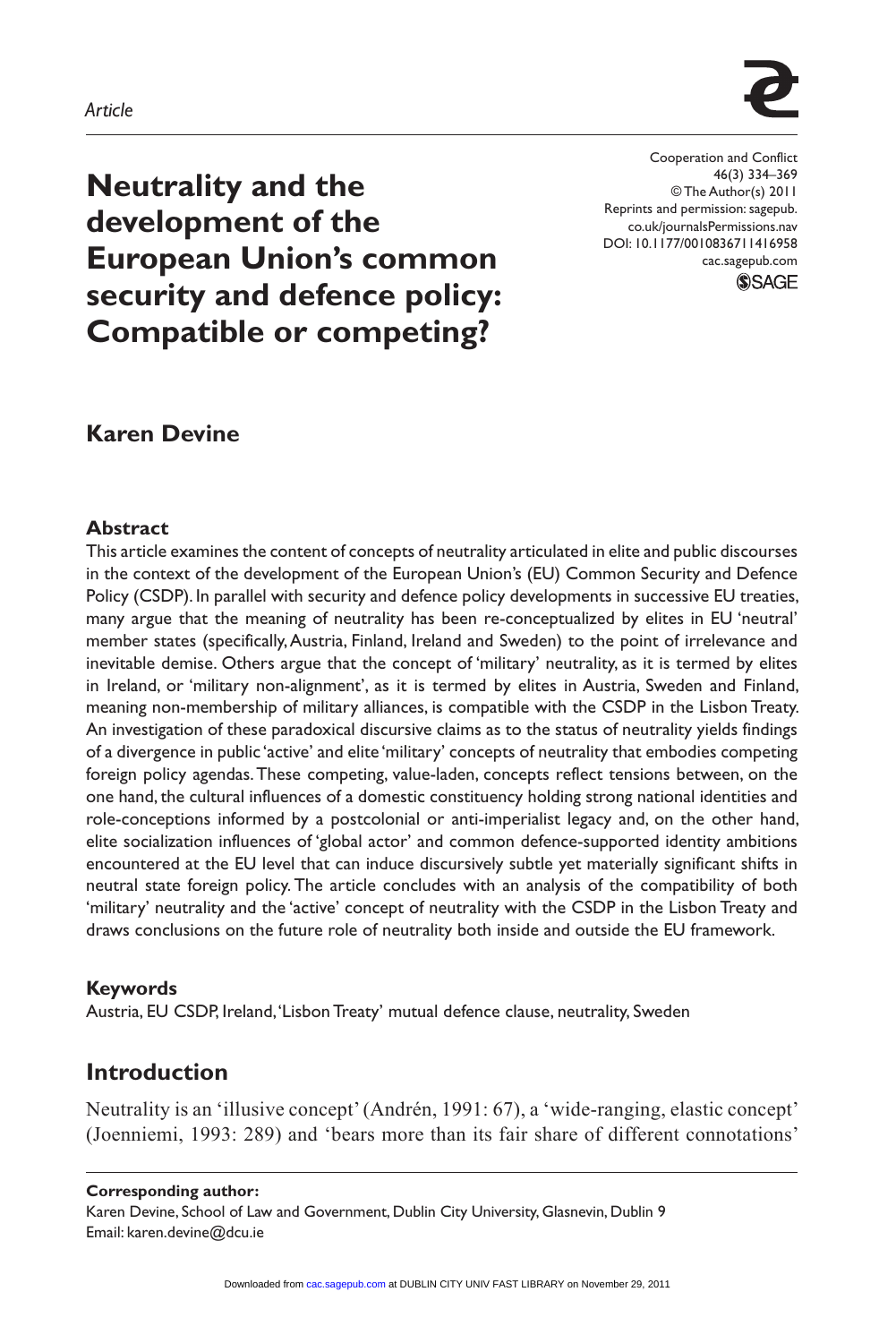(Keatinge, 1984: 3). Like many other commonly used political concepts such as 'democracy' or 'sovereignty', neutrality is an essentially contested concept – the content of the concept, with different emphasis on legal, political, ideological, economic and military dimensions and its 'proper' formulation and practice, can be interpreted antithetically and disputed (see Agius and Devine, [this issue]). The lack of universal or intersubjective agreement on the meaning of neutrality is a political puzzle worthy of investigation in the context of an ongoing political struggle over the content of the concept between different agents in their attempts to achieve varying political goals at the national, regional and international levels.

This article seeks to establish the timing and nature of changes in the discursive content of neutrality in parallel with the development of European Union (EU) foreign, security and defence policy (see Beyer and Hofmann, [this issue]). Although there is a substantial literature on the development of the European Security and Defence Policy (ESDP) (renamed 'Common Security and Defence Policy' through the Lisbon Treaty (shorthand for 'the Treaty of Lisbon amending the Treaty on European Union and the Treaty establishing the European Community')) (e.g. Carlsnaes and Smith, 1994; Tonra and Christiansen, 2004; Holland, 2005) and a smaller literature drawing attention to changes to neutrality in Europe and the conduct of European neutrals (Jessup, 1936; Ogley, 1970; Neuhold and Thalberg, 1984; Kruzel and Haltzel, 1989; Neuhold, 1992) and individual studies of neutral states (Jakobsen, 1969; Salmon, 1989; Af Malmborg, 2001; Bischof et al., 2001; Agius, 2006), to date, variability in the two concepts has not been compared directly in a qualitative, chronological analysis. The content of the concept of neutrality is examined in the cases of Austria, Sweden and Ireland in a preaccession period from the 1960s to 1970s for Ireland and from the 1980s to 1990s for the former two cases using referendum debates, parliamentary speeches, White Papers, policy documents and media op-eds. The last phase examines the concept of neutrality from the time of the agreement to merge the EU and the Western European Union (WEU) military alliance reached by the European Council in December 1999, incorporating the negotiations on the inclusion of the WEU's mutual defence clause in the draft 'Constitution for Europe' in 2002–2003, until the completion of the WEU–EU merger several years later through the ratification of the Lisbon Treaty in December 2009. These CSDP developments are arguably important predictors in expectations of changes in eliteformulated neutrality concepts.

Irish discourse is heavily focused on (1) because it was the first 'case-study' of a neutral joining the EEC and sets the initial parameters of the debate that provides a basis for assessing the continuity of discourses enabling successive neutral state accessions to the EU and (2) because the requirement of binding referendums on successive EC treaties has forced Irish elites to grapple with this issue given the long-standing support for neutrality by the veto card-wielding public, compared with the lighter political pressures on other neutral state elites. Finland is considered as a case apart, as the tradition is less firmly rooted and Finnish elites appear to have experienced comparatively little political pressure in shedding neutrality (Forsberg and Vaahtoranta, 2001: 70), so it features only sporadically, as a juxtaposed, quasi-neutral case (until recently, elites have described Finland as 'militarily non-aligned'). Taken together, these cases should provide an empirical basis to ascertain (1) whether state elites exhibit characteristics of elite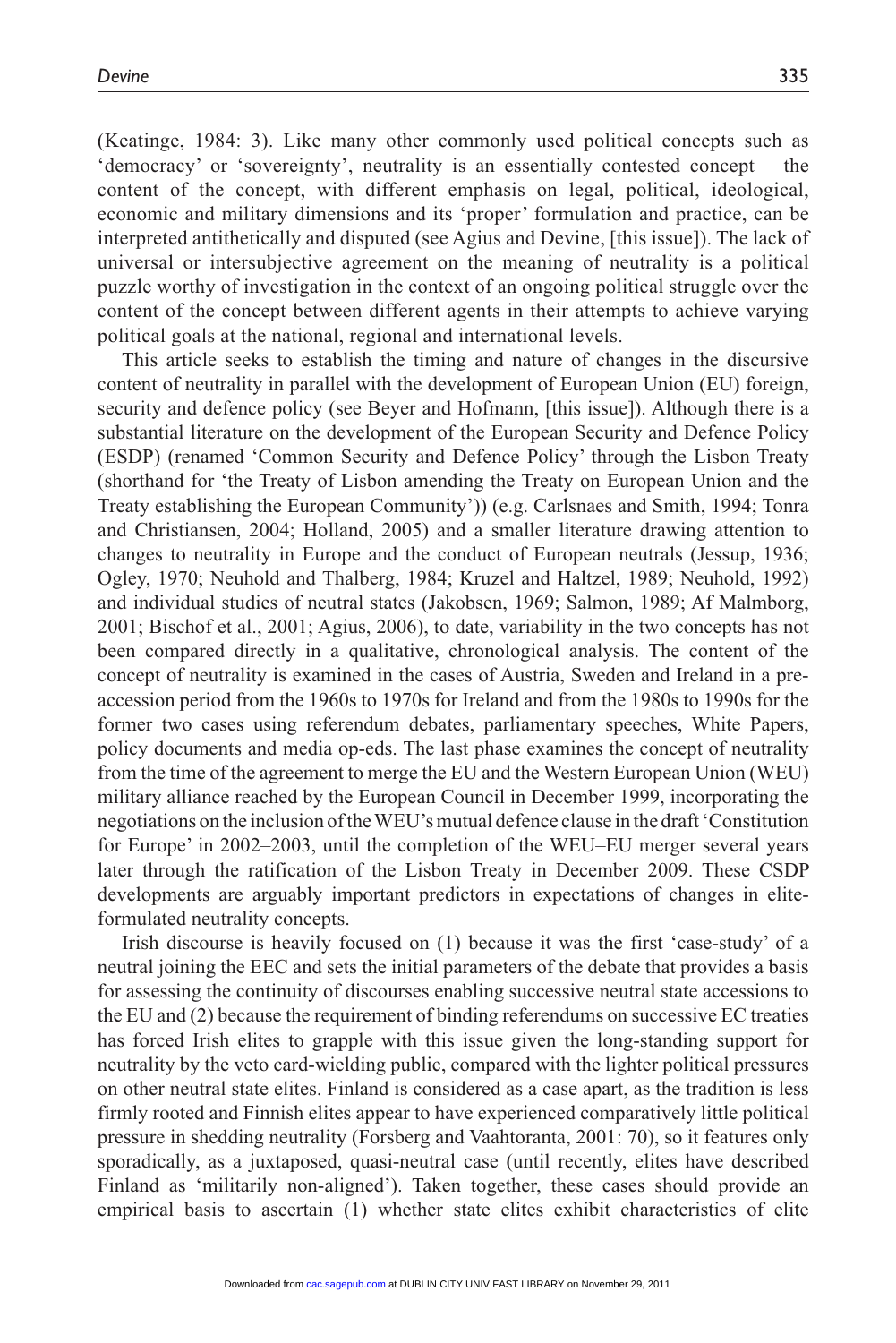socialization (Checkel, 2005) and have followed a 'logic of appropriateness' according to the given international norm in the pursuit of their policy aims and (2) whether their own internal standards of appropriateness, taking into account past practices of neutrality, are consistent over time. The article also evaluates (vis-à-vis elite concepts of neutrality) the scope and content of the neutrality concepts supported by public opinion in these states (see Table 1) using quantitative and qualitative public opinion data. This provides evidence of the degree of norm overlap and implementation (Wiener and Puetter, 2009: 6) across several levels of analysis.

Changes in elite discourses on neutrality can be understood in the context of a 'two level game' framework in which neutral state governments at the 'EU table' level agree to ESDP/CSDP measures that may impact upon or eradicate neutrality, and at the 'domestic table' have to face their state populations that wish to retain neutrality and hold direct veto cards through votes in binding referendums on EU treaties containing these ESDP/CSDP measures and/or indirect veto cards through votes in national and European elections (see Miles, 1998: 346–8). In the absence of sufficient empirical evidence to establish direct causation, the relationship between the two variables is hypothesized as correlative rather than causative: elite agreements on ESDP/CSDP developments precede changes to elite concepts of neutrality; changes in the neutrality concept can set the parameters of governmental discursive claims about the degenerative impact of the EU's ESDP/CSDP on neutrality. To paraphrase Putnam (1988: 434), 'players (and kibitzers) will tolerate some differences in rhetoric between the two games, but in the end either [neutrality] is retained or it isn't'. The changes in neutrality concepts in elite discourses are mapped in parallel with a timetable of Treaty-based ESDP/CSDP developments not only to draw conclusions on the compatibility of neutrality with ESDP/CSDP but also to assess the political and legal status of the policies of neutrality formerly and currently espoused by a minority of member states in the EU. Conclusions on the retention of neutrality or otherwise raise further questions: first, whether 'neutrality' is still an effective narrative used by elites for domestic consumption in order to take into account public attachments to neutrality, and, second, whether there is dissonance between the type of foreign policy expectations held by the public in their understanding of neutrality vis-à-vis the foreign policy options that elites could or intend to exercise within the strategic and political context of CSDP.

## **The approach**

In efforts to understand the contested neutrality concepts at play in domestic-EU politics, it is useful to draw on a post-structuralist discourse theoretic approach and Ferdinand de Saussure's linguist concept of 'sign' as a tool. To add critical and analytical purchase, aspects of critical constructivism and critical discourse analysis are melded into an overall approach.<sup>1</sup>

Post-structuralist discourse theory conceives of neutrality as a subject constructed and constituted on the basis of a discursive matrix in two ways: discourses enable or constrain what is 'thinkable' in a given discursive context and they reward or punish ideas, institutions and state policy practices that are congruent or deviant with political boundaries set (in this case, the boundaries of the EU's foreign policy ambitions and the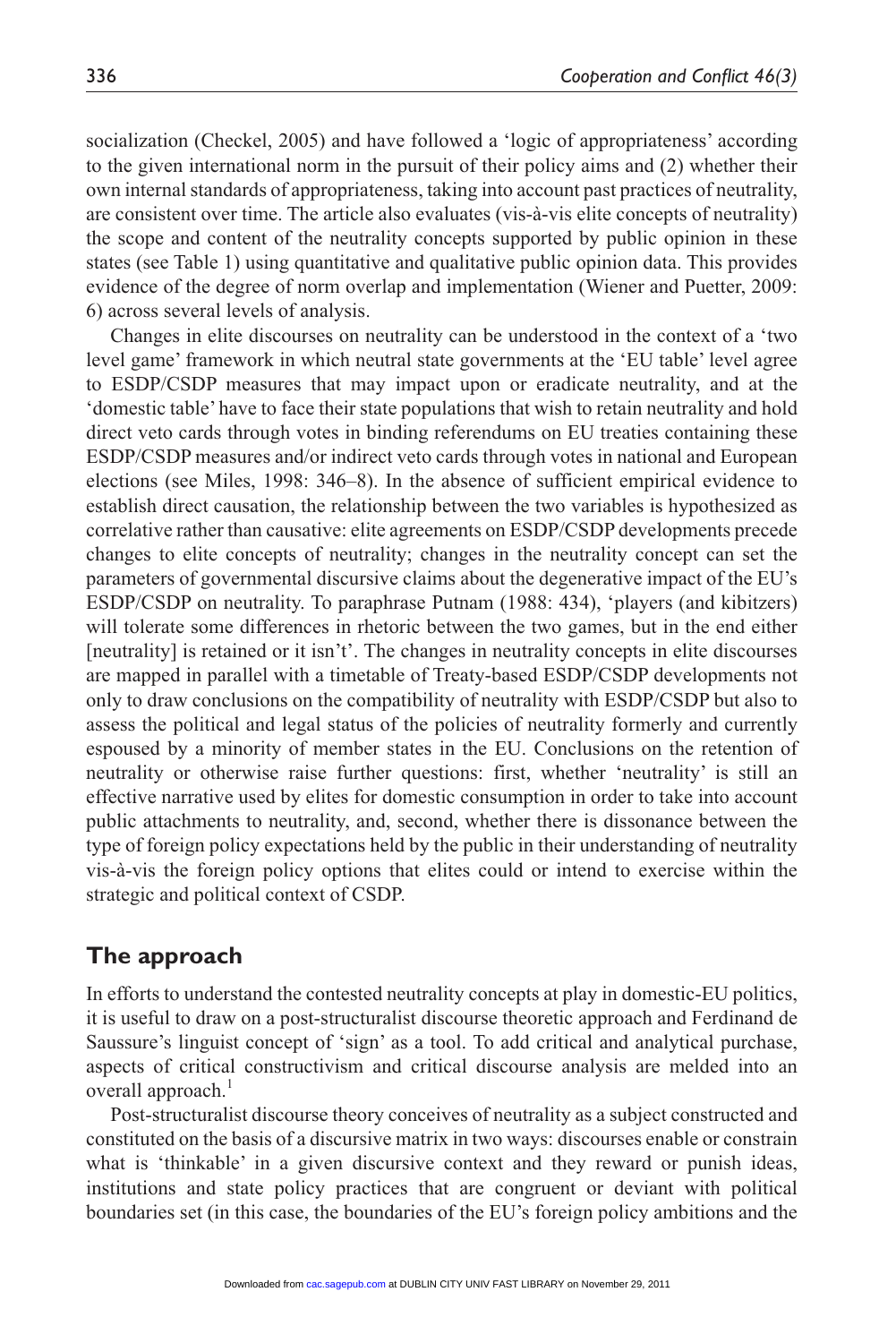CSDP in the Lisbon Treaty). Foucaultian discursive analysis entails engagement with four questions: (1) which object or area of knowledge is discursively produced, (2) according to what logic is the terminology constructed, (3) who authorized it, (4) which strategic goals are being produced in the discourse (Diaz-Bone et al., 2008: 11). On this basis, the content of the concept of neutrality is discursively produced, embodying a particular set of foreign policy goals articulated by agents such as a government, a state leader or a member of the public that are motivated by a set of values arising from a particular strategic or normative world-view.

The 'sign' is a linguistic concept that consists of two parts: form and content. The form is called the 'signifier': it is the word, manifested in the form of the letters n-e-u-tr-a-l-i-t-y, or in the sound created when the word is spoken. The content is called the 'signified': it is the idea that is associated with the word, the meaning of the word. One way to understand the debate on neutrality is to think of the concept of 'neutrality' as comprising these two parts: the 'signifier' and the 'signified'. A post-structuralist approach makes the important point that there is no natural or inevitable link between the signifier (the word/form) and the signified (the meaning/content) (Torfing, 1999: 50, 57, 89). This break between the word and its meaning allows us to think of the concept of neutrality as an empty basket or 'floating signifier' (Torfing, 1999: 87–9, 98–9) that can be filled with different contents by agents through competing discursive articulations, permitting the premise that 'neutrality' can have a number of different meanings linked to different actors, values and goals. For example, Möller and Bjereld (2010: 376) note that 'Sweden developed a policy of neutrality with an activist content' in the Cold War era, as did Austria and Ireland (discussed later). This 'active' concept of neutrality has been retained by a majority of publics in neutral states, despite their respective governing elites' adoption of the concepts of 'military neutrality' and 'military non-alignment'. Applying the above framework to the present era, one can hypothesize that supporters of 'active' neutrality based on a cosmopolitan world-view and motivated by the values of non-aggression, peace-promotion and self-determination would fill the floating signifier of neutrality with very different content to those with a regional EU world-view who reject neutrality and favour 'military solidarity' in pursuit of the status of 'global actor' for the EU (Ferreira-Pereira and Groom, 2010: 605).

The assumption that discourses can only be understood with reference to their social, political and cultural context (Titscher et al., 2000: 166; Hansen, 2006: 29) is also relevant because this article links change in the content of neutrality concepts at the government-state level with developments in CSDP at the supranational EU level. Each context is characterized by multiple discourses, with some discourses dominant (hegemonic, governing, ruling) and others challenging (counter-hegemonic, resisting, alternative or subaltern) (Vucetic, 2010: 6). Critical constructivism posits that statist discourses are more powerful than others because they partake of institutional power, and in turn reproduce that power: 'All things being equal, the foreign policy representations constructed by state officials have prima facie plausibility compared to other representations because these officials are themselves constituted as the legitimate voices of the "state"' (Weldes, 1998: 221). Critical constructivism is also normatively concerned with the practice of subjugating dissenting public voices vis-à-vis government policy in democratic political systems (Devine, 2006: 116–17, 2008: 463–4). In this case, the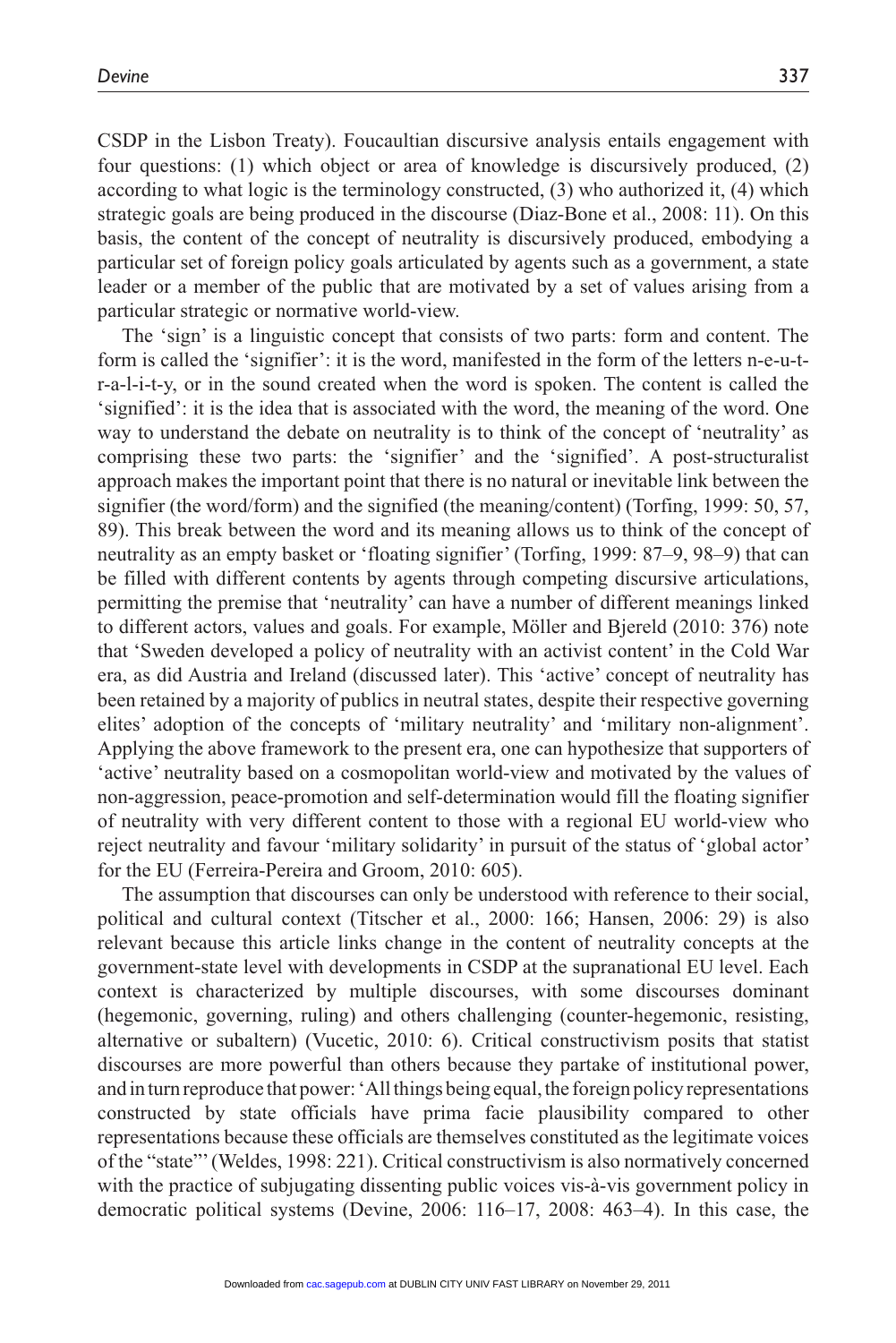public's concept of neutrality has remained relatively unchanged in the context of continued adherence to the cultural and ideological values underpinning their support for neutrality (discussed later, see also Brommesson, 2010: 230): with the public concept potentially (1) competing with CSDP and (2) different enough to constitute a challenge to their own governments' concepts of 'military neutrality' or 'military non-alignment', it is subjugated as a result of the government monopoly over state foreign policy and the legally binding status of the Lisbon Treaty.

This subjugation is seen in governments' engagement in doublespeak in a two-level game to convince their publics that 'military non-alignment' in the Swedish case (Christiansson, 2010: 30), 'non-allied' status in the Austrian case and 'military neutrality' in the Irish case (Devine, 2009: 473–5) are preserved. Notably, the doublespeak leads to confusion over the meaning of solidarity in military terms (Christiansson, 2010: 29–33). In this context, the discursive approach is useful in the analysis of deception and disinformation (Hansen, 2006: 28, 33) and pays close attention to empirical manifestations such as 'meaningful silences'. For example, elite silences on the mutual defence clause in the Lisbon Treaty's CSDP in Sweden (Christiansson, 2010: 32) and Ireland (Devine, 2010: 15) are meaningful: the European Commission's Lisbon Treaty booklet distributed to the Irish public during the two referendums in Ireland on the Lisbon Treaty was misleading in omitting any reference to the Article  $42.7$  mutual defence clause – a remarkable silence given that the European Commission singled out the mutual defence clause as one of the most significant aspects of the Lisbon Treaty after it had been signed in December 2007, because it would 'allow the emergence of a true common European defence. It will introduce a mutual defence clause and a solidarity clause ...' (Barroso, 2007).2 Another 'meaningful silence' is the very recent disappearance of the 'neutrality' and 'military non-alignment/alliance' nodal points from these states' foreign policy discourses (Devine, 2009: 472; Möller and Bjereld, 2010: 365; e.g. Ritter, 2011).

The final critical premise of the approach is that the consequences of such discursive struggles can create conditions that facilitate significant legal and foreign policy change in nation-states and at the EU level. Discourse is not just a matter of talk or text, discourse is constitutive of social and political development and a medium used by political agents to create perceptions of, and conditions for, seemingly natural or sensible policy innovation. Policy issues are defined and policy is made through discursive representational practices and discursive struggles. Texts, in this approach, are a significant form of political activity: they structure policy options and form a basis for the legitimation of political action (Weldes, 1998: 223; Milliken, 1999: 240).

NATO and the EU have started to take discourse seriously for these purposes in recent years, in terms of increased budget allocations, activities in public diplomacy and the creation of new public diplomacy agencies. In October 2002, the European Commission identified a new priority as an information topic for dissemination, 'the role of the European Union in the world' (2002: 13). In 2007, the EU started seriously to engage in external public diplomacy, using the fiftieth anniversary 'to launch a huge public diplomacy exercise across the world' (European Commission, 2007: 13). The European Commission's External Relations DG (since taken over by the EU's High Representative of the Union for Foreign Affairs and Security Policy (HR) under the Lisbon Treaty) budget in 2008 had an allocation of  $\epsilon$ 3 million that includes spending on 'information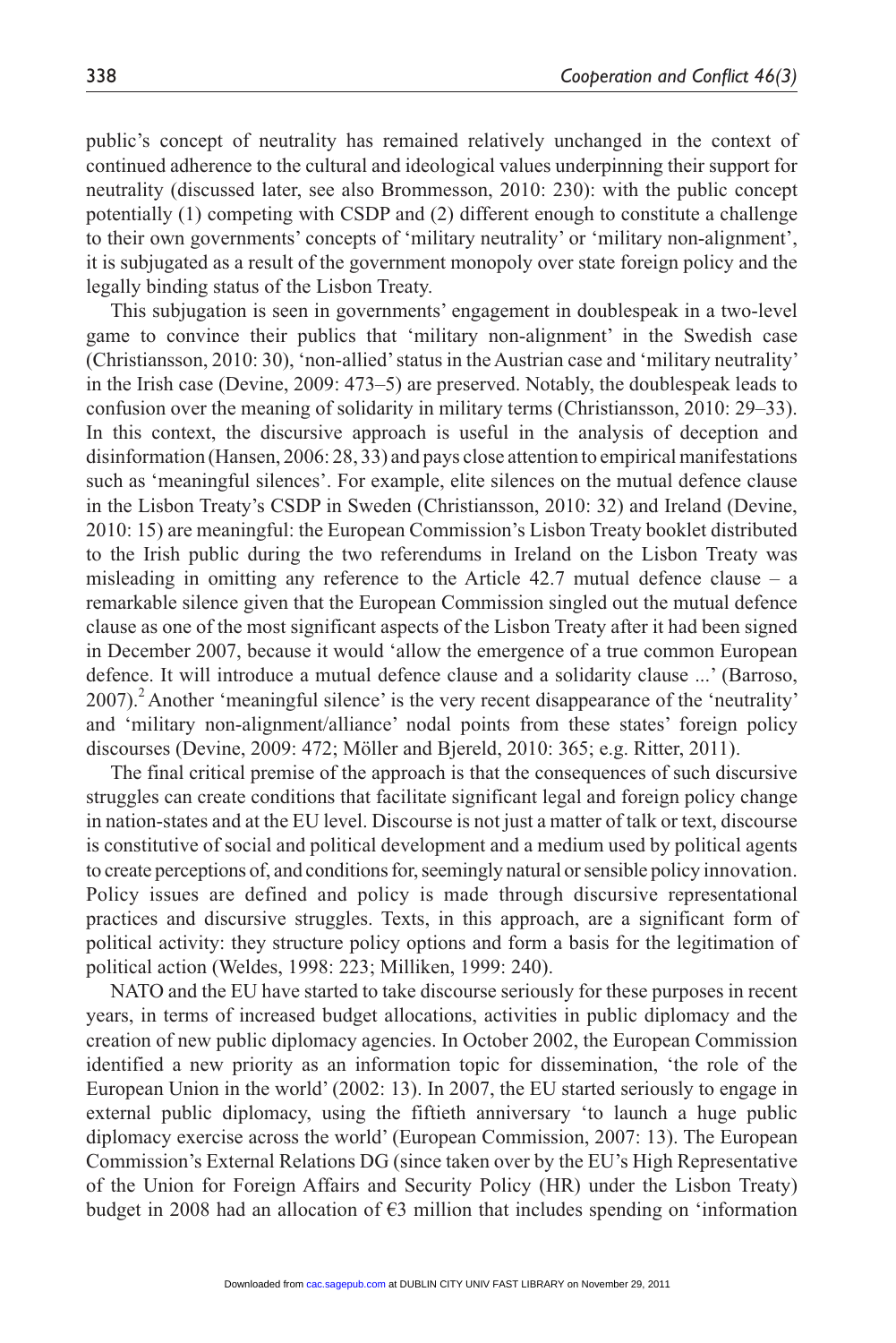activities ... on the aims and development of the common foreign and security policy'. 'Indirect' discourse production involves funding think-tank publications and non-peerreviewed academic publications: as NATO puts it, 'at other times, policy issues are better communicated by third parties, such as think tanks and academics, than through official statements' (Babst, 2009: 6). Part of the EU's External Relations Information programmes budget of nearly €11m was spent on 'support for the information activities of opinion leaders that are consistent with the European Union's priorities' (Article 19 11 02 Draft EU Budget, 2008). These EU-funded agents, including 'think-tank' researchers and university-based academics, are significant sources of CSDP/neutrality discourses in neutral states; they are examined in this article in addition to the 'direct' discourse generated by the EU. Both 'direct' and 'indirect' CSDP discourses provide evidence of EU foreign policy interests, norms and values that can be compared with those in the foreign security and defence policy discourses of the elites in the neutral states to establish evidence of 'elite socialization', and provide material to compare with national role conceptions in public attachments to neutrality.

## **1960s–1980s concepts of neutrality: Accession to the EEC and ratification of the SEA**

During the Cold War, the neutral states attempted to stay aloof from the East–West conflict – the conflict that formed the shared history and sense of solidarity for NATO members, five of whom (France, Belgium, Luxembourg, Netherlands, Italy) went on to form the European Coal and Steel Community together with West Germany, and, in 1957, the European Economic Community (EEC). Thus, the neutrals' twentieth-century experience, history and world-view differed significantly from the Six (see Beyer and Hofmann, [this issue]). When Ireland began to pursue EEC membership it became apparent – although according to Keogh it was 'never explicitly stated' – that neutrality represented a 'special problem', in the words of French Foreign Minister Couve de Murville; the Italians raised 'doubts about the Irish on economic and political grounds – they are not members of NATO' (Keogh, 1997: 92, 96). In July 1962, Belgian Foreign Minister Henri Spaak said it would be difficult for neutral states to become members of the Common Market because its main aims included an integrated defence policy and a common foreign policy (starting a notable pattern of response, the then Taoiseach (Prime Minister) refused to comment on the report (*Dáil Éireann*, 196: 3379–3436)). Spaak was also an outspoken critic of association agreements requested by the neutrals in 1961 (Luif, 1992: 60–1) because he thought the neutrals would hamper the development of the EC due to a lack of agreement with the Rome Treaty's 'political philosophy'. Five years later, the then Belgian Prime Minister Mr van den Boeynants stated that 'the Six wished to see members of the EEC also members of NATO' (Maher, 1986: 220).

However, neutrality was also incompatible with the vision of a future European common foreign policy and identity tied to an eventual common defence, captured in the 'Declaration on European Identity' by the nine EEC Foreign Ministers (Council of Ministers, 1973) that embodied a political goal to achieve a European Union with common attitudes, actions and positions in foreign policy, coupled with NATO members'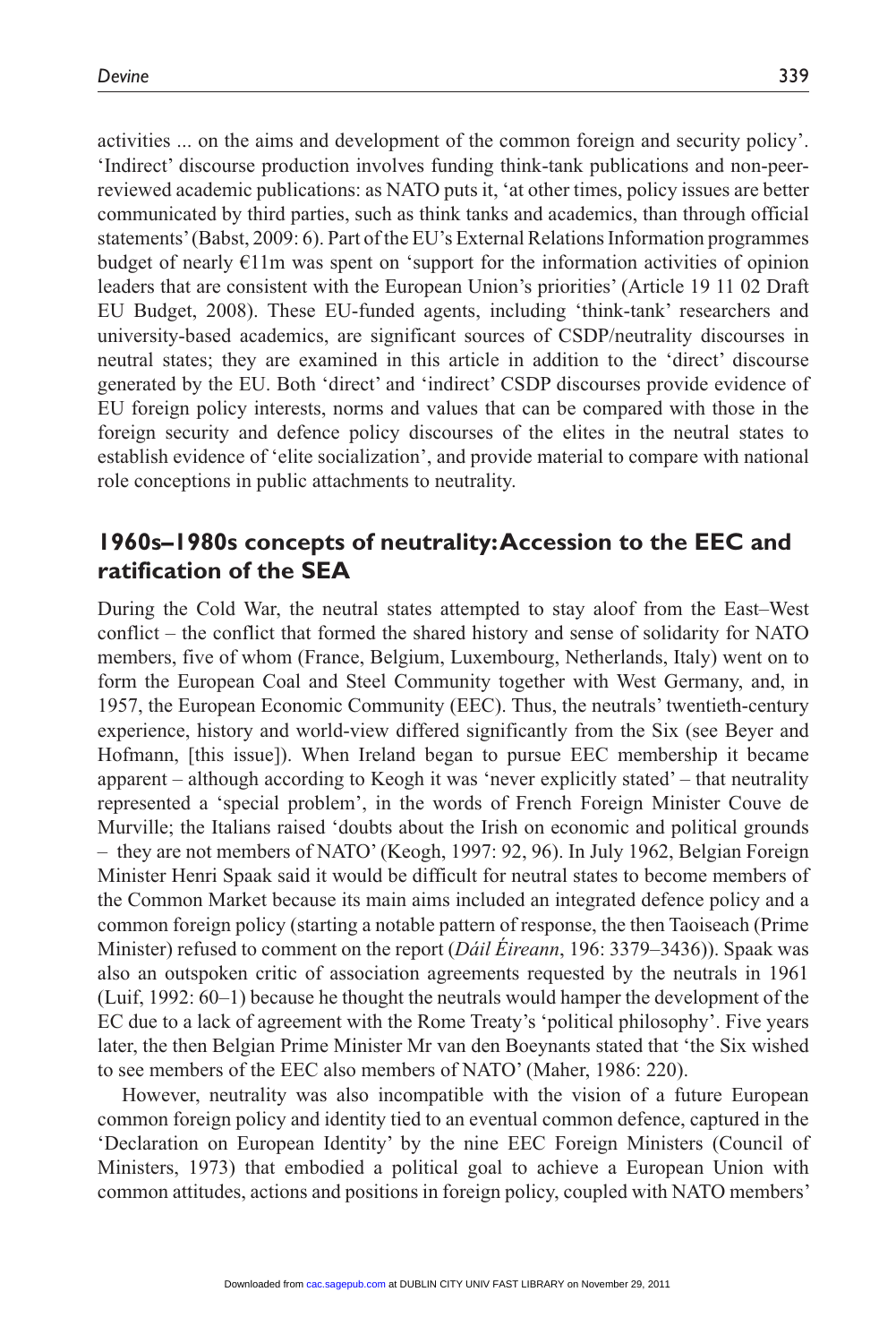concept of security as provided by US nuclear weapons. The USA strongly opposed membership applications of 'neutrals' because it envisaged the EEC becoming a potentially stronger bulwark against communism should NATO's strength and commitment to defend the West weaken (Schlesinger, 1972: 126, 128; Wylie, 2006: 50). This prompted Taoiseach Sean Lemass, in July 1962, to privately assure US elite figures that: 'We are prepared to go into this integrated Europe without reservations as to how far this will take us in the field of foreign policy and defence' (Maher, 1986: 152). Known as 'the Lemass doctrine', this stance was only iterated *outside* of Ireland to respective target audiences, and 'was not part of the rhetoric of succeeding generations of Irish politicians' (Keogh, 1989: 234).

The Fianna Fáil government negotiating the terms of Ireland's membership of the EEC had always denied offering during the accession negotiations that Ireland would enter into military commitments (*Dáil Éireann*, 259: 2444). This early 1960s era was identified as the start of a government strategy (mirroring a two-level game) of committing to a policy at the European level but denying any such commitment had been made to the Irish people at the domestic level because 'the strength of feeling domestically' towards neutrality 'could not be shaken' (*Dáil Éireann*, 327: 1404). Public adherence to neutrality was seen by government negotiators as a problem that might put their EEC membership application in doubt; they sought to ensure that domestic opposition to giving up neutrality did not come to the attention of the EEC (Keogh, 1997: 88–9). The government negotiators' tactic was to be 'as positive and as unqualified as possible in our acceptance of the political objectives of the Community' at the EEC table and, because of the strong public attachment to neutrality, to leave these objectives to be defined in the future (*Irish Times*, 1 January 1993) at the domestic table. McSweeney surmised that 'every effort was made to display abroad the characteristics of a worthy candidate for acceptance in Europe and to allay at home the fears that more might be given away by treaty obligations or compromise than the government was admitting' (1985: 127).

The government avoided any talk of neutrality prior to and during the 1972 accession referendum. Neutrality and a future EEC common defence were not mentioned in the White Paper on the terms of entry (*Irish Times*, 11 July 1975), nor was any incompatibility of EEC membership and neutrality pressed home to the Irish people (Devine, 2009: 473– 4). The government insisted on 23 March 1972 that: 'it is clearly stated in the White Paper ... there are no military or defence commitments whatsoever in Ireland's acceptance of the Treaties of Rome and Paris. *Our obligations as a member of the Communities will not entail such commitments*' (emphasis added) (*Dáil Éireann*, 259: 2445) and fought the referendum on this basis, promoting 'a minimalist view of the implications of membership for national sovereignty (FitzGerald, 1991)'. The government ensured that ratification was secured 'on the basis of almost exclusively economic arguments' (FitzGerald, 2002: 80, 81). (The Finnish (Raunio and Tiilikainen, 2003: 24, 37), Swedish (Bieler, 2000: 118, 119) and Austrian elites (Bieler, 2000: 65, 95, 96, 102) employed the same tactics to secure their referendum victories.)<sup>3</sup> Both Fianna Fáil and Fine Gael differentiated NATO from a future EU military alliance (*Irish Times*, 4 July 1975) and their *de facto* position was that Ireland's neutrality would be waived in favour of assuming the core mutual defence commitment of a military alliance within an EU common security and defence policy, but they were careful never to state it definitively (*Dáil Éireann*, 334: 813; 330: 130–1).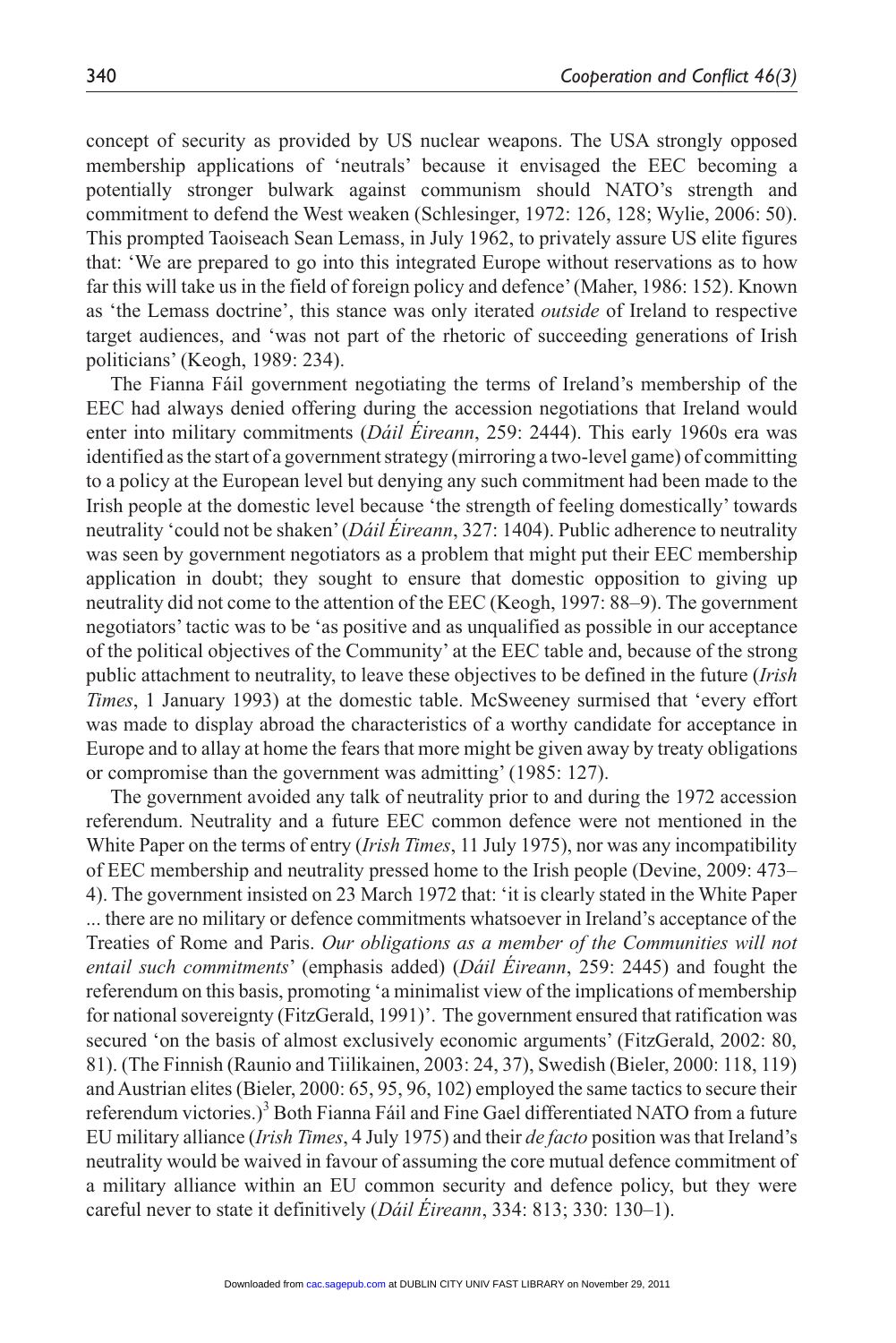## *'Active' characteristics associated with neutrality as a foreign policy*

The centre-right political party Fine Gael adhered to 'active' neutrality until Garret FitzGerald (1995), an advocate of Irish membership of NATO since the 1940s, became leader and redefined neutrality into a narrow, singular concept of 'military neutrality', meaning 'non-participation in a military alliance … not a member of NATO, WEU or any other alliance' (*Dáil Éireann*, 327: 1424). The pressure to preserve a semblance of neutrality came from public opinion (*Dáil Éireann*, 327: 1423) and Fine Gael's government coalition partner, the Labour Party, a party that adhered to a 'fundamental', 'active' or 'positive' concept of neutrality as an enduring position in a world of great power politics (and sought to continue Éamon de Valera's emphasis on the duty of small states to resist becoming 'tools of any great power' at the Assembly of the League of Nations in Geneva on 2nd July 1936 (cited in Dwyer, 1991: 209)). Sweden's Olof Palme's 1974 doctrine also enshrined the right of small states to resist superpower influence (Sundelius, 1987), as did Finland's Urho Kekkonen initiative to avoid involvement in great power rivalry (Faloon, 1982: 6). Avoidance of great power politics and entangling military alliances enabled these states' 'active' characteristics of neutrality: engaging in UN peacekeeping and the international arbitration of disputes; providing 'good offices', international meeting grounds and headquarters for international organizations, providing untied development aid; rejecting neo-colonial economic relations; engaging in nuclear non-proliferation initiatives; supporting self-determination of other nations, including decolonizing African states; resisting pressure to vote with major powers in UN resolutions; strengthening international law as a defence for small nations, and taking a clear moral stand on global issues (see Table 1). This active form of neutrality was to become deeply embedded in the national identities of the public in these states.

Neutrality was understood in elite discourses as the best foreign policy vehicle with which to achieve the above goals until the 2000s (see Beyer and Hofmann's matrices for theoretical expectations of norm change). For example, in November 1999, Swedish Foreign Minister Anna Lindh argued that non-participation in military alliances 'means that we are in a position to pursue an active and independent policy of disarmament … these are the challenges for the twenty-first century. Not nuclear umbrellas and defence guarantees' (quoted by Lassinantti, 2001: 108). Other than FitzGerald's single reference to neutrality in parliament in the early 1980s, 'the zone of meaningful silences' on Irish neutrality continued until the Irish government was faced with the introduction of the Common Foreign and Security Policy (CFSP) in the Treaty of European Union (TEU) in the early 1990s and, within it, ambitions for a common defence.

Thus, public and elite characteristics of neutrality largely cohered in the post-war era up until membership of the EEC started to be seriously considered by a minority of the political elite (e.g. the Ministries of Finance/Prime Minister's Office in Sweden and Austria (Bieler, 2000: 84, 87), Ireland (Maher, 1986: 86, 117; Devine, 2009: 475) and Finland (Raunio and Tiilikainen, 2003: 39, 40) see Beyer and Hofmann, [this issue], for a theoretical explanation of norm variance between elite and public). The Dooge report on developing European Political Cooperation is an important discursive trigger for the re-formulation of elite positions on neutrality. Examining elite discourses around EPC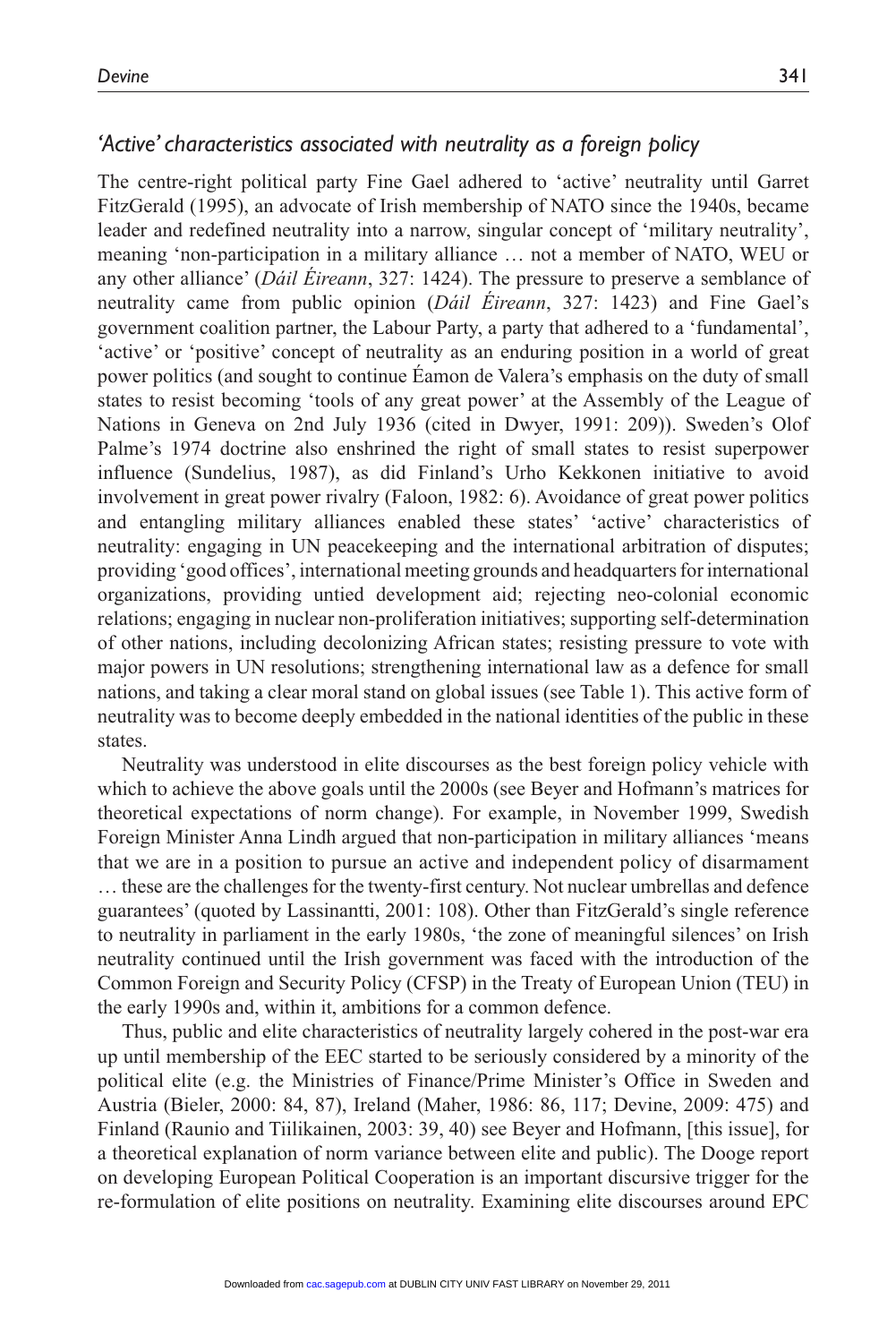| Time      | Actor  | Ireland                                                                      | Austria                                                                | Sweden                                                                                                                                                              |
|-----------|--------|------------------------------------------------------------------------------|------------------------------------------------------------------------|---------------------------------------------------------------------------------------------------------------------------------------------------------------------|
| 1950-1989 | Elite  | staying outside of the NATO and<br>WEU military alliances                    | 1. renouncing nuclear<br>armament;                                     | rejecting neo-colonial economic<br>relations;<br>$\overline{a}$                                                                                                     |
|           |        | the 1961 nuclear non proliferation<br>UN peacekeeping;<br>പ് ന്              | voting against major powers<br>(UK, USSR, USA) in UN<br>$\overline{N}$ | untied development aid budget (Ruth,<br>(984: 73-74)<br>$\overline{\mathbf{c}}$                                                                                     |
|           |        | treaty;                                                                      | resolutions despite pressure                                           | supporting decolonization and<br>w.                                                                                                                                 |
|           |        | decolonization initiatives;                                                  | to do otherwise;                                                       | the struggle against apartheid in South<br>4.                                                                                                                       |
|           |        | opposing South African apartheid;<br>$4.56$ $6.5$                            | supporting de-colonizing<br>ന്                                         | Africa and                                                                                                                                                          |
|           |        | accepting refugees;                                                          | nations in Africa and Asia;                                            | UN peacekeeping missions (Lassinantti,<br>Loj                                                                                                                       |
|           |        | opposing US funding of South                                                 | United Nations peacekeeping;<br>$\vec{r}$                              | 2001:103);                                                                                                                                                          |
|           |        | American paramilitaries;                                                     | provision of non-partisan<br>ഛ                                         | engaging in disarmament promotion<br>Ġ                                                                                                                              |
|           |        | increasing aid to the Third World and<br>ထံတဲ                                | humanitarian aid to African                                            | nd<br>an                                                                                                                                                            |
|           |        | supporting Palestinian self-                                                 | states;                                                                | international cooperation along with a<br>$\ddot{\sim}$                                                                                                             |
|           |        | determination (Dáil Eireann, Vol. 327:                                       | providing international<br>Ġ                                           | desire for international arbitration of                                                                                                                             |
|           |        | Col. 1425-6).                                                                | meeting grounds and                                                    | disputes and                                                                                                                                                        |
|           |        |                                                                              | international organization                                             | strengthening of international law as a<br>ထဲ                                                                                                                       |
|           |        |                                                                              | headquarters and                                                       | defense for small nations (Logue, 1989:                                                                                                                             |
|           |        |                                                                              | engaging in détente activities<br>$\ddot{\sim}$                        |                                                                                                                                                                     |
|           |        |                                                                              | (Schlesinger, 1972: 90, 125,                                           | taking a clear moral stand in important<br>o:                                                                                                                       |
|           |        |                                                                              | 90-91, 91, 88)                                                         | global situations (Widmer, 1989: 22).                                                                                                                               |
|           |        |                                                                              |                                                                        | These characteristics embodied 'active', 'positive' or 'fundamental' neutrality in all three states (Keatinge, 1984: 32;Agius,<br>2006; Benke and Wodak, 2003: 281) |
|           | Public |                                                                              | In 1989, three quarters of                                             | A majority of Swedes felt the proposal that                                                                                                                         |
|           |        | Opinion polls conducted in the 1980s<br>have shown that nearly two-thirds of | Austrians surveyed said they                                           | 'if the military situation in our proximity                                                                                                                         |
|           |        | the Irish population want to retain Irish                                    | would not give up neutrality for                                       | turns more threatening, Sweden should                                                                                                                               |
|           |        | neutrality (Marsh, 1992: 6).                                                 | the sake of accession to the EC<br>(Benke, 2003: 182).                 | reconsider its present neutrality' was a bad<br>one (1988, 1989 RIKS-SOM).                                                                                          |
|           |        |                                                                              |                                                                        | (Continued)                                                                                                                                                         |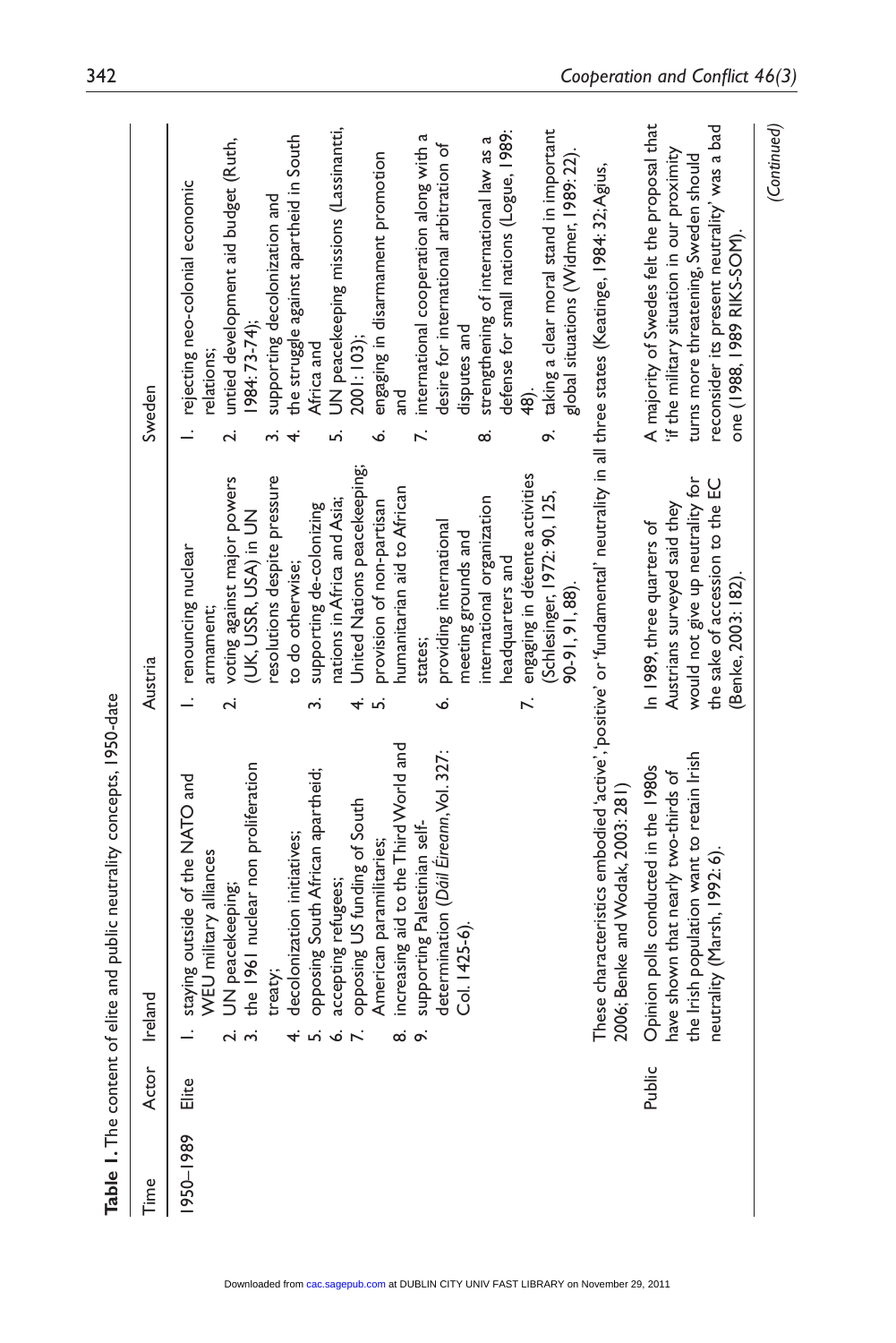| Table 1. (Continued) |        |                                                                                                                                                                                                                                                                                                                                                                                                                                  |                                                                                                                                                                                                                                                                                                                                                                                                                                                                                                                                                                                             |                                                                                                                                                                                                                                                                                                                                                                                                                                                                                                                                                                                                                                           |
|----------------------|--------|----------------------------------------------------------------------------------------------------------------------------------------------------------------------------------------------------------------------------------------------------------------------------------------------------------------------------------------------------------------------------------------------------------------------------------|---------------------------------------------------------------------------------------------------------------------------------------------------------------------------------------------------------------------------------------------------------------------------------------------------------------------------------------------------------------------------------------------------------------------------------------------------------------------------------------------------------------------------------------------------------------------------------------------|-------------------------------------------------------------------------------------------------------------------------------------------------------------------------------------------------------------------------------------------------------------------------------------------------------------------------------------------------------------------------------------------------------------------------------------------------------------------------------------------------------------------------------------------------------------------------------------------------------------------------------------------|
| Time                 | Actor  | Ireland                                                                                                                                                                                                                                                                                                                                                                                                                          | Austria                                                                                                                                                                                                                                                                                                                                                                                                                                                                                                                                                                                     | Sweden                                                                                                                                                                                                                                                                                                                                                                                                                                                                                                                                                                                                                                    |
| 990-1999             | Elite  | The 1996 White Paper defined 'neutrality<br>alliance' (Ireland, 1996: 51) and stated<br>'the Government will not be proposing<br>that Ireland should seek membership<br>of NATO or the Western European<br>Union, or the assumption of their mutual<br>defence guarantees' (1996: 147), d<br>neutrality' (e.g. Dáil Éireann, Vol. 327:<br>Col. 1424).<br>as a central component of 'military<br>as  non-membership of a military | (Aussenpolitische Dokumentation<br>solidarity' (Benke, 2003: 298-299).<br>said 'In Europe, it is not neutrality<br>1997, Andreas Khol of the OVP<br>state and the core elements of<br>neutrality, and thus Austria will<br>obligations of an EU member-<br>995 in Liebhart, 2003: 31). In<br>join the EU as a neutral state'<br>Mock declared 'there was no<br>contradiction between the<br>that is called for today but<br>In 1994, Foreign Minister                                                                                                                                       | November 1991, PM Bildt said in the light<br>in the EC is compatible with the demands<br>PM Carlsson said'A Swedish membership<br>policy. The 'hard core' of security policy<br>is 'non-participation in military alliances'<br>(Karvonen and Sundelius, 1996: 248). In<br>work of the EU "policy of neutrality"<br>description of our foreign and security<br>of our desire to fully participate in the<br>is no longer appropriate as an overall<br>of a policy of neutrality' in June 1991<br>(Herolf and Lindahl, 2000: 178).                                                                                                         |
|                      | Public | policy within the EC – was expressed<br>by 64% of those surveyed' (Irish Times<br>28 January).A 1996 poll showed 7 in 10<br>wanted to retain neutrality:'in Irish public<br>opinion, neutrality is a good thingit is<br>tradition; it is i<br>In 1991, opposition to a formal military<br>alliance - through a common defence                                                                                                    | 444) and 1995-1999 IMAS Surveys;<br>the welfare state, Austria's position<br>self-determination, democracy and<br>connoted with security and peace,<br>political self-definition (Reinprecht<br>2001:189). Neutrality is positively<br>freedom and sovereignty regained,<br>(Reinprecht and Latcheva, 2003:<br>a 1998 Linz survey showed that<br>and Latcheva, 2003: 447; Benke,<br>in the international system and<br>Austrians supported neutrality<br>neutrality. (Gärtner and Höll,<br>7 in 10 Austrians supported<br>Between 8 in 10 and 2 in 3<br>in 1993-1996 Gallup polls<br>2003). | Accomodationists' (27%) and 'Isolationists'<br>being critical of EU membership if it meant<br>through alliance commitments (1999: 514).<br>(Svensk Valundersökning, 1991) and 'Sweden<br>restrictions on autonomy (1999: 515) due<br>510) categorized neutrality supporters as<br>(46%) favouring foreign aid, taking a stand<br>should pursue a policy of non-alignment,<br>to fears of ceding autonomy and power<br>maintain its current policy of neutrality'<br>on conflicts and admitting refugees, and<br>aiming at neutrality in war' (1995, 1996<br>Riks-SOM). Bjereld and Ekengren (199:<br>More than 2 in 3 felt 'Sweden should |

*(Continued)*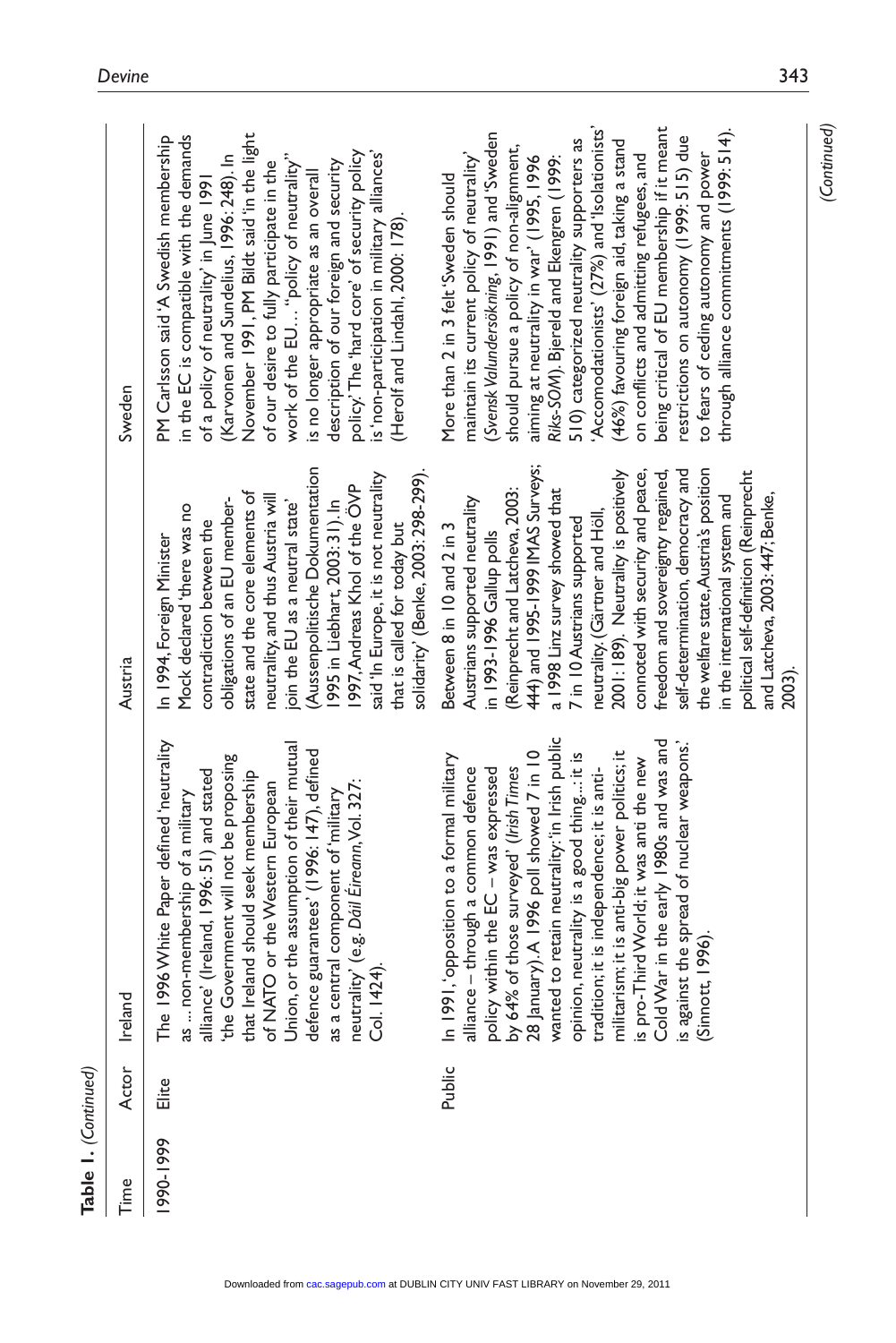| <b>Table 1.</b> (Continued) |        |                                                                                                                                                                                                                                                                                                                                                                                                                                    |                                                                                                                                                                                                                                                                                                                                                                                                                                                                                                                                                                                                                                          |                                                                                                                                                                                                                                                                                                                                                                                                                                                                                                                                                                                                                                                                                                                        |
|-----------------------------|--------|------------------------------------------------------------------------------------------------------------------------------------------------------------------------------------------------------------------------------------------------------------------------------------------------------------------------------------------------------------------------------------------------------------------------------------|------------------------------------------------------------------------------------------------------------------------------------------------------------------------------------------------------------------------------------------------------------------------------------------------------------------------------------------------------------------------------------------------------------------------------------------------------------------------------------------------------------------------------------------------------------------------------------------------------------------------------------------|------------------------------------------------------------------------------------------------------------------------------------------------------------------------------------------------------------------------------------------------------------------------------------------------------------------------------------------------------------------------------------------------------------------------------------------------------------------------------------------------------------------------------------------------------------------------------------------------------------------------------------------------------------------------------------------------------------------------|
| Time                        | Actor  | Ireland                                                                                                                                                                                                                                                                                                                                                                                                                            | Austria                                                                                                                                                                                                                                                                                                                                                                                                                                                                                                                                                                                                                                  | Sweden                                                                                                                                                                                                                                                                                                                                                                                                                                                                                                                                                                                                                                                                                                                 |
| 2000-2003                   | Elite  | "There is no such thing as complete<br>military neutrality' (Irish Times, January<br>is a 2003). EU's mutual defence clause<br>will need to be carefully studied' (Roche,<br>19 December 2002). "The core of our<br>neutralitylies in<br>part in an EU defence entity' (February<br>2000); 'neutrality is no longer a viable<br>position' (Brennock, 2003).                                                                        | EU membership had superceded<br>Austria's statuscorresponds to<br>2001). SPO accepted integrating<br>neutrality (Chancellor Schüssel,<br>assistance clause into EU Treaty<br>Waldner, 2001); 'since Austria's<br>October 2001). In EU foreign<br>that ofan alliance-free state<br>the EU CFSP, its Neutrality<br>unconditional participation in<br>the possibility of a collective<br>policy there is 'no neutrality,<br>only solidarity' (FM Ferrero-<br>future endeavours to realise<br>European defence' (Austria,<br>Austria will also support all<br>has changed fundamentally<br>Article VWEU military<br>$(L$ uif, 200 $1:153$ ). | non-participation in military alliances. This<br>country to remain neutral in the event of<br>dropped reference to neutrality (Möttölä,<br>2000: 188). A new 2002 security doctrine<br>security policy, making it possible for our<br>conflicts in our vicinity, has served us well'<br>but 'it is unrealistic to think that Sweden<br>(Lindh, February 2002, emphasis added).<br>that all references to possible neutrality<br>should continue to be non-aligned, but<br>should be deleted (Herolf and Lindahl,<br>2002: 24): 'Sweden pursues a policy of<br>In 2000, Sverker Åström said Sweden<br>would remain neutral in a situation in<br>which another EU member or one of<br>Sweden's neighbours were attacked' |
|                             | Public | confinement of state military activity to<br>UN peacekeeping, not being involved in<br>wars, maintaining Ireland's independence,<br>identity, and independent foreign policy<br>decision-making (amid 'big power'<br>2001/2, nearly 6 in 10 wish to retain<br>nonaggression, primacy of the UN, and<br>neutrality (Devine, 2006: 295). 'Active'<br>neutrality means peace promotion,<br>pressure) (Devine, 2008: 471).<br>$\equiv$ | support for neutrality among the<br>A 2000 Gallup survey showed<br>Austrian public is greater than<br>that 7 in 10 Austrians support<br>neutrality (Gärtner and Höll,<br>2001:189). Reinprecht and<br>Latcheva (2003) found that<br>two-thirds.                                                                                                                                                                                                                                                                                                                                                                                          | pursue a policy of non-alignment, aiming at<br>neutrality in war' (2000, 2001, 2002, 2003<br>during periods of peace, Sweden should<br>2 in 3 felt it was a good proposal that<br>Riks-SOM).                                                                                                                                                                                                                                                                                                                                                                                                                                                                                                                           |

*(Continued)*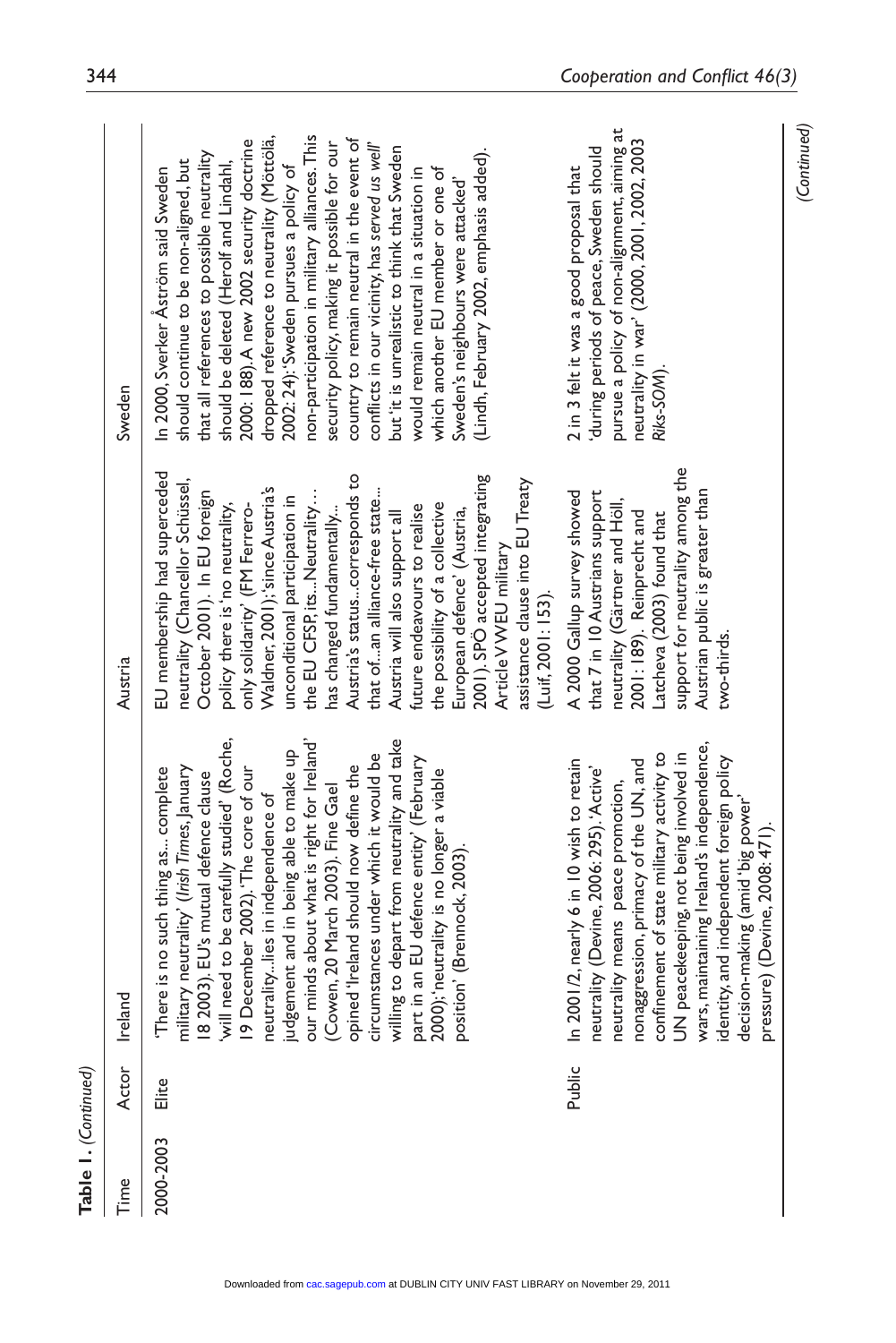| Table 1. (Continued) |        |                                                                                                                                                                                                                                                                                      |                                                                                                                                                                                                                                                                                                                                                                                                                                                                                                                                             |                                                                                                                                                                                                                                                                                                                                                                                                                                                                                                                                                                                                     |
|----------------------|--------|--------------------------------------------------------------------------------------------------------------------------------------------------------------------------------------------------------------------------------------------------------------------------------------|---------------------------------------------------------------------------------------------------------------------------------------------------------------------------------------------------------------------------------------------------------------------------------------------------------------------------------------------------------------------------------------------------------------------------------------------------------------------------------------------------------------------------------------------|-----------------------------------------------------------------------------------------------------------------------------------------------------------------------------------------------------------------------------------------------------------------------------------------------------------------------------------------------------------------------------------------------------------------------------------------------------------------------------------------------------------------------------------------------------------------------------------------------------|
| Time                 | Actor  | Ireland                                                                                                                                                                                                                                                                              | Austria                                                                                                                                                                                                                                                                                                                                                                                                                                                                                                                                     | Sweden                                                                                                                                                                                                                                                                                                                                                                                                                                                                                                                                                                                              |
| 2004-date            | Elite  | membership of 'pre-existing military<br>alliances with mutual <i>automatic</i><br>obligations'; Ireland's foreign policy is only<br>partly described as neutrality' (Mansergh,<br>$24$ January 2004). Fine Gael felt Ireland<br>should be in talk<br>Neutrality is redefined as non- | participation in Petersberg Task<br>assistance guarantee within the<br>missions is not to be restricted<br>participation and co-operation<br>open' (NATO, October 2005);<br>EU'; Austria will continuously<br>Defence Policy (Art 17TEU),<br>membership the option of<br>possible common European<br>peace enforcement combat<br>by Neutrality Law' (Austria<br>joining NATO will be kept<br>supported active Austrian<br>in a future mutual military<br>assess the value of NATO<br>Austrian elite 'endorsed a<br>Foreign Ministry, 2011). | Nordic state, and expects similar assistance<br>(MoD, 19 March 2009). Solidarity with the<br>EU has meant that Sweden will not remain<br>nonaligned, we never call ourselves neutral<br>passive in the event of an attack on an EU/<br>country suffers a disaster or an attack. We<br>Sweden will not remain passive if another<br>expect these countries to act in the same<br>way if Sweden were affected. We must be<br>able to give and receive military support'<br>(Bildt, 2010: 3). 'We don't call ourselves<br>either' (Bildt, in Ritter, 5 April 2011).<br>EU Member State or other Nordic |
|                      | Public | No research on public opinion on neutrality has been conducted/made publicly available in the three states. 54% of<br>Austrians raised the abandonment of neutrality as a main fear in 2004 (Neuhold in Monro, 2005: 16).Attitude                                                    |                                                                                                                                                                                                                                                                                                                                                                                                                                                                                                                                             |                                                                                                                                                                                                                                                                                                                                                                                                                                                                                                                                                                                                     |
|                      |        |                                                                                                                                                                                                                                                                                      |                                                                                                                                                                                                                                                                                                                                                                                                                                                                                                                                             |                                                                                                                                                                                                                                                                                                                                                                                                                                                                                                                                                                                                     |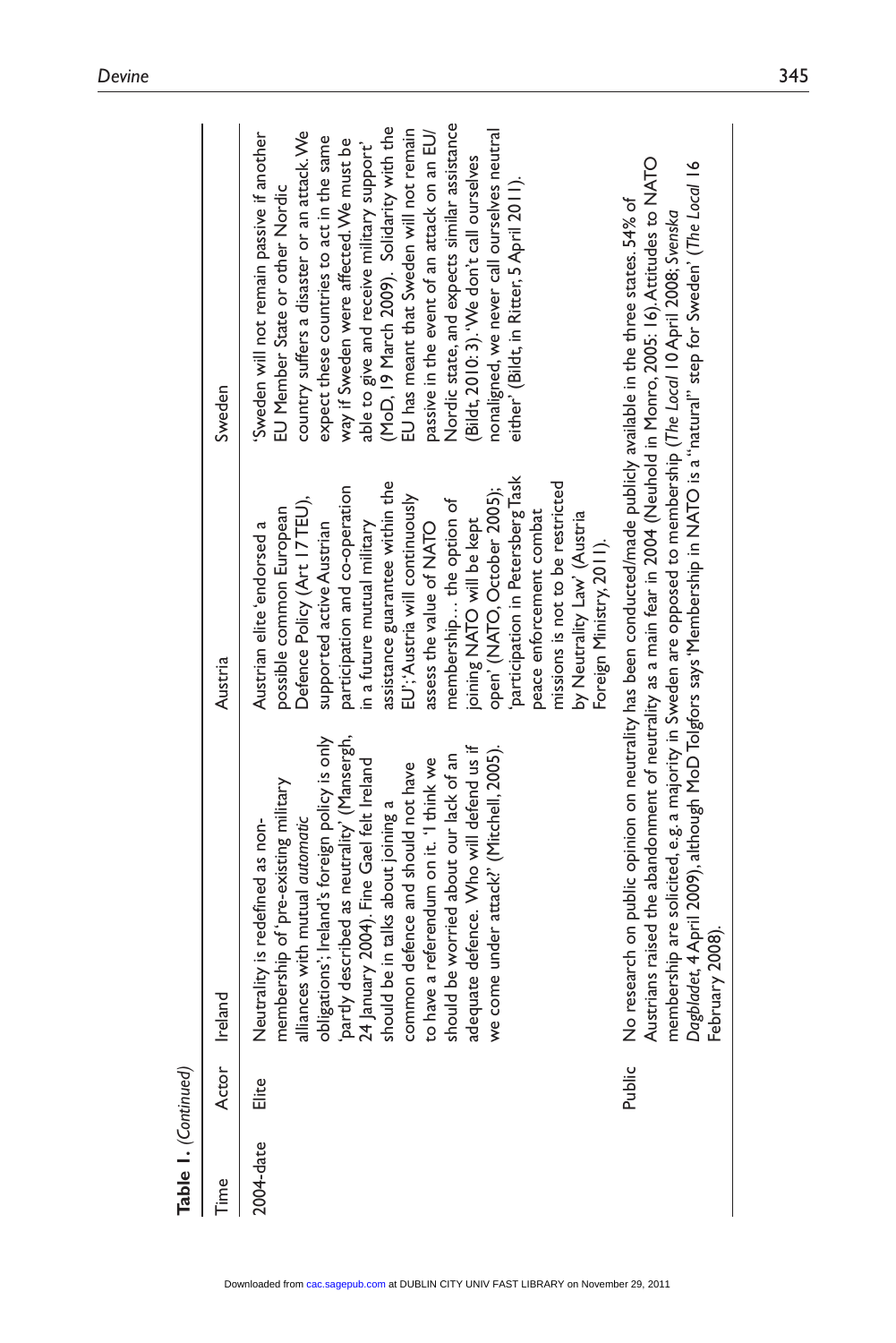and the SEA may provide empirical evidence of corresponding shifts in national foreign policy values, interests and identities.

#### *Discourse on CFSP precursors: The Dooge Report and EPC*

During a Dáil Debate of 29–30 March 1985 on the Dooge report that proposed the adoption of EC common positions at the UN and 'developing and strengthening consultation on security problems as part of political cooperation', the Government pointed out that 'Ireland finds itself in a different position from its partners, all of whom are members of the North Atlantic Alliance, while Ireland is neutral' and on that basis argued against 'proposals that seek to go beyond … co-ordination in the area of foreign policy on the political and economic aspects of security', because such proposals were deemed as 'more appropriate to military alliance frameworks', i.e. the WEU. Fianna Fáil, in opposition, rejected the idea of 'common positions in keeping with majority opinion' because the common position 'will derive from a different philosophy from ours', i.e. Ireland's postcolonial history (the other neutrals have also used their lack of colonial status (cf. Goetschel [this issue])), declaring 'we should not as a small country allow ourselves to be bound down by rules that will not be observed by the larger member states in a crisis situation'. The party claimed: 'A common foreign policy is incompatible with our neutrality' and adopted 'a firm position of principle that we are opposed to defence being discussed by the Community', explaining 'the last thing the world needs today is a reinforcement of military blocs or the creation of new ones' (*Dáil Éireann*, 359: 1977–8).

This discourse indicates that elite socialization did not influence the position of Irish political elites by the 1980s. Instead, EEC pressures were instrumentally resisted, seen in the government's conclusion that: 'There is no case to be made for sacrificing our vital interests solely for the sake of being regarded as "good Europeans"' (*Dáil Éireann*, 359: 1962). In the end, the Irish government expediently deemed EPC as compatible with neutrality on the basis that EPC excluded military aspects of security. However, Title III of the SEA was deemed 'contrary to the declared Labour party policy on ["positive"] Irish neutrality and nonalignment' (*Irish Times*, 2 October 1986) and it was noted that 'people who actually use that formulation ["neutrality outside military alliances"] and who vote for it are the very people who ... pretend not to understand what it means when they have so narrowly and tightly defined it like this to make it a nothing' (*Seanad Éireann*, 115: 1125–6).

In the ensuing Irish referendum debate on the SEA, the government made a distinction between the political and economic aspects of security and the military and defence aspects of security, arguing that cooperation by the member states with regard to the former, in order to closely coordinate their positions, does 'not affect Ireland's position of neutrality outside military alliances'. Although the SEA referendum in Ireland was passed, neutrality was the top substantive policy concern of a significant minority of voters that opposed the SEA (*Irish Times*, 20 May 1987). It is clear from the political discourse and referendum voting behaviour that active neutrality was seen as incompatible with the foreign and security policy provisions of the Single European Act by the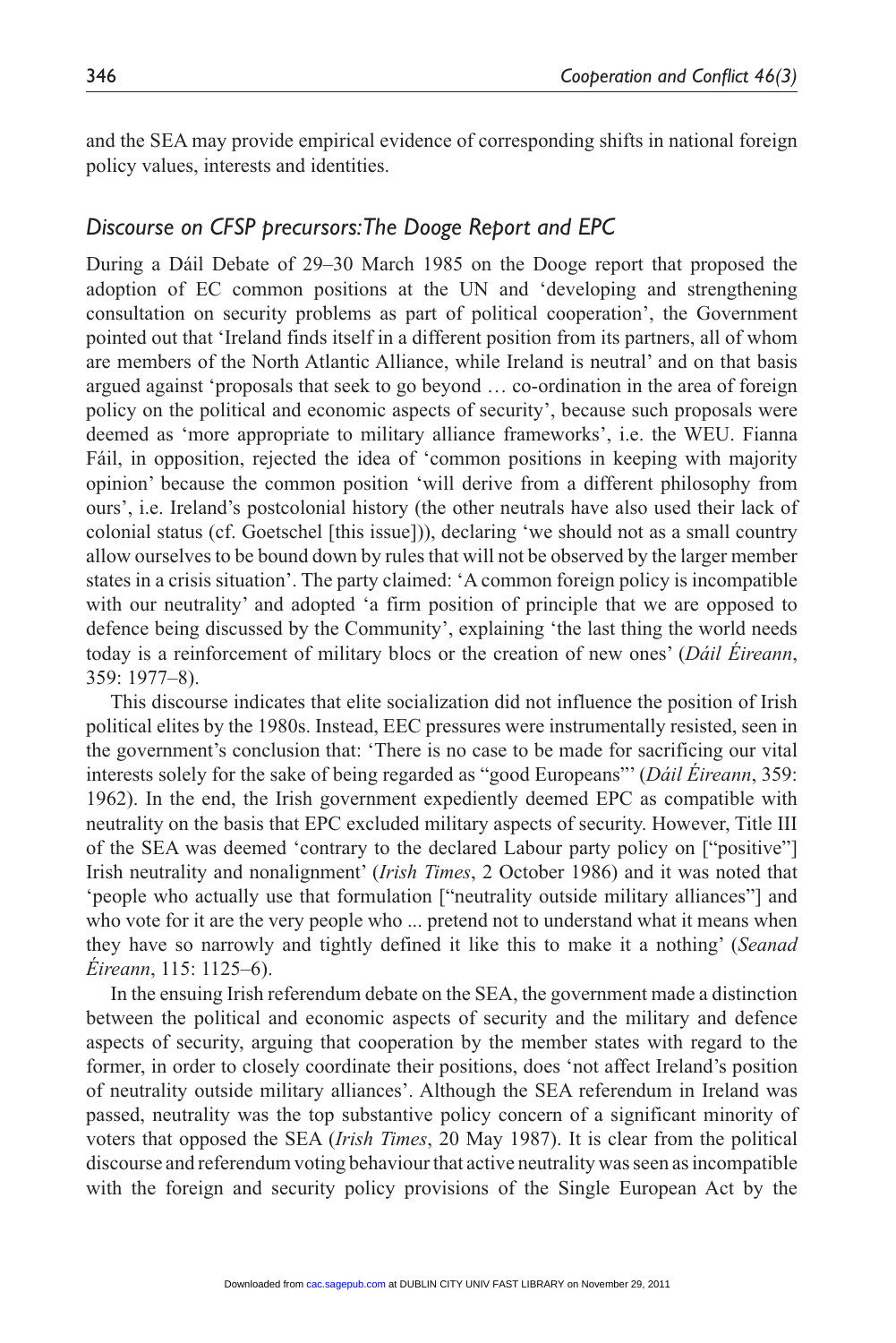(neutrality-supportive) elite and public, whereas for the (SEA-supportive) elite, the singular, negative content of 'military neutrality' was deemed compatible.

It would seem unlikely that the persistent silence on neutrality could have prevailed in the accession debates in Austria, Finland and Sweden some twenty years later (12 June 1994, 16 October 1994, 13 November 1994), given the advanced level of public communications available and the less paternalistic nature of Nordic political systems, coupled with the advent of specific TEU-based developments in the area of foreign, security and defence policy. However, the framing of solely *economic* reasons for accession during the Irish referendum campaign (Maher, 1986: 86, 117) was also achieved in the debates in Austria and Sweden (see Bieler, 2000: 55, 63, 83, 102, 118), indicating evidence of instrumental, materialist drivers in the elite pursuit of the economic benefits of membership, due to lobbying efforts of business interests, rather than the socialization of elites into the political norms and visions of the EEC/EU.

During the 1990s, Swedish elites effectively reversed the decades-long prioritization of neutrality over economic and political integration. Swedish premier Olof Palme had rejected EC membership in the 1970s because plans for supranational economic cooperation and extensive foreign policy cooperation would compromise neutrality (Lassinantti, 2001: 103). The first Swedish application of 26 July 1967 sought participation 'under a form compatible with the continuation of its policy of neutrality'. In Austria in April 1970, SPÖ leader Bruno Kreisky formed Austria's first post-war Socialist government and he vigorously promoted Austrian 'active' neutrality over closer association with the EEC (Bischof, 2007), while attempting to persuade leaders in the EEC that it would be in their interest to allow Austrian membership under terms that preserved its neutrality (Schlesinger, 1972: 105; Bieler, 2000: 124). This era ended in 1983–84, when a coalition government of the SPÖ and ÖVP parties asserted 'a regional rather than global line of vision' (Kramer, 1996: 169) and asked to be admitted to the EEC – by the time of accession, both parties had argued that neutrality was obsolete.

# **1990s concepts of neutrality: EU accession, the TEU and the Amsterdam Treaty**

In the post-Cold War era, the EC accelerated its plans for deeper integration, culminating in the 1992 Treaty on European Union (TEU) or 'Maastricht Treaty'. Maastricht was significant because it signalled that plans to fulfil a common defence would be put in place. Under Article J.4.2, the Western European Union (WEU) would develop, formulate and implement EU defence (OJ C 191, 29 July 1992). This clearly presented a challenge to Ireland as well as the three neutral states attempting to accede to the EU by squaring their neutrality-embedded applications with the circle of European foreign, security and defence policy ambitions. Austria applied for membership in July 1989 with the intention of maintaining its neutrality, which it saw as a specific contribution to the maintenance of peace and security in Europe (Rendl, 1998: 163; Bieler, 2000: 64).<sup>4</sup> Sweden had declared its intention to apply for EC membership with continued adherence to neutrality 'in our national interest' in parliament on 26 October 1990 (Bieler, 2000: 81) – prior to the drafting of the TEU. Days prior to submission of the application on 1st July 1991, Prime Minister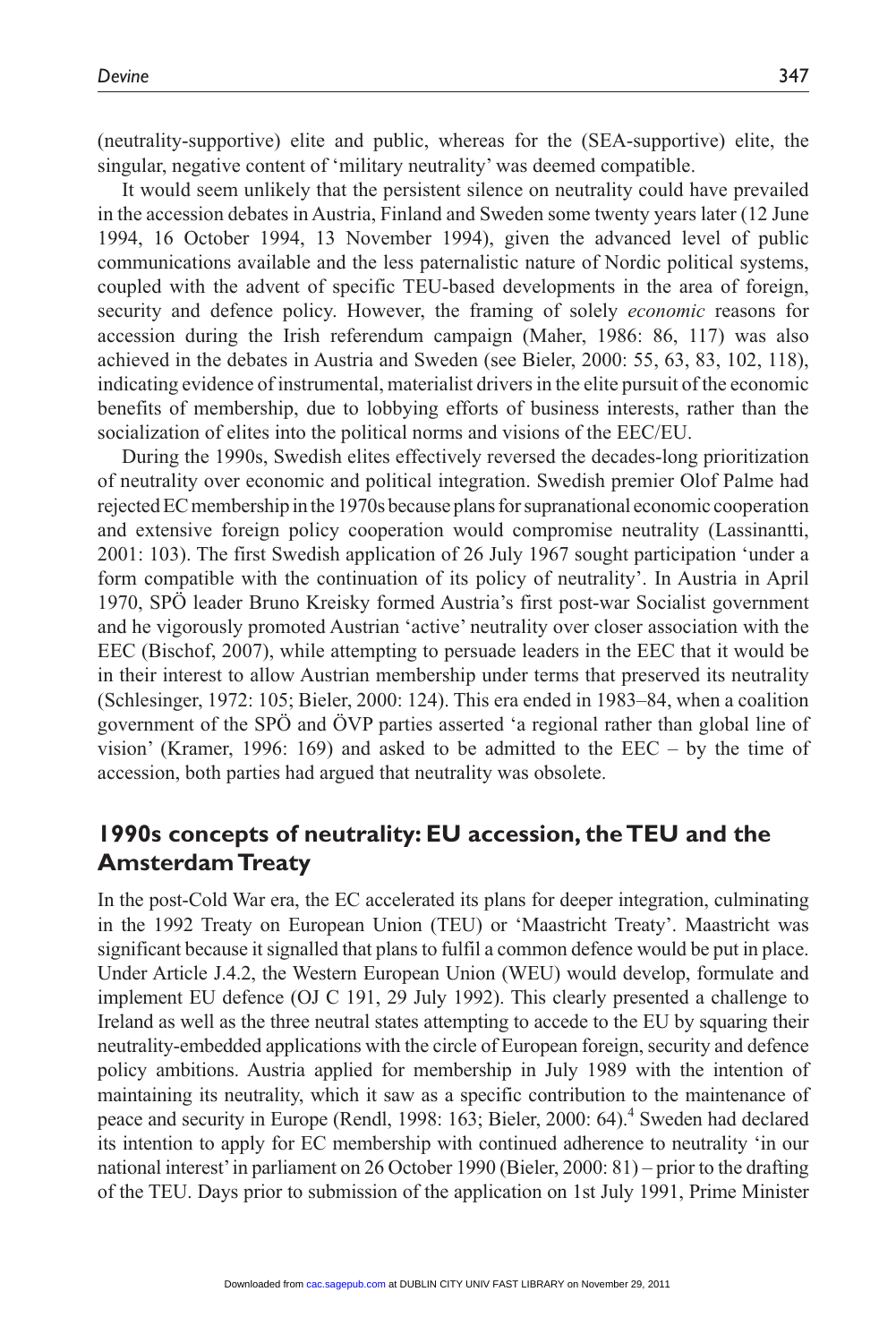Ingvar Carlsson noted on 14 June 1991 that: 'Sweden cannot take part in a common defence policy or a mutual defence commitment within the EC framework, without foregoing its policy of neutrality'. The Finnish government submitted its application on 17 March 1992, after the TEU was drafted. The following section focuses on dynamics behind the accession-led changes to the label and discursive content of neutrality.

In Finland in the early 1990s, membership of the EC was discussed at the elite level, although the March 1991 election was characterized by academics as a 'conspiracy of silence on the EC issue', particularly in relation to security policy implications (Arter, 1995: 369). In the wake of the Maastricht Summit agreement on the TEU's common defence provisions, two months before the delivery of the Finnish application to join the EC and six months after the Commission had recommended a re-definition of Austrian neutrality, the Finnish government redefined neutrality after the termination of the Treaty of Friendship, Cooperation and Mutual Assistance (TFCMA) in a 9 January 1992 communication to parliament saying, 'the core of Finnish neutrality can be characterised as military non-alignment', at a time when surveys showed that a majority of the population did not want to abandon active neutrality and barely half were prepared to join the EC (Arter, 1995: 368–9). Noting this revision of the concept of neutrality in its opinion on Finnish membership of the EU, the European Commission took the view that 'even reduced as it is to its core of military non-alignment', Finnish neutrality's anticipated effects in peacetime 'can pose problems for the Union, to the extent that they might cause Finland to oppose itself systematically to certain actions which, in its view, could be prejudicial to its policy of neutrality, *or what is left of it*' (November 1992c: 22, 23, emphasis added).

Drawn up in August 1991, the Commission opinion on Austria's application for membership cited 'the compatibility of permanent neutrality with the provisions of the existing Treaties' as a problem in relation to the future development of the Community and, specifically, in relation to 'obligations entailed by the future common foreign and security policy' (1991: 18) including 'whether Austria would also be able to contribute to a peace-keeping operation decided upon by the Community (the political union) without the UN's legal endorsement' (1991: 17). The Commission suggested 'a re-definition' of Austria's neutrality as a possible 'solution' to the 'problem' (1991: 17). At this time, three-quarters of Austrians surveyed said they would not give up 'active' neutrality for the sake of accession to the EC (Benke, 2003: 182) and between 64% and 82% of people said they would give up EU membership rather than neutrality if the two proved incompatible (Neuhold, 1992: 101–3 cited in Bieler, 2000: 92) (see Table 1). The European Commission's report on the accession of Austria, Sweden and Finland surmised that: 'The question of neutrality, and its compatibility with the common foreign and security policy, is however a particular concern' (1992a: 18).

In view of the Commission's demand to re-define Austrian neutrality, it was unsurprising that neutrality was not explicitly mentioned in Sweden's 1991 application letter. The neutrality-adherent basis of Sweden's previous application effectively changed after a new four-party coalition took office: the European Commission opinion on Sweden's 1991 application for membership noted that the 'national consensus' on Swedish neutrality 'is now evolving' and had 'changed' under premier Carl Bildt, such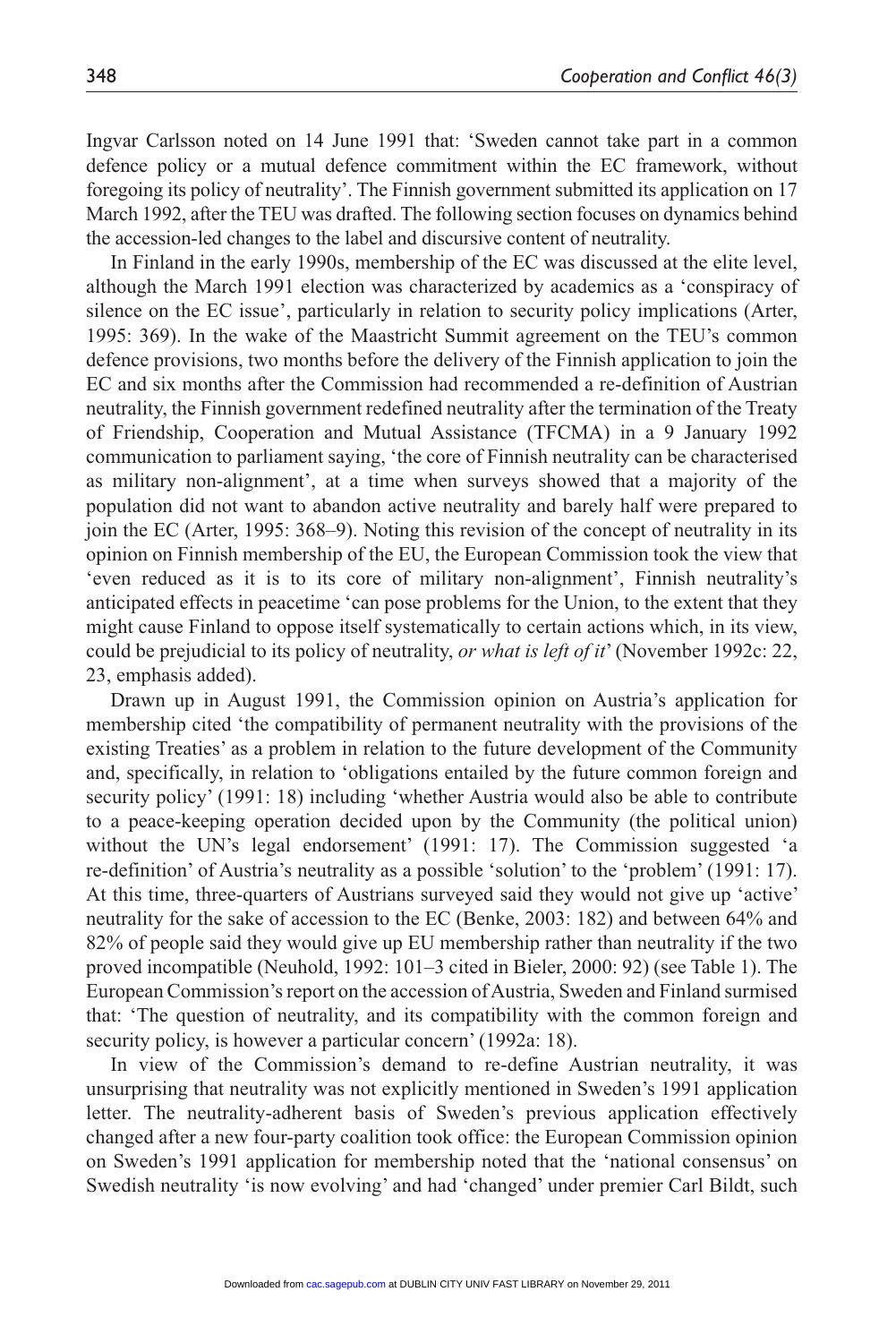that: 'Today, the Swedish Government declares that the term "policy of neutrality" is no longer an adequate description and prefers instead to speak of "Swedish foreign and security policy with a European identity"' (July 1992b: 18). At that time '71% of all Swedes wanted the government to continue with neutrality' (Luif, 1995: 248) and a steady average of 63% favoured 'military non-alignment' from 1997 to 2005 (Stütz, 2008: 34 (translated from Swedish); see Table  $1$ <sup>5</sup>. Prior to the Swedish accession referendum on 13 November 1994, the European Parliament argued that the 'concept of neutrality should be redefined' (1994b, point M) and 'that a common defence ... should include mutual assistance obligations similar to ... Article V of the modified Brussels Treaty', (1994b, point 14) such that 'all Member States ... will take steps to become full members' of the WEU. Future membership of the WEU military alliance and the assumption of its mutual defence clause did not feature in any of the accession or Irish TEU referendum debates (Huldt, 1994: 132; Bieler, 2000: 90; Devine, 2009: 474) in a 'zone of meaningful silence' that extended across the four states.

In all three accession cases, Treaty-based developments of the form and function of EU ESDP preceded elite engagement in a number of different discursive strategies altering the status and concept of neutrality: in the three referendums (1) the terms of neutrality were left vague, (2) neutrality was labelled as meaningless, and (3) in accordance with the Commission's suggestion, neutrality was characterized as requiring redefinition to be compatible with EU CFSP while simultaneously reassuring the public that neutrality would not be harmed by EU membership (cf. Agius, [this issue]; Huldt, 1994: 124, 130; Bieler, 2000: 92). At the state level, with the knowledge that the public adhered to 'active' neutrality and considered it incompatible with, and more important than, EU membership, the elite revised the concept of neutrality *de facto* to a narrow one of 'non-membership of a military alliance' or 'military non-alignment' to accord with the terms of EC/EU membership, just as the Irish government and elite had done prior to 1972: the referendum debate showed that understandings of neutrality differed remarkably between the people and the politicians (Benke, 2003: 193–5) (see Table 1). Thus, linked to this elite revision of the concept of neutrality (Penttilä, 1999: 174), Fanning identifies that 'in Ireland, as in the other neutral states of Europe … a credibility gap is opening between the preferred options of the foreign policy elites and their respective publics' (1996: 147).

Is there evidence that elite socialization effects are driving the divergence of public and elite neutrality preferences at this stage of the development of ESDP/CSDP? The elite socialization literature distinguishes between (1) a 'logic of consequentialism' that treats actors as rational, goal-oriented and purposeful; they engage in strategic interactions using their resources to maximize their utilities on the basis of given, fixed and ordered preferences, and (2) a 'logic of appropriateness' implying that social norms and institutions have formative effects in constituting identities and interests as well as regulating behaviour; actors are guided by collectively shared understandings of what is proper given a rule system. Socialization in the adoption of Community rules 'implies that an agent switches from following a logic of consequences to a logic of appropriateness; this adoption is sustained over time and is quite independent from a particular structure of material incentives or sanctions' (Checkel, 2005: 804).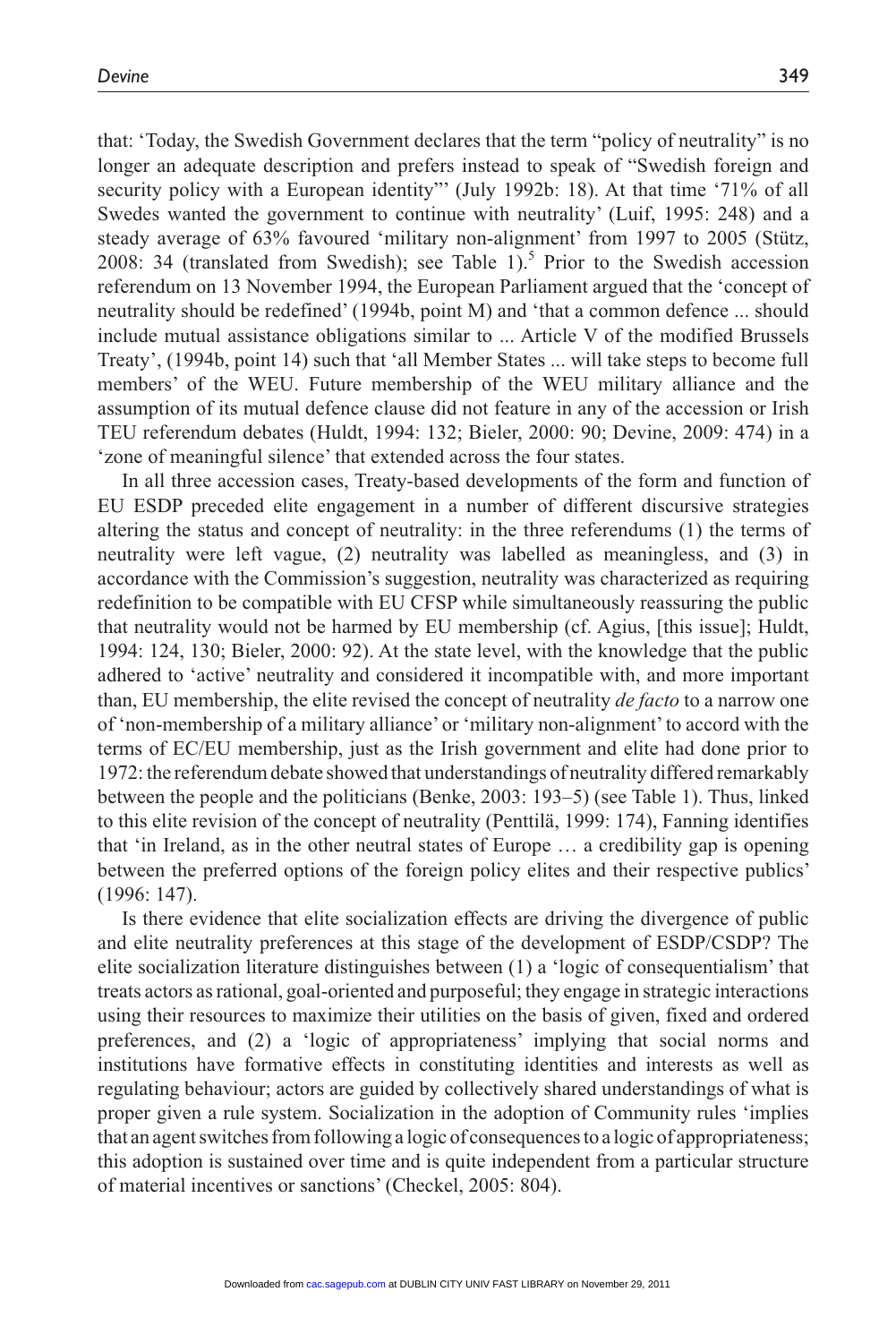It is possible that the Finnish elite were following a 'logic of consequentialism' in being open about their acceptance of a future military alliance commitment in a mutual defence/assistance clause as part of their membership, partly because of their own perception of their security environment, and partly because of socialization effects from EU partners, underpinned by the Finnish elite desire to be part of the future 'in-group' of 'Europe' (Browning, 2008: 51–62, 269). Shortly after joining, the Finnish Commander-in-Chief, General Gustav Hägglund stated that Finland enjoys 'the implicit collective security provided by EU membership' (1995: 19). In this respect, the Finnish elite differed from the Austrian and Swedish elite, whose membership bids were driven by perceived material incentives and economic benefits rather than security considerations that were strongly supported by large transnational companies, employers' associations, the financial markets and, as 'behind-the scene lobbyists for European integration', the defence industries (Bieler, 2000: 108, 109, 119; Ojanen, 2002: 186). In all three cases, as in the Irish case, it appears that instrumental reasons underpinned the elite re-conceptualization of neutrality and desire to join the EU, rather than socialization effects.

Once involved in the EU institutions after membership, it is possible that elites may have switched from following a logic of consequences to a logic of appropriateness, in the *de facto* abandonment of 'non-alignment' through a further re-definition to make it compatible with the adoption of the CSDP and, in particular, the mutual defence clause in the Lisbon Treaty, and their parallel adoption of 'solidarity' as a cornerstone of their states' foreign, security and defence policies. The concept of 'solidarity' is seen in the 1994 Austrian White Book on CFSP priorities that committed the Austrian government to the further development of the EU as a *solidarity community* (Rendl, 1998: 165). The same 'solidarity' theme is notably present in Swedish elite discourses some eight years later, for example, 'through our membership of the EU we participate in a *solidaristic community* whose main purpose is to prevent war on the European continent' (*Dagens Nyheter*, 14 February 2002, translation by Annika Bergman, 2004: 8) and another seven years later (post-Lisbon), the solidarity concept involves military assistance, as many Swedish officials 'talk about strong European and American ties and "solidarity" with neighbouring Nordic and Baltic states, even to the extent of military assistance' (Stavrou, 2009). This desire to participate in EU common defence may be evidence of: (1) instrumental motives seen through strategic adaptation (not likely given the lack of threat to the neutral states) or the desire to belong to the 'in group' rather than constitute an 'out group' given the perceived benefits of the former and costs of the latter, or (2) evidence of learning in the adoption of EU security and defence policy values, leading to a change in identity and interests that gives priority to the promotion of solidarity within the EU over the values of neutrality that had previously shaped national foreign policy preferences.

## *Solidarity, the WEU–EU merger and the assumption of WEU's mutual defence clause*

In terms of defence, the Amsterdam Treaty stated that the WEU should support the EU in framing the defence aspects of the common foreign and security policy, and, accordingly, that the EU should foster closer institutional relations with the WEU 'with a view to the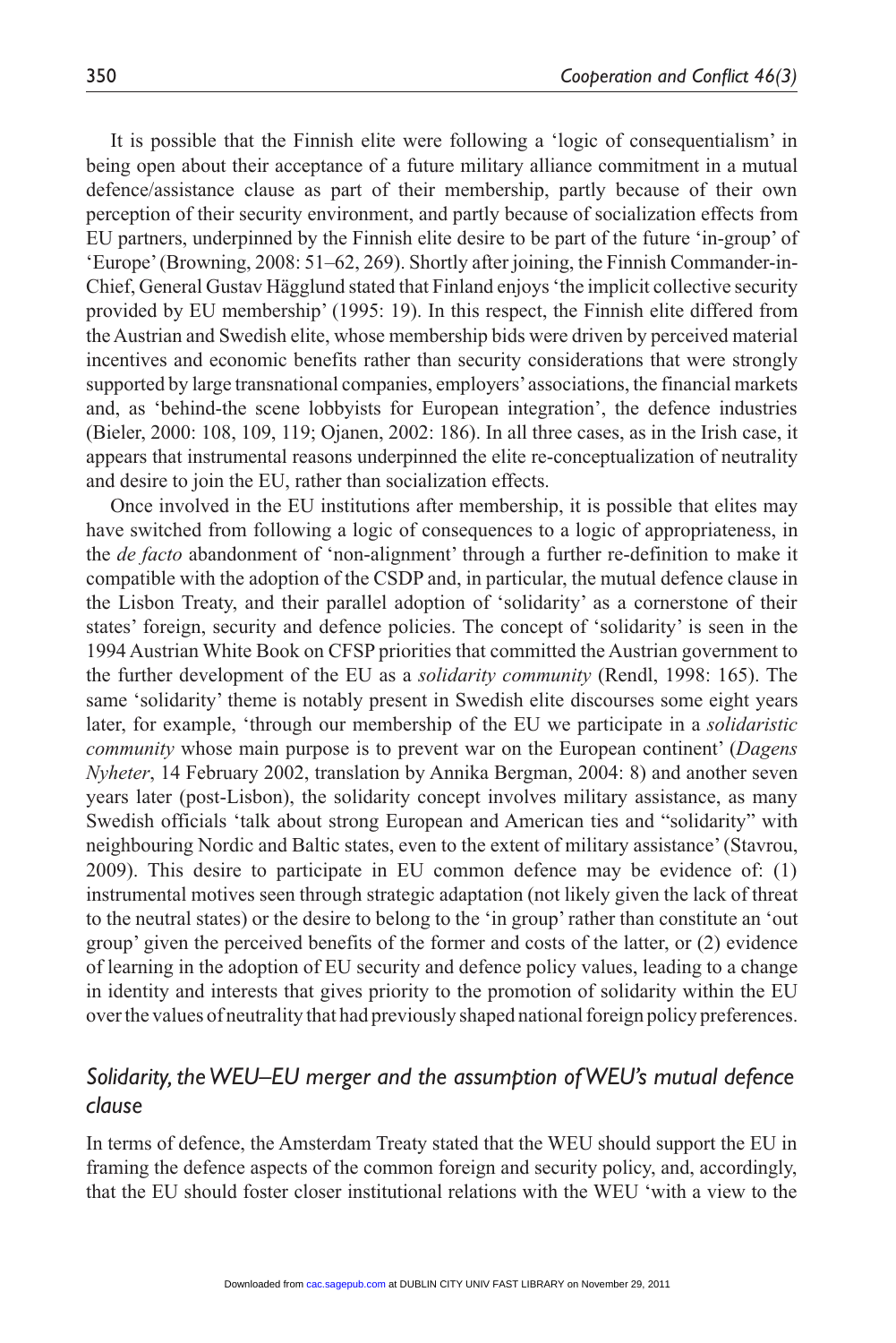possibility of the integration of the WEU into the EU, should the European Council so decide'. However, this proposed merger of the WEU military alliance with the EU, including the transfer of its mutual defence clause to EU member states, is incompatible with the re-formulated concept of 'military neutrality' adhered to by the four governments in the 1990s (see Table 1); e.g. the Irish government's White Paper on Foreign Policy anticipated a proposal to include a mutual defence commitment of the WEU's Article V in a future EU Treaty through which 'member-states undertake to assist another member that is the object of an armed attack' (1996: 143) and acknowledged that, in such a scenario, Ireland's adoption of the WEU's mutual defence clause 'would not be compatible with our existing policy of neutrality' (1996: 144). The Austrian Foreign Minister Benita Ferrero-Waldner also admitted that 'membership in NATO or the WEU precludes neutrality' (Naegele, 2001).

The Irish White Paper maintained that 'the Government will not be proposing that Ireland should seek membership of NATO or the Western European Union, or the assumption of their mutual defence guarantees' (Ireland, 1996: 147); this stance was reiterated throughout the 1990s in the Irish Parliament (Ahern (in opposition) *Dáil Éireann*, 473: 608; 506: 197–8). The Swedish Prime Minister Göran Persson had reported to the Swedish EU parliamentary committee: 'To argue against a WEU–EU integration is one of the most important defense priorities in Amsterdam' (Eliasson, 2004: 19): 'Sweden was actively working against [the WEU's] Article V, and thus mutual defence commitment, being included, even in the form of a separate protocol [to the Amsterdam Treaty]' (Ojanen, 2000: 17). Finland and Austria differed, saying they were prepared to agree on a merger of the EU and WEU as long as the WEU's collective defence commitment was not transferred to the EU. The premises behind the neutrals' attempts to prevent the wholesale transfer of the WEU's functions to the EU proposed by Belgium, France, Germany, Luxemburg and Spain, and the merger of the two organizations, were: (1) to preserve the last remnant and core of military non-alignment; (2) to enable a clear distinction to be drawn between security and defence, with the concept of security covering Petersberg Tasks (incorporating the low end of military intensity – peacekeeping) and the concept of defence including territorial defence and the protection of the vital interests of the Member States (including the high-end of military intensity triggered by adherence to a mutual defence clause); and (3) to substitute the mutual defence clause requiring territorial defence of member-states with the Petersberg Tasks, as a way to promote an alternative 'crisis management'-focused use of the CFSP 'to develop the potential of the EU as a peace project' (Ojanen, 2005: 408) and to emphasize a 'soft' security profile of the EU to match with neutrals' previous operational norms (see Agius, 2006: 168). The proposal succeeded in terms of the treaty wording that came into force on 1 May 1999; however, the WEU–EU merger was initiated seven months later by a European Council decision at Helsinki in December 1999.

## **Concepts of neutrality in the 2000s: Nice Treaty ESDP and Lisbon Treaty CSDP6**

A year later, the Nice Treaty had repealed the Amsterdam Treaty's clause on merger of the WEU and the EU: 'the 'deletion' of the WEU ... is also reflected in the ongoing process of transfer of WEU capabilities and institutions ... to the EU' (Trybus, 2005: 101); e.g. the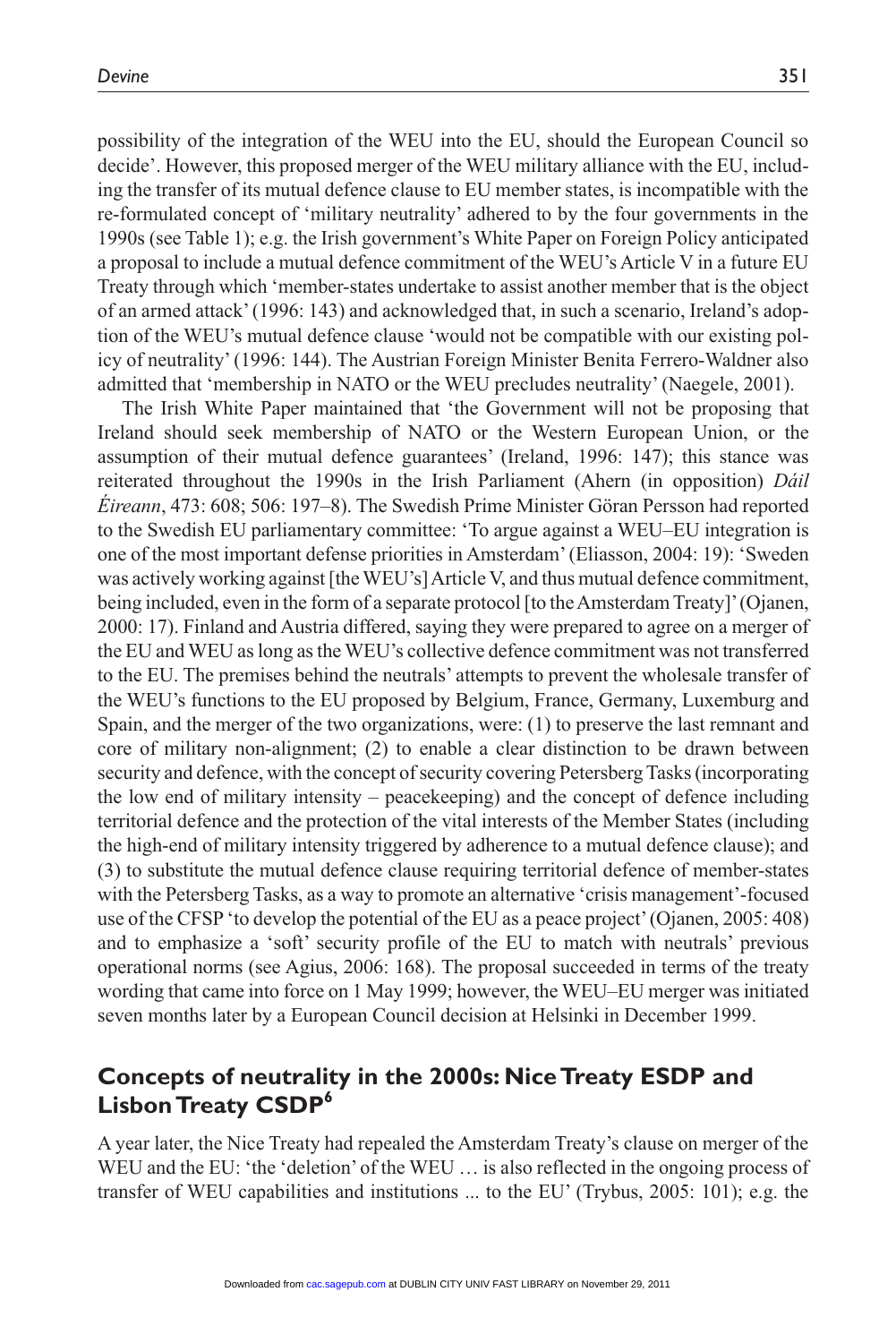transfer of WEU Military Staff, the Satellite Centre and the Institute for Security Studies (Western European Union, 2000: 2) was completed by 1 January 2002 and the WEAG functions were later transferred to the European Defence Agency (EDA). The last remaining function was the WEU's Brussels Treaty Article V mutual defence clause, which, if transferred to the EU, would lead to the termination of the WEU (Reichard, 2006: 220).

As discussed earlier, in the early 1990s, Treaty-based developments of the form and function of EU ESDP preceded significant changes of elite discursive strategies on neutrality: the same pattern can be observed in the early 2000s. In the run-up to the transfer of the WEU's mutual defence clause to the EU, the Irish government admitted 'we do not have anything like an appropriate definition [of military neutrality]' (Roche, *Dáil Éireann*, 554: 413). The Swedish government announced a new security doctrine that completely dropped the reference to neutrality (Monaco and Riggle, 2002; Möttölä, 2002: 24) and adopted a so-called 'unilateral Article 5' (EU-27Watch, 2009) (see Table 1).

The Lisbon Treaty agreed by member-states' governments in December 2007 has the stated aim of having a more assertive Union role in security and defence matters, which is envisaged as contributing 'to the vitality of a renewed Atlantic Alliance' (Protocol 10). The Treaty includes the failed European Constitution's solidarity and mutual defence clauses, a common arms policy, Permanent Structured Cooperation in defence and extensions to the Petersberg Tasks to include conflict prevention, joint disarmament operations, and post-conflict stabilization, and provides for combat units to be deployed outside of EU borders to undertake unlimited EU military action (Protocol 4 Article 1), provisions that are seen as the 'backbone' of the Lisbon Treaty (Euractiv, 13 February 2008). The following Table 2 briefly evaluates the compatibility of the CSDP provisions with the elements of the concept of 'active neutrality' embodied in earlier state practices and currently supported by public opinion (as detailed earlier), before turning to the main focus of this article, the inclusion of the mutual defence clause in the Lisbon Treaty.

#### *The insertion and wording of the mutual defence clause*

The Working Group (WG) set up to draft the provisions on CSDP in 2002 rejected the suggestion of the inclusion of the WEU's mutual defence clause in the Treaty (European Convention WG, 2002: 21–2), but in a *dirigiste* move (Reichard, 2006: 202) the Secretariat, overseen by the Praesidium, decided to place the mutual defence clause into a protocol to the draft Treaty for states to opt in to (European Convention Secretariat, 2003: 35). Notably, the Irish government's re-defined 'military neutrality' concept (20 March 2003) reflected this reality: 'non-membership of a military alliance, and, specifically, non-membership of an alliance *with a mutual defence commitment*' (*Dáil Éireann*, 563: 722 emphasis added). In the Autumn of 2003, Franco Frattini, the then Italian Foreign Minister during the Italian Presidency of the EU, changed the draft text by moving the mutual defence clause –

if one of the Member States participating in such cooperation is the victim of armed aggression on its territory, the other participating States shall give it aid and assistance by all the means in their power, military or other, in accordance with Article 51 of the United Nations Charter (18 July 2003)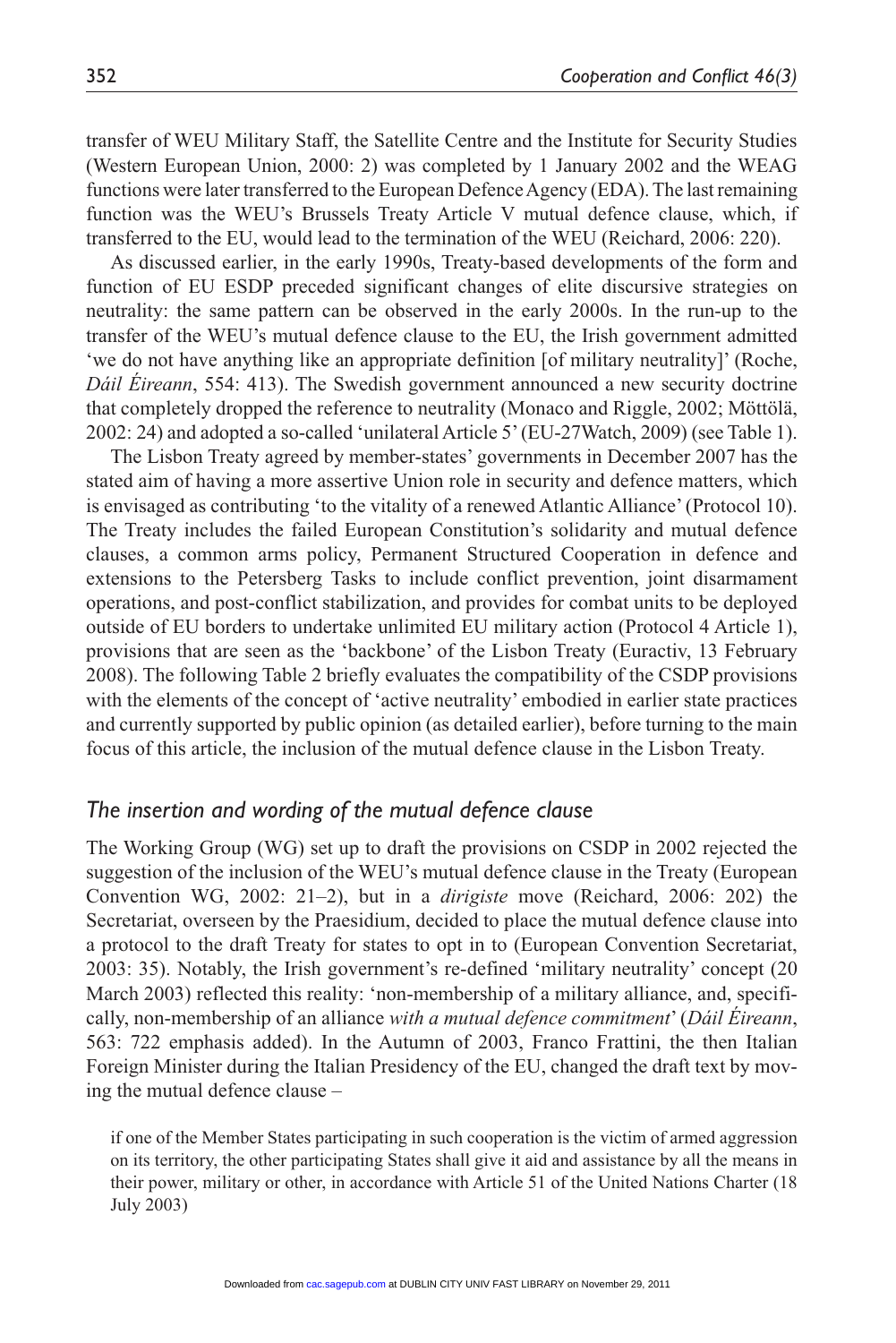| Element of neutrality                                                                              | <b>Status</b>              | Lisbon Treaty Article/Provision <sup>7</sup>                                                                                                                                                                                                                                                                                                                                                                                            |
|----------------------------------------------------------------------------------------------------|----------------------------|-----------------------------------------------------------------------------------------------------------------------------------------------------------------------------------------------------------------------------------------------------------------------------------------------------------------------------------------------------------------------------------------------------------------------------------------|
| Non-involvement in<br>war/ other countries'<br>wars                                                | Incompatible/<br>Competing | Art. 28A(7) requires a response 'by all means in their<br>power' to member states suffering armed aggression /<br>Art. 28B permits unlimited military EU action that<br>neutrals may be associated with.                                                                                                                                                                                                                                |
| Self-defence only                                                                                  | Competing                  | Art. 28B provides capacity for pre-emptive action.                                                                                                                                                                                                                                                                                                                                                                                      |
| Primacy of the UN/<br>UN peacekeeping<br>only                                                      | Incompatible               | Under Art. 28A(1) EU peacekeeping missions do not<br>require a UN mandate (neutrals' proposals for this<br>were rejected) Art. 2(5) /Art. 10A merely declare<br>respect for the UN Charter principles.                                                                                                                                                                                                                                  |
| Anti-militarism                                                                                    | Incompatible               | Art.28A(3) commits member-states to<br>improvements to military capabilities that are said<br>to require increased spending and a common arms<br>policy within the European Defence Agency Art.28D.                                                                                                                                                                                                                                     |
| Impartiality/Anti-<br>big power politics/<br>independent<br>decisions amid 'big<br>power' pressure | Incompatible               | Art. 10 and Art. 280E(2) lift the ban on the use<br>of enhanced cooperation in the field of ESDP;<br>Art. 28A(6) provides for permanent structured<br>cooperation to enable larger states to execute 'most<br>demanding' military acts; combined with Art. 15B /<br>Art. 201A Constructive Abstention, unanimity is in<br>practice a non sequitur. Art.280B/Art 11(2-3)/Art.16b<br>eliminate abstaining states' independence in action. |
| Non-aggression/<br>Peace-promotion                                                                 | Competing                  | Neutrals' Convention representatives' proposed<br>clauses to limit EU military action/repudiate war<br>were rejected.                                                                                                                                                                                                                                                                                                                   |
| Non-membership of<br>a military alliance                                                           | Incompatible               | Art. 28A(7)" transfers the WEU mutual defence clause<br>to the EU, completing the WEU-EU merger (as a<br>result the WEU was officially terminated in March<br>2010); thus the EU has subsumed a military alliance.                                                                                                                                                                                                                      |

|  |  |  |  | Table 2. Neutrality and CSDP: Compatible or competing? |
|--|--|--|--|--------------------------------------------------------|
|--|--|--|--|--------------------------------------------------------|

from the protocol into the main text of the Constitution, making it equally binding on all member-states, and handed this new version of the draft Constitution to the meeting of the heads of government convened to agree the final text (Tiilikainen, 2006: 61).

The Irish foreign minister, Brian Cowen, along with the foreign ministers of Sweden, Finland and Austria, attending the IGC, wrote a memo to Frattini stating 'provisions containing formal binding security guarantees would be inconsistent with our security policy or with our constitutional requirements'. Cowen knew that the provision eliminated the government's concept of 'military neutrality' and so 'warned of the possible outcome of a referendum in Ireland for any new EU treaty that does not confirm Irish neutrality' (Kirk, *EUobserver*, 8 December 2003) and suggested changing the wording of the mutual defence clause in (the then draft Constitution) Article 40(7) to: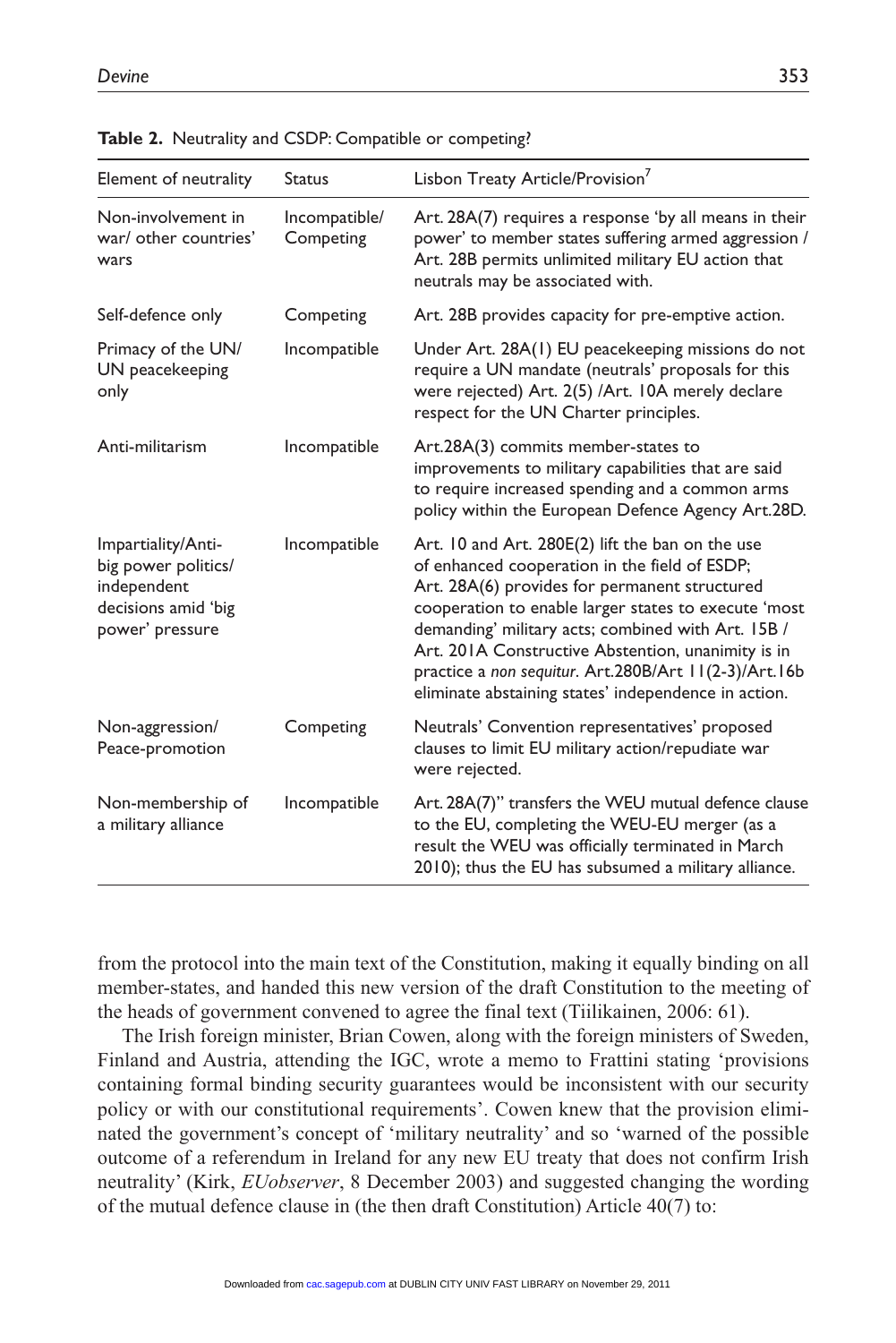If a Member State is victim of armed aggression, *it may request* that the other Member States give it aid and assistance by all the means in their power, military or other, in accordance with article 51 of the UN Charter (Cowen, 5 December 2003, emphasis added).

This wording removed the automatic *obligation* to respond 'by all means in their power' and replaced it with a mere *request* for assistance that was left open to members to respond to or not. The only grounds Britain, France and Germany were prepared to yield were: (1) deletion of the words 'military or other' to semantically 'demilitarize' the clause, i.e.:

If a Member State is the victim of armed aggression on its territory, the other Member States shall have towards it an obligation of aid and assistance by all means in their power

and (2) to add on the so-called 'Irish clause', the phrase used by successive Irish governments in EU Treaty referendum campaigns to persuade Irish voters that neutrality is safeguarded: 'This shall not prejudice the specific character of the security and defence policy of certain Member States'. Naert (2005: 193) points out that

the stipulation that this obligation of aid and assistance 'shall not prejudice the specific character of the security and defence policy of certain Member States' raises questions for the precise scope of this obligation. This is so because the said mutual assistance obligation is clearly incompatible with the neutrality of the four neutral Member States.

Given the lack of impact of the clause, it appears to be included as a rhetorical device for elites to use in their referendum campaign arguments to persuade the Irish electorate that neutrality is preserved. Naert surmises that 'if the true scope of the safeguard clause is to exempt the neutral Member States from the obligation to provide assistance, it would have been preferable to have made the exemption more explicit' (2005: 194). Irish elites have acknowledged that the 'Irish clause' does not mean that neutrality is safeguarded: 'sometimes that sentence is presented as if it meant that there never will be any change in our policy and Ireland will always be neutral. If that is the meaning which is attempted to be attached to it, it is dishonest because it is not sustainable' (*Dáil Éireann*, 506: 187).

After the Irish electorate had rejected the Lisbon Treaty in a referendum on 12 June 2008, in part due to concerns over neutrality, the Irish government formulated a declaration in June 2009 stating that,

it will be for Ireland, acting in a spirit of solidarity and without prejudice to its traditional policy of military neutrality, to determine the nature of aid or assistance to be provided to a Member State which is the object of a terrorist attack or the victim of armed aggression on its territory

in a new attempt to convince the Irish public that 'military neutrality' was preserved in preparation for a re-run of the referendum. Legally, 'in view of the textual obligation to provide aid and assistance "by all the means in their power" such a general freedom of response does not seem correct' (Naert, 2005: 194). The government conflated the automatic nature of the obligations of the mutual defence clause (MDC) with the solidarity clause (in the TFEU) that is not automatic: 'the other Member States shall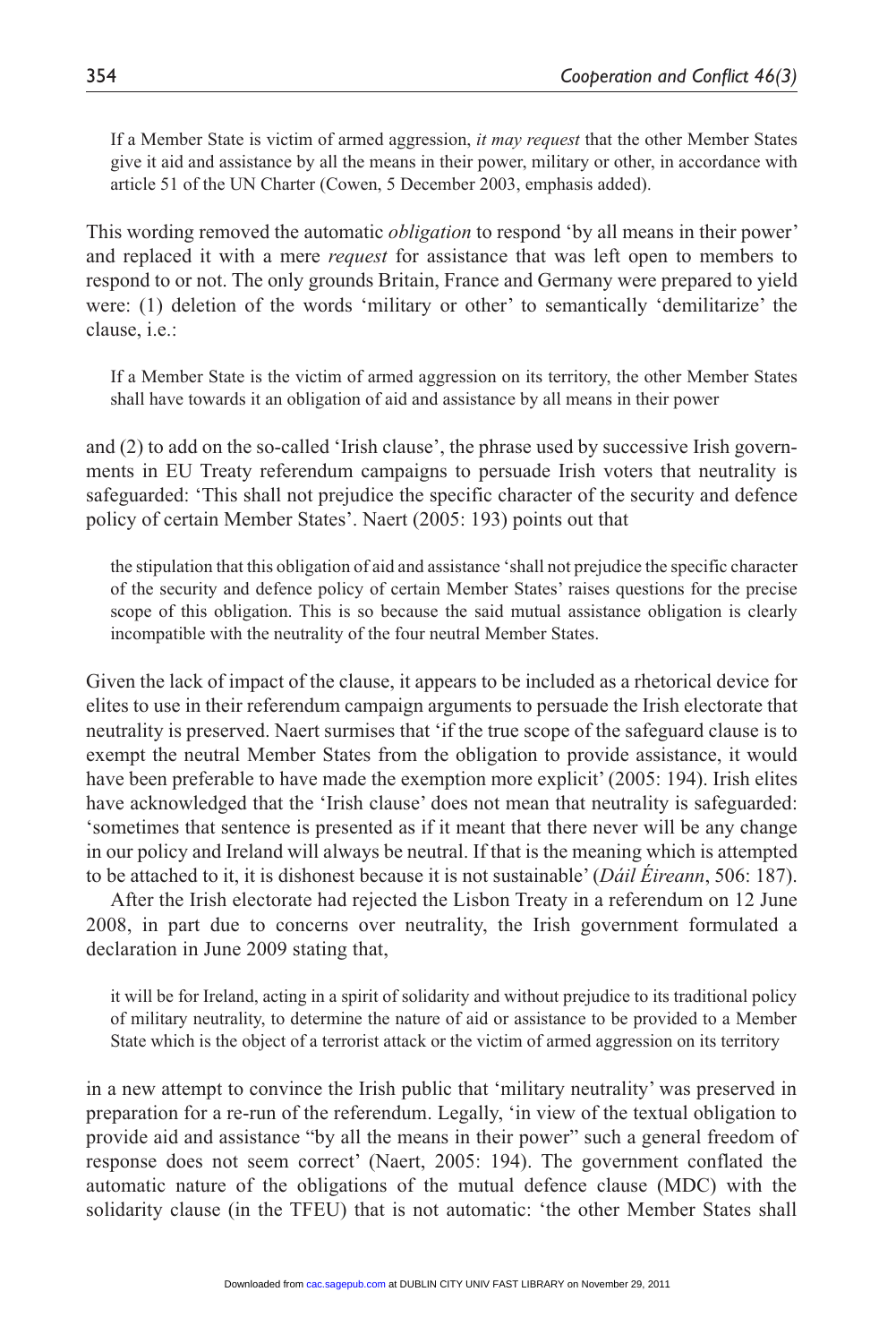assist it *at the request* of its political authorities' and involves an undefined response: 'arrangements … shall be *defined by a decision* adopted by the Council' (emphasis added). (The Swedish government adopted a similar discursive strategy using a 'meaningful silence' by saying that NATO *handles* mutual defence guarantees but remaining mute on the Lisbon Treaty MDC (see Tolgfors, 2011).) The former maximalist, automatic obligation violates the duties and obligations of neutrality in the Hague Conventions that require a state to avoid being drawn into a conflict  $(1)$  through abstention from entering into any alliances or (2) agreements regarding the safety of the territory of a third party, or (3) undertakings to provide aid and assistance either directly or indirectly.

The genealogy of the meaning of 'by all means in their power' backs up Naert's legal interpretation. The USA rejected Britain's proposal to extend the Brussels Treaty Article V mutual defence clause to North American states to form an Atlantic Alliance in 1949, precisely because the phrase 'by all means in their power' meant that signatory states could not choose their response to an armed attack: 'the Brussels Treaty's strong collective-defence commitment … would commit Canada and the United States to automatic participation in defence against any attack on another member of the pact. US negotiators knew that such a provision would immediately be seen by the Congress as undercutting its constitutional powers for declaring war' (Sloan, 2006). Instead, the USA included in the Washington Treaty Article 5, a clause specifying that every nation may determine for itself what kind of aid is to be provided (Wiebes and Zeeman, 1983: 358), i.e. '*by taking* forthwith, individually and in concert with the other Parties, *such action as it deems necessary* …' (emphasis added). Hummer confirms that 'there remains no doubt that the neutral and non-aligned Member states are under the obligation to mutual (military) assistance in the case of armed attack' (2006: 67). Thus, the Irish government's definition of 'military neutrality' (Government of Ireland, 1996: 120) and the Swedish and Finnish understandings of 'non-participation in military alliances' – 'A merger of the EU with the WEU is … not consistent with Sweden's and Finland's policy of "non-participation in military alliances" (Laursen, 1997:  $12$ ) – are both incompatible with the inclusion and adoption of the Article 42.7 mutual defence clause in the Lisbon Treaty. Post-Lisbon, the elite concepts of 'military neutrality' and 'non-participation in military alliances' have been effectively re-defined to mean (1) membership of the WEU military alliance through the 'back door' of a merger (Laursen, 1997: 16) and (2) the assumption of its Article V mutual defence clause (Quille (2010) notes: 'Most observers agree that the Lisbon Treaty formula matches the guarantee of the Brussels Treaty'). As Ojanen surmises, 'the term "military non-alliance" has been defined in such a way that it has close to no meaning at all' (2005: 410).

With the ratification of Article 42.7, Austria, Sweden, Finland and Ireland also became member-states of an EU collective defence, because according to the EU 'Collective defence refers to participation in the defence of Europe under the Treaties of Brussels (Article V) [and Washington (Article 5)] which stipulate that in the event of aggression, the signatory states are required to provide assistance ...' (*europa* glossary 'collective defence') and they also participate in the EU's 'common defence policy comprising a mutual assistance clause such as that contained in the WEU [and NATO] Treaties' as defined by the European Parliament. Citing the entry into force of the Lisbon Treaty and its Article 42.7, and the continuation of members' strong commitment 'to the principle of mutual defence of article V of the Modified Brussels Treaty' in that context, the WEU was officially terminated on 31 March 2010 (Presidency of WEU Permanent Council, 2010).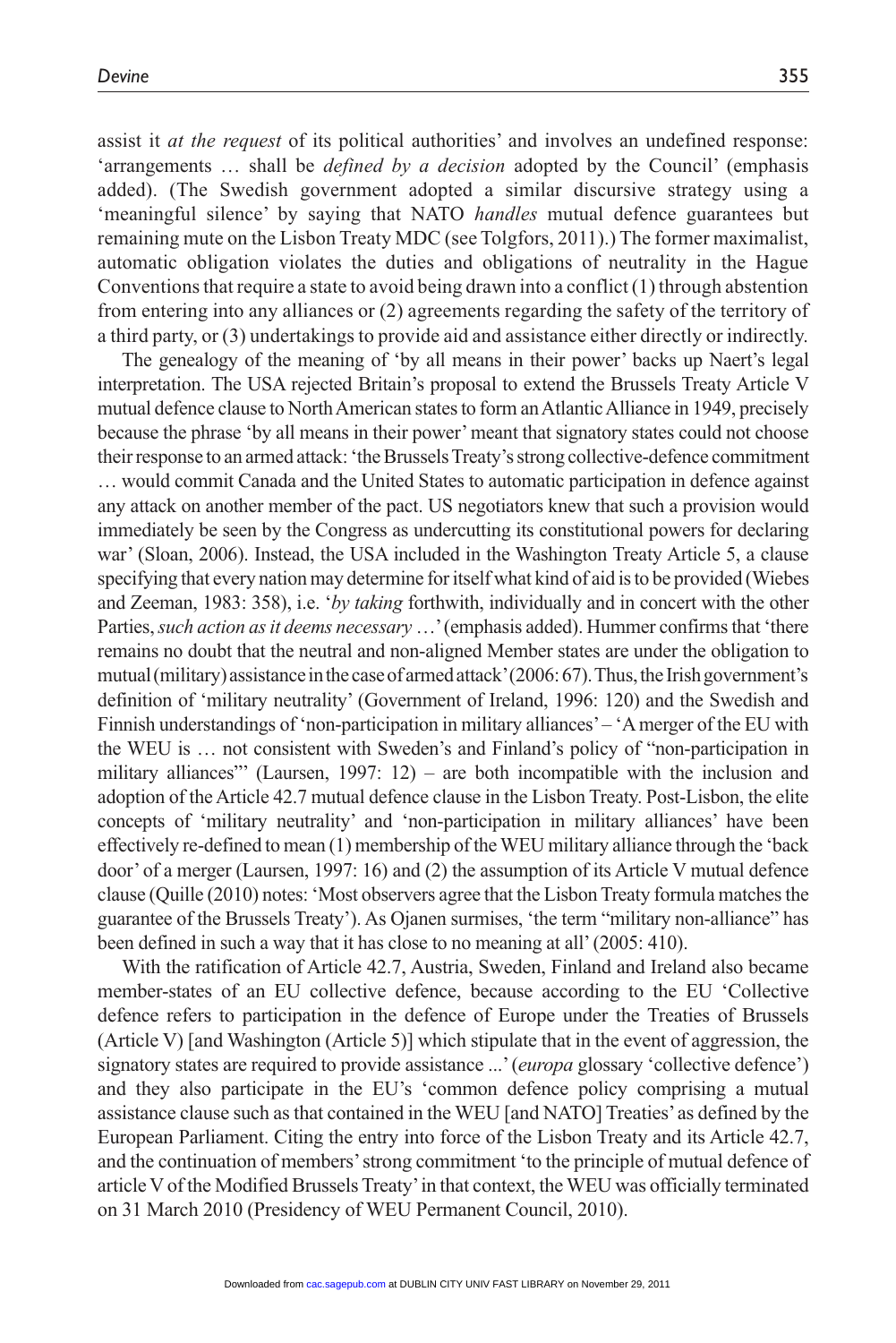The end of military neutrality and non-participation in military alliances signals a further widening of the gap between public and elite foreign policy preferences in Austria, Sweden and Ireland. Before considering this gulf as an effect of elite socialization, it is worth understanding the rationale, values and motives that separate elite and public opinion on military alliance commitments and mutual defence clauses.

## *Public fears of alliance membership consequences and mutual defence clause obligations*

Public opinion in neutral states would reject the WEU–EU merger because (1) membership of an alliance is perceived to involve the imposition of political restrictions on an independent foreign policy and (2) due to a fear of the military consequences of the obligations stemming from the mutual defence clause that could involve the state in wars. During the World War era, the Swedish public shared the elite mistrust of alliances after the failings of the League of Nations in their support for armed neutrality (Agius, 2006: 72). In the post-War era, Irish elite and public adherence to neutrality was based on a mistrust of 'great powers', and a fear that joining a military alliance would mean automatic involvement in wars, without having a say or control over such decisions (*Dáil Éireann*, 152: 549–51). Because of this, de Valera was wary of plans for a federal EU, of any 'attempt to provide a full-blooded political constitution' and argued 'we would not be wise as a nation in entering into a full-blooded political federation' that would involve a military alliance (*Dáil Éireann*, 152: 550). During the Cold War era, neutrality meant rejecting the balance of power and resisting spheres of influence maintained by military force (Joenniemi, 1989: 55). Public opinion in the neutral states continued to distrust alliances and to desire to avoid large state 'power politics'. In the years prior to accession to the EEC and EU, the elite in Austria, Sweden, Finland and Ireland attempted to 'define neutrality … as a policy related to NATO, *not as a policy related to war and military alliance*' (McSweeney, 1985: 128, emphasis added).

An examination of public opinion data from the 1990s and 2000s shows that the publics in Austria, Sweden and Ireland continue to adhere to and support the concept of 'active' neutrality. For example, Bjereld and Ekengren (1999: 508–10) found that independence and other values relating to the 'core' of Swedish foreign policy, such as active internationalism, support for the UN, a commitment to solidarity with the developing world, disarmament, peacekeeping and mediation are linked to support for neutrality (which they also refer to as 'non-alignment'). In Irish public opinion in the 2000s, the values of independence and patriotism underpin support for 'active' Irish neutrality (Devine, 2008: 480, 471) comprised of the same elements in Table 1. Public opinion research (e.g. Wodak et al., 1998; Benke, 2003) also shows that Austrian neutrality is a doctrine of both the state's political self-definition and of national security, being positively linked to Austria's position in the international system, security and peace, freedom and sovereignty regained, self-determination, democracy and the welfare state (Reinprecht and Latcheva, 2003: 447). Neutrality is an important component of peoples' national identity (Reinprecht and Latcheva, 2003: 453–4; Devine, 2008: 473, 475, 480; European Parliament, 1994a) and linked to attitudes toward autonomy and the delegation of power (specifically an independent foreign policy unfettered by EU membership) and an international, global justice and development-oriented world-view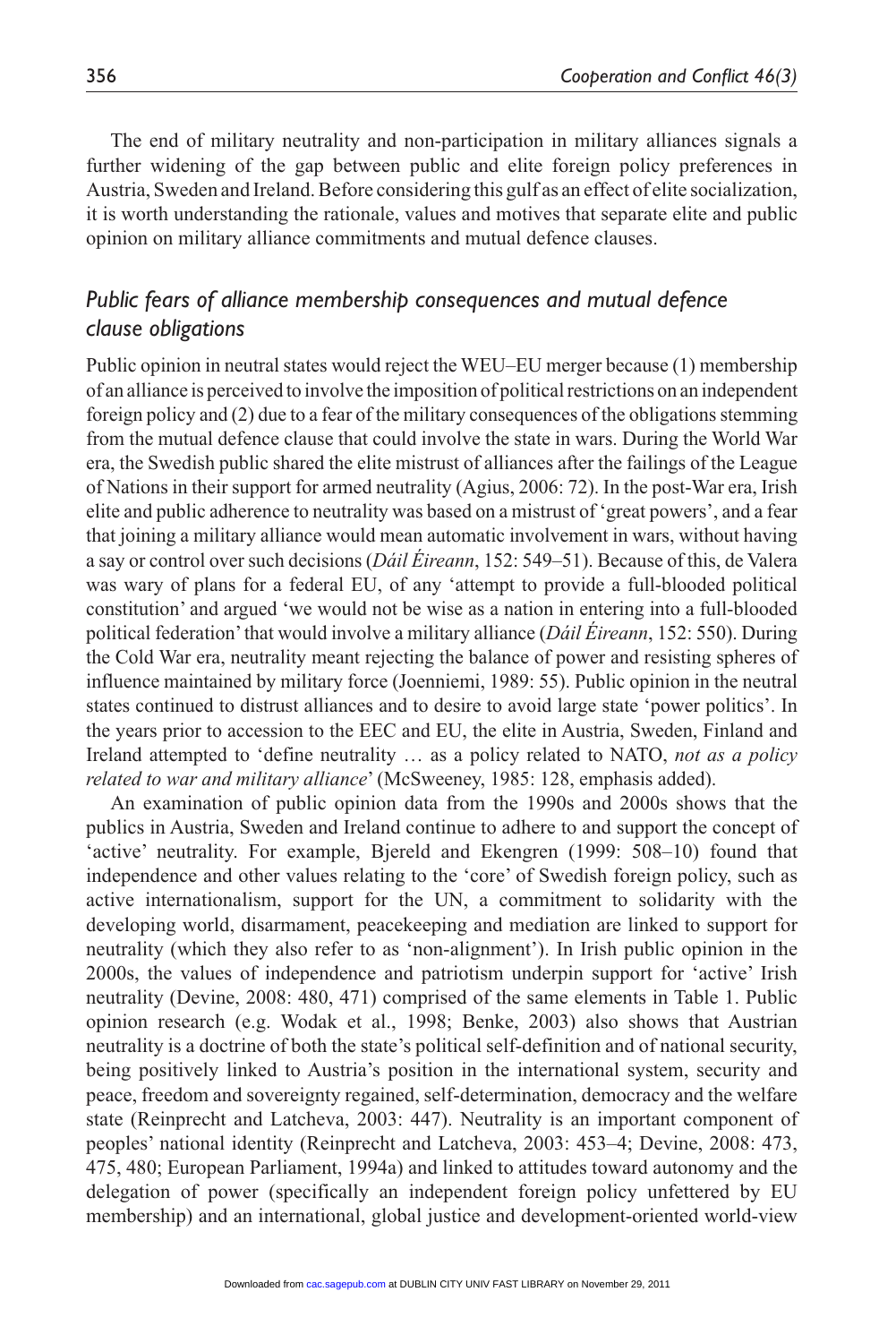over and above a regional, European interests-based one (Bjereld and Ekengren, 1999: 515; Reinprecht and Latcheva, 2003: 456) (cf. Goetschel, [this issue]).

Bjereld and Ekengren found that neutrality-supportive Swedes (73% of the population) were critical of EU membership if it meant restrictions on political autonomy (1999: 515) especially ceding power and autonomy to other states through alliance commitments (1999: 514). NATO membership was seen as increasing the danger that Sweden might become embroiled in military action against its own will (*Helsingin Sanomat*, 6 March 2002). In Austria, the left-wing parties see joining a military alliance as abandoning a clear orientation towards peace and buying into the logic of the arms race (Benke, 2003: 283). Surveys conducted in 1998 and 2000 showed that roughly seven in ten Austrians support neutrality and oppose Austria's membership of NATO. Emphasizing the mutual obligation of collective defence pushed opposition to NATO membership higher across all three neutral states' populations (Gärtner and Höll, 2001: 189). This desire to avoid alliance commitments and safeguard independent foreign policy in the context of big power pressures indicates that neutrality supporters would not wish their state to adopt the mutual defence clause of the WEU or become members of the organization, either directly or indirectly through a WEU–EU merger (see Table 1).

## *Post-Lisbon 'solidarity', mutual/common defence and the EU as global actor/ player*

In the late 2000s, none of the elites in neutral states seemed willing or able to drop the term 'military non-alignment'. For example, Bildt maintained 'Sweden is military non-aligned', but supported the practice of Article V, 'Sweden will not remain on the sidelines should another EU member state or Nordic country be struck by disaster or attack. We also expect these countries to do the same if a similar crisis were to befall Sweden' (Bildt, 13 February 2008; see also Parliamentary Defence Commission's reports and Swedish Ministry of Defence press releases stating 'We must be able to give and receive *military* support', 19 March 2009). This reverses Bildt's 1992 position that 'Swedish defence is for Sweden only' (quoted in af Malmborg, 2001: 176). The Austrian political elite switched to the formula 'solidarity within Europe, neutrality in wars outside Europe' (Neuhold, 2005: 14). However, if elite socialization has occurred, the continuity rhetoric should not obscure evidence of discourses infused with specific EU foreign policy values and positions. Bildt's (2008) speech emphasizing,

the Lisbon Treaty means that much better conditions have been created for the European Union to function as a *stronger global player*.... The Government will shortly introduce a national strategy for Sweden's involvement ... the goal is to link foreign aid and defence policy closer together. In order to become an *increasingly important global actor*, the European Union needs to strengthen its relations with the wider world

does signal Swedish adoption of the EU's interests in global actor status and the associated values and identity. Preferences for EU common defence and a global actor identity are not due to an instrumentalist response to changed security situations because 'any form of direct military attack … is deemed to be unlikely within at least the next ten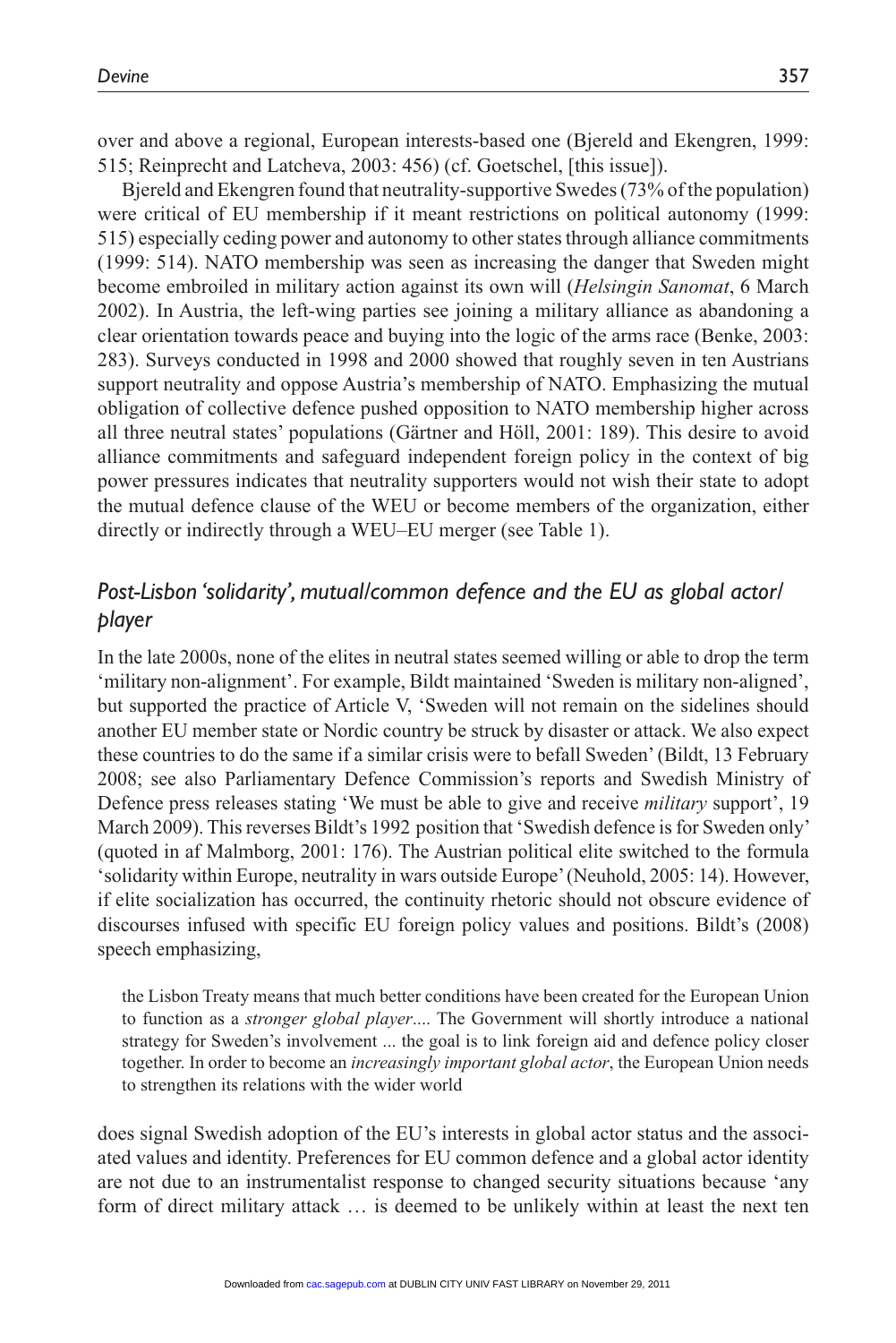years' in Sweden (2003: 14), Ireland (2000: 2.2.1) and Austria (2001: 2), including terrorist attacks (Ireland, 2000: 2.3.10).

The Swedish Defence Policy paper (Sweden, 2004: 6, emphasis added) claimed, 'there are serious, transboundary threats to our security' that must be 'assessed in a *wider perspective and not just nationally*' with the response designated as 'participation in [EU] crisis management operations' to 'promote international peace and security for Sweden, the EU as a whole and the world at large'. The EU is the prism for the effort to secure peace and EU defence policy is straightforwardly mapped onto Swedish defence policy in the adoption of EU rationale towards unidentified threats. Thus, it is difficult to understand neutrals' acceptance of the Lisbon Treaty's MDC as a realist, cost–benefit or strategic security decision, unless it is understood as supporting the larger member-states' ambition to see the EU balancing vis-à-vis the USA, although this balancing interest could also be adopted as a result of non-coercive persuasive arguments, indicating elite socialization effects.

The binary elements in the definition of social learning – 'a process whereby actors, through interaction with broader institutional contexts, acquire new interests and preferences in the absence of obvious material incentives' (Checkel, 1999: 548) – can be difficult to separate out, because socialization through interaction in institutions may be intrinsically linked to less obvious but nonetheless materialist incentives or rewards at the level of individual agents, and the latter may induce the former, in a delayed gratification loop-back effect. Looking at the role of agents articulating attitudes against neutrality and in favour of a European identity underpinned by a common defence, for example, Franco Frattini, the Italian foreign minister in charge of the EU Presidency who, as mentioned earlier, wrote the mutual defence clause out of the protocol and into the main text of the draft Constitution, took up the European Commission's Justice and Security portfolio, 22 November 2004 to 8 May 2008. As Austrian Foreign Minister from February 2000 to October 2004, Benita Ferrero-Waldner had proposed the inclusion of a mutual defence clause in the Treaty in 2000 (Bischof et al., 2006: 235) and demanded coordination of the communications to Frattini in December 2003 between the neutrals on the mutual defence clause (Bischof et al., 2006: 236) that ultimately resulted in the four neutrals agreeing to adopt the MDC. Having played an instrumental role in the elimination of neutrality and non-alignment in the EU, she was appointed as Commissioner for External Affairs, 22 November 2004 to 1 December 2009. John Bruton, as a 'leading member' in the drafting of the Constitution, expressed the Irish position on 'the need for a common European defence' (CONV 27/02, 10 April 2002: 47), oversaw the agreement on the Constitution and its mutual defence commitment as part of the Praesidium of the Convention, and was subsequently appointed the European Commission's Ambassador to the United States, 9 December 2004 to 31 October 2009. The current Swedish Foreign Minister Carl Bildt, who as premier in the early 1990s jettisoned neutrality as the cornerstone of Swedish foreign policy prior to securing membership of the EU, is known to have ambitions to secure an EU or other international post (US embassy in Stockholm 2009/#09STOCKHOLM599). Finally, at the state level, covert factors of sanctions induced by the more influential, larger, member-states against smaller states struggling with economic downturn, banking failures, agricultural difficulties or fines in relation to a failure to adhere to EMU rules or environmental laws, for example, may play a role in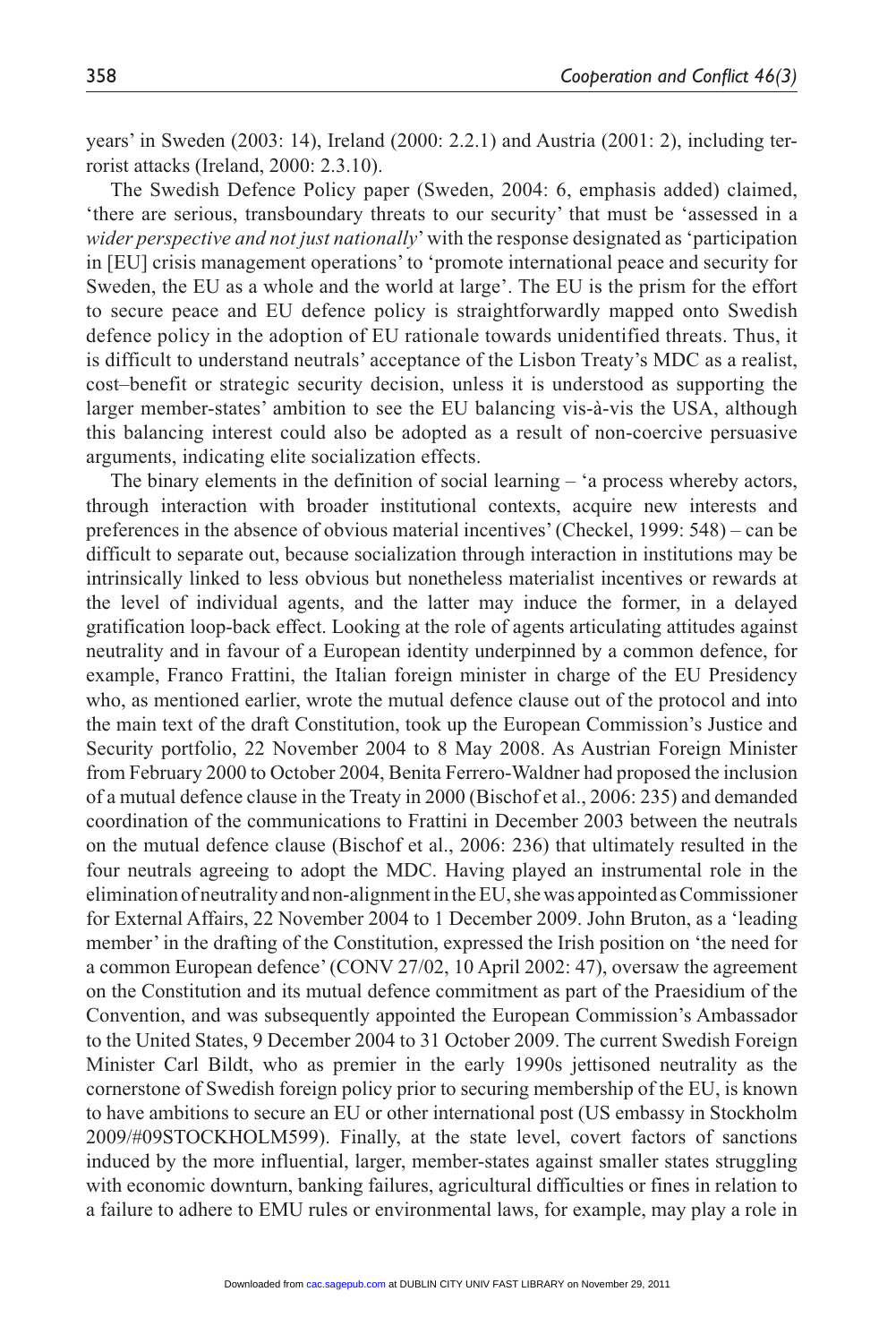what seems to be socialization towards EU solidarity and balancing vis-à-vis the USA through argumentative persuasion. Argumentative persuasion involves 'changing attitudes about cause and effect in the absence of *overt coercion* ... leading to interest redefinition and identity change' (Checkel, 1999: 549; Beyer and Hofmann, [this issue]). With respect to the neutrals' re-definition of interests and adoption of EU rationale of participation in crisis management operations as the way to secure peace for the EU and the world, discursive evidence does indicate a fundamental shift away from old values and practices related to [anti-] militarism and neutrality thus far.

Neutral state elites have displayed a shift in values by (1) undertaking a new premise that 'diplomatic activity or economic activity without the potential to resort to military power could only be partially successful' (Salmon, 2005: 375); (2) adopting the provisions on an EU armaments policy overseen by the EDA, for example, compared with the stance in the 1980s whereby 'Finnish neutrality policy is an even-handed armaments policy, based on procurement in both the East and the West as well as on considerable domestic production' (Gilberg, 1985: 50); (3) moving from a global world-view of normative equality exercised independently, to a regional, European interests-based one, substituting 'empathy with the victims of power politics pursued mainly by the larger states' (Keatinge and Tonra, 2002: 18) with a view that 'it will be in Ireland's national interest, and in the interest of the EU, to be able to intervene in a peacemaking or peacekeeping role in conflicts ... even as far away as Africa' because the 'result of a prolonged conflict' – 'huge flows of refugees towards Europe' – requires 'responding militarily to such situations' (Bruton, 2002: 52); (4) aligning with larger powers on the validity of international law, seen in Swedish premier Carl Bildt's decision to recognize Croatia and Bosnia-Herzegovina in a break with the principles of international law it had followed in the past (Agius, 2006: 156); (5) subverting the desire to resist big power pressure in agreeing to 'constructive abstention' in defence, thereby subjecting themselves to big power pressure *not* to object to high-intensity missions supported by Permanent Structured Cooperation; (6) reconfiguring neutrals' former peacekeeping concept with the UN in order to implement the EU's high-intensity Petersberg Tasks: for example, in 1996 it was said that 'the Government do not intend that Ireland will be involved in tasks of combat forces in crisis management' (1996: 140), but legislation was changed to facilitate Irish troop operations 'at the sharp end of peacekeeping.... This is exactly the capability the United Nations does not have' (Oireachtas, 2008), in the full knowledge that '"peacemaking" by military means ... may come close to war making' (Bruton, 2002: 48). Thus, neutrals' own internal standards of appropriateness are arguably inconsistent between pre-accession practices of neutrality and the foreign policy practices, ambitions and world-view advanced in the Lisbon Treaty.

## **Conclusion**

Neutrality has been conceptually moved and re-arranged by agents playing a complex strategic long-term game in seeking the introduction of new and evolving elements of EU security and defence policy (see Agius, [this issue]). Elite concepts have moved from 'active' or 'positive' 'neutrality' prior to EU membership to 'military neutrality', 'military non-alignment' and 'non-membership of military alliances' post-membership. Since the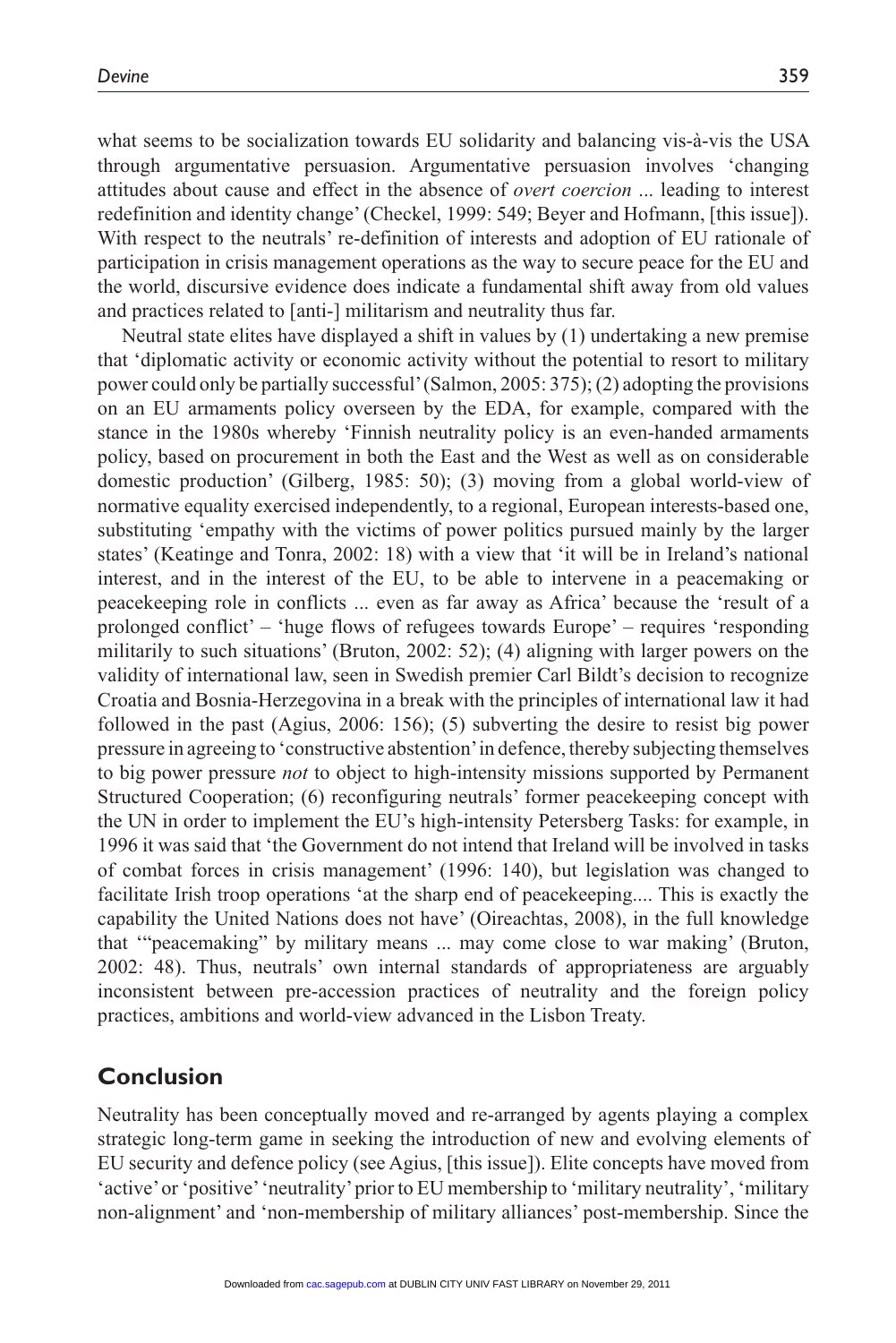drafting of the EU Constitution, the concepts have been whittled down further to 'nonmembership of military alliances with mutual defence clauses' and minimized compared with the increased emphasis on 'solidarity' principles in elite foreign policy discourses. In the post-Lisbon Treaty era, the concept, in legal and political terms, is dead: despite the rhetorical mentions of 'non-alignment', the old post-accession meaning created by the first elite re-definition of the concept by the governments of Ireland, Austria, Sweden and Finland has been now reversed to antithetically mean membership of the WEU military alliance through a merger and the assumption of its mutual defence clause. The various elements of the CSDP provisions in the Lisbon Treaty are either incompatible or competing with the concept and values of 'neutrality' adhered to by Irish, Austrian and Swedish publics. To answer Putnam's (1988: 434) paraphrased question: in the end, 'neutrality', 'military neutrality', 'non-alignment' or 'non-membership of a military alliance' are not retained.

Due to elite reluctance to face consequences from 'active neutrality' supportive publics, brusque rhetorical homage is paid to the term 'non-alignment' in neutral foreign policy discourses, followed by a heavy emphasis on provisos for European military solidarity and pledges to engage in practices arising from adherence to a mutual defence clause. Public opinion data gathered in the pre-membership era showed two-thirds majority support for 'neutrality', and this level of support continues in postmembership surveys that ask for public opinion on 'non-alignment' (see Table 1). Given this evidence, the scope and content of the neutrality concepts supported by public opinion in these states have a near-zero degree of norm overlap with elite concepts of 'non-alignment' and indicate further distance apart in terms of implementation. There is a significant potential dissonance between the type of foreign policy expectations held by the public in their understanding of neutrality vis-à-vis the foreign policy options that elites could and intend to exercise within the strategic and political context of CSDP. The process of incorporating the provisions in the Constitution/Lisbon Treaty and the nature of the referendum campaigns (and lack thereof) to ratify the texts raise questions about the internal legitimacy of EU constitutional development and defence integration with respect to the neutral states. For a CSDP that is supposed to be based on the principles of democracy-promotion, the rule of law, human rights and fundamental freedoms, the lack of those qualities inherent in the processes underpinning the policy's formulation and inception indicates a specious, if not apocryphal, beginning.

This analysis of changes in neutrality and the compatibility of neutrality concepts with CSDP, including the identification of the discursive strategies employed by elites vis-à-vis neutrality-supportive publics, provides the basis for predictions of discursive tactics, referendum campaign content and governmental practices in other neutral or non-allied states that may apply for EU membership in the future, such as Switzerland. If changes in elite preferences and identities are stemming from elite socialization at the EU level through learning and argumentative persuasion, one could expect stability of these decisions, relative to changes wrought through adaptation in response to external factors (see Beyer and Hofmann, [this issue], Figure 2). On this understanding, it is unlikely that the neutral state elites will re-adopt any form of a neutrality policy in the near future, and once opinion poll data show sufficient signs of public attitudes softening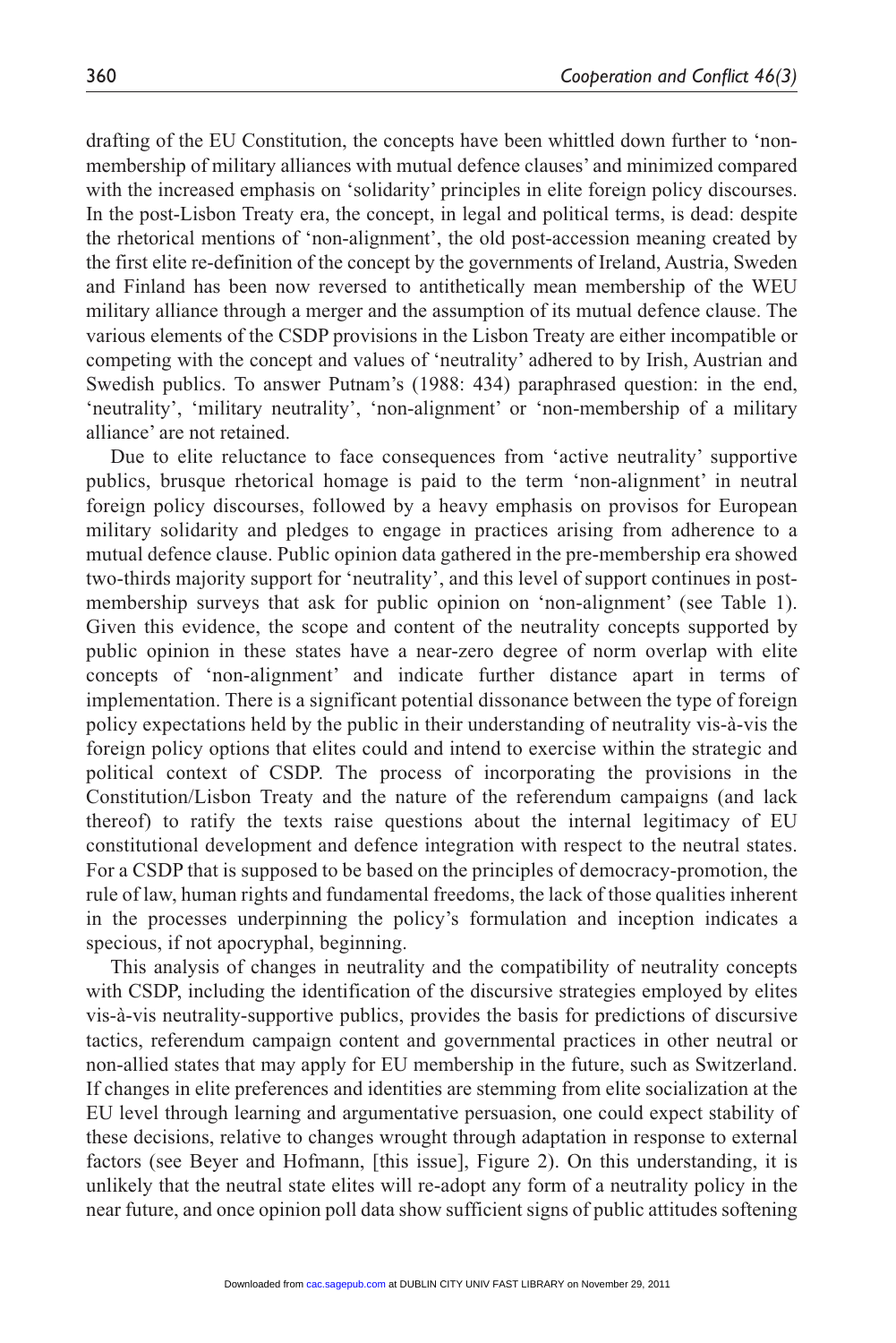in the context of concerted and sustained NATO and EU public diplomacy efforts, neutral elites' token reference to 'military non-alignment' will be dropped from official discourse (e.g. Bildt and Stubb in Ritter, 2011) to catch up with the current legal and political reality.

#### **Funding**

I gratefully acknowledge generous postdoctoral research funding from the Irish Research Council for the Humanities and Social Sciences (IRCHSS) and conference travel funding from the Faculty of Humanities and Social Sciences Research Travel Programme, Dublin City University.

#### **Acknowledgements**

I thank the anonymous reviewers and Christine Agius for their invaluable comments and the participants of the 2009 ISA panel 'The Past, Present and Future of Neutrality/Military Non-Alignment', New York City, USA.

#### **Notes**

- 1. Blending a number of premises and conceptual tools from distinct scholarly schools, e.g. discourse theory, CDA and critical constructivism, into one approach is widely practised (Milliken, 1999: 228, 236).
- 2. The Swedish defence policy 2005–2007 summary refers to the 'solidarity clause which is part of the new European constitution' (2004: 8) but omits any mention of the MDC. These meaningful silences are sufficiently sedimented and politically significant to re-title this article 'Neutrality in the Development of the European Union's Common Security and Defence Policy: Entering the Zone of Meaningful Silences'. I thank the anonymous reviewer for this suggestion.
- 3. Notably, elites imply that their populations were fully aware of these defence commitments and their implications for neutrality at the time of accession: e.g. Austria claims: 'In joining the EU, Austria adopted … provisions on the Common Foreign and Security Policy (CFSP). Article J.4 of [the TEU] opened up the perspective of a common defence policy, which could in due course lead to a common defence. In the referendum held in June 1994, two-thirds of the Austrian population voted in favour of accession to the EU under these conditions.'
- 4. Austria's application was 'on the understanding that its internationally recognized status of permanent neutrality, based on the Federal Constitutional Law of 26 October 1955, will be maintained' (Austria, 1989) although the Austrian Security and Defence Doctrine (2001: 4) states 'Austria joined the EU without a reservation regarding its neutrality'.
- 5. State-sponsored opinion polls do not ask peoples' attitudes to 'neutrality', soliciting opinions on 'military non-alignment' instead.
- 6. The Constitutional Treaty process of negotiations on CSDP, 2000–2005, is the main focus of the article; notably, no further CSDP discussions or changes were initiated in the later Lisbon Treaty drafting process, 2005–2007.
- 7. All Article references in this table are drawn from the 'Treaty of Lisbon amending the Treaty of European Union and the Treaty establishing the European Community' in the *Official Journal of the European Union* (C306, Vol. 50, 17 December 2007). The Article numbers were subsequently revised in the production of a Consolidated Version of the above texts (Consolidated versions of the Treaty on European Union and the Treaty on the Functioning of the European Union Charter of Fundamental Rights of the European Union (OJ C 83, 30.3.2010)). The main focus of this present article is on the mutual defence clause: Article 28A(7) in this table. Article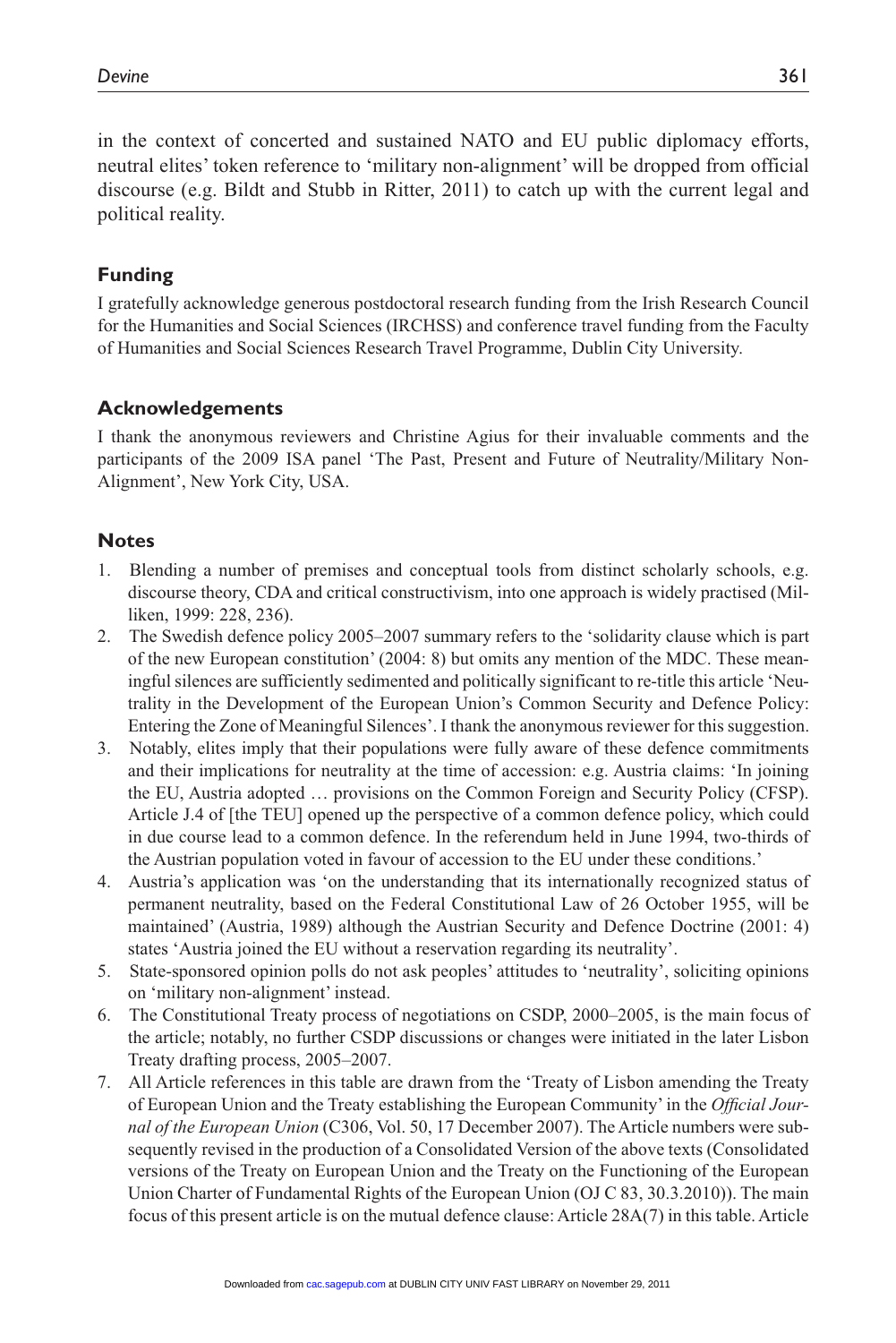28A(7) was subsequently re-numbered Article 42.7 in the Consolidated Version of the Treaty of Lisbon: the latter is referred to throughout the main text of the article.

#### **References**

Af Malmborg, Mikael (2001) *Neutrality and State-Building in Sweden*. London: Palgrave.

- Agius, Christine (2006) *The Social Construction of Swedish Neutrality*. Manchester: Manchester University Press.
- Andrén, Nils (1991) 'On the Meaning and Uses of Neutrality', *Cooperation and Conflict* 16: 67–83.
- Arter, David (1995) 'The EU Referendum in Finland on 16 October 1994: A Vote for the West, not for Maastricht', *JCMS: Journal of Common Market Studies* 33: 361–87.
- Austria (1989) *Austria's Application for Membership of the European Economic Community 8227/89 R/LIMITE A 21*, 14 July, Brussels.
- Austria Foreign Ministry (2011) 'Foreign Policy: Common European Security and Defence Policy (ESDP)' Available at: http://www.bmeia.gv.at/en/foreign-ministry/foreign-policy/ europe/european-union/common-foreign-and-security-policy-cfsp/esdp.html
- Austrian Parliament (2001) 'Resolution by the Austrian Parliament Security and Defence Doctrine', (23 January). Available at: http://www.bka.gv.at/DocView.axd?CobId=3604
- Austria (2001) Permanent Mission of Austria to the United Nations New York, 'Austria in Other European Institutions: European Security policy: The New Austrian Security and Defence Doctrine' (12 December). Available at: http://www.un.int/austria/policy/01/euro\_security.shtml
- Babst, Stephanie (2009) '*Public Diplomacy The Art of Engaging and Influencing*'. *Speech by Dr. Stefanie Babst, NATO Deputy Assistant Secretary General for Public Diplomacy Strategy at the NATO PfP Symposium at NATO School in Oberammergau*. Germany', (22 January). Available at: http://www.atlantic-community.org/app/webroot/files/articlepdf/Babst\_Public\_ Diplomacy.pdf
- Barroso, José Manuel Durão (2007) 'The European Union after the Lisbon Treaty'. President of the European Commission SPEECH/07/793 Delivered at the 4th Joint Parliamentary Meeting on the Future of Europe, Brussels, 4 December. Available at: http://europa.eu/rapid/pressReleasesAction.do?reference=SPEECH/07/793&format=HTML&aged=0&language=EN&gui Language=en (last accessed February 2009).
- Benke, Gertraud (2003) '"Austria owes its policy of neutrality….": Neutrality in Austrian Newspapers in the Second Republic', in A. Kovács and R. Wodak (eds) *Nato, Neutrality and National Identity: The Case of Austria and Hungary*, pp. 147–200. Cologne: Böhlau.
- Benke, Gertraud and Wodak, Ruth (2003) 'We are facing a New Order in Europe' in András Kovács and Ruth Wodak (eds) *Nato, Neutrality and National Identity: The Case of Austria and Hungary*. Cologne: Böhlau: 281–310.
- Bergman, Annika (2004) 'Post-Cold War Shifts in Swedish and Finnish Security Policies: The Compatibility of Non-Alignment and Participation in EU Led Conflict Prevention'. Paper presented at the ECPR panel on The European Union and Conflict Resolution, University of Uppsala, 13–18 April.
- Bieler, Andreas (2000) *Globalisation and the Enlargement of the European Union: Austrian and Swedish Forces in the Struggle over Membership*. London: Routledge.
- Bildt, Carl (2008) 'Swedish Minister for Foreign Affairs'. Speech in Swedish Parliament, 13 February. Quoted in EU-27Watch (2009) *Swedish EU Presidency and Swedish Defence Issues*. Available at: http://www.riksdagen.se/Webbnav/index.aspx?nid=101&;bet=2007/08:63#{35F 8E6AD-3FA4-4C88-8F1B-9C59FF4AD3C1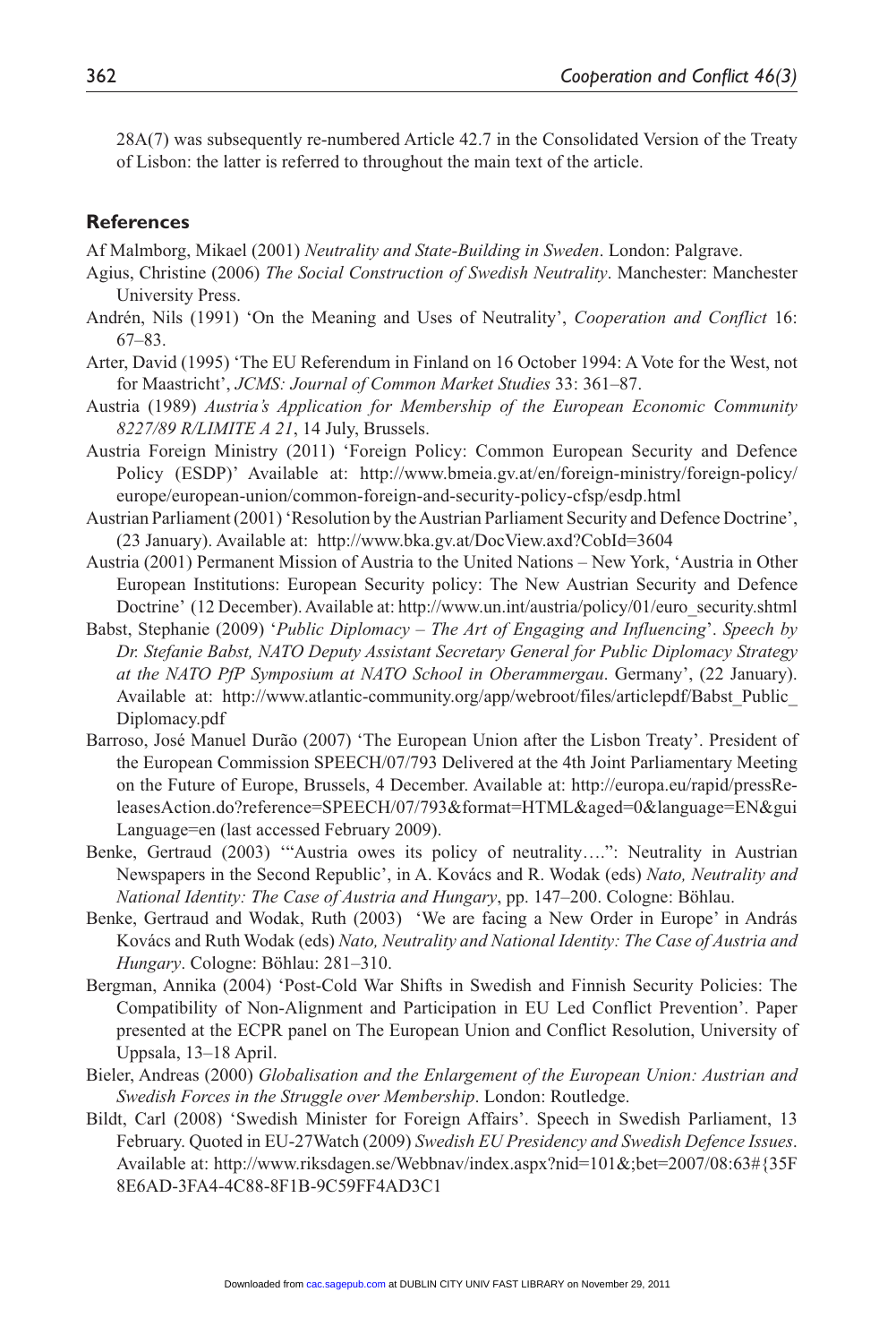- Bildt, Carl (2011) 'Statement of Government Policy in the Parliamentary Debate on Foreign Affairs, Wednesday, 16 February 2011', Ministry for Foreign Affairs, Sweden. Available at: http://www.regeringen.se/content/1/c6/16/11/48/dc78c337.pdf
- Bischof, Günter (2007) 'H-Net Book Review of Michael Gehler's Vom Marshall-Plan bis zur EU: Österreich und die Europäische Integration von 1945 bis zur Gegenwart. Innsbruck: StudienVerlag', (February 2006). Available at: http://www.h-net.org/reviews/showrev.php?id=12834
- Bischof, Günter, Anton Pelinka and Ruth Wodak, eds (2001) *Neutrality in Austria*. New Brunswick, NJ: Transaction Publishers.
- Bischof, Günter, Pelinka, Anton and Gehler, Michael (2006) *Austrian Foreign Policy in Historical Context Contemporary Austrian Studies*. New Brunswick, NJ: Transaction Publishers.
- Bjereld, Ulf and Ann-Marie Ekengren (1999) 'Foreign Policy Dimensions: A Comparison between the United States and Sweden', *International Studies Quarterly* 43: 503–518.
- Brennock, Mark (2003) 'FG Calls for State to Abandon Neutrality', *Irish Times* 30 May.
- Brommesson, Douglas (2010) 'Normative Europeanization: The case of Swedish foreign policy reorientation', *Cooperation and Conflict* 45: 1–21.
- Browning, Christopher (2008) *Constructivism, Narrative and Foreign Policy: A Case Study of Finland*. Oxford: Peter Lang.
- Bruton, John (2002) 'Contribution from Mr. John Bruton, Member of the Convention', *Brussels: CONV 27/02 CONTRIB 10* (10 April). Available at: http://register.consilium.europa.eu/pdf/ en/02/cv00/cv00027.en02.pdf
- Carlsnaes, Walter and Smith, Steve eds (1994) *European Foreign Policy: The EC and Changing Perspectives in Europe*. London: Sage.
- Checkel, Jeffrey T. (1999) 'Social construction and integration', *Journal of European Public Policy* 6: 545–60.
- Checkel, Jeffrey T. (2005) 'International Institutions and Socialization in Europe: Introduction and Framework', *International Organisation* 59: 801–26.
- Christiansson, Magnus (2010) 'Solidarity and Sovereignty The Two-Dimensional Game of Swedish Security Policy', *Baltic Security and Defence Review* 12(2): 26–49.
- Consolidated versions of the Treaty on European Union and the Treaty on the Functioning of the European Union and Charter of Fundamental Rights of the European Union (OJ C 83, 30.3.2010). Available at: http://eur-lex.europa.eu/LexUriServ/LexUriServ.do?uri=OJ:C:2010 :083:0013:0046:EN:PDF
- Council of Ministers (1973) 'Declaration on European Identity', Copenhagen, 14 December, *Bulletin of the European Communities* 12: 118–22.
- Cowen, Brian (2003) 'Minister Cowen Announces Joint Irish, Finnish, Swedish and Austrian Proposal on EU Defence', Irish Department of Foreign Affairs Press Release. Available at: http://www.dfa.ie/home/index.aspx?id=25889
- Devine, Karen (2006) 'The Myth of "the Myth of Irish Neutrality": Deconstructing Concepts of Irish Neutrality Using International Relations Theories', *Irish Studies in International Affairs* 17: 115–39.
- Devine, Karen (2008) 'Stretching the IR Theoretical Spectrum on Irish Neutrality: A Critical Social Constructivist Framework', *International Political Science Review* 29: 461–88.
- Devine, Karen (2009) 'Irish Political Parties' Attitudes towards Neutrality and the Evolution of the EU's Foreign, Security and Defence Policies', *Irish Political Studie*s 24: 467–490.
- Devine, Karen (2010) 'Principles and Motivations Underpinning the Development of the European Union's Security and Defence Policy: From Treaties to Practice'. Paper delivered at Grand Rapids Community College Annual Peace Studies Conference, Grand Rapids, MI, 27–29 September. Available at: http://www.youtube.com/watch?v=APKeyj6xKhs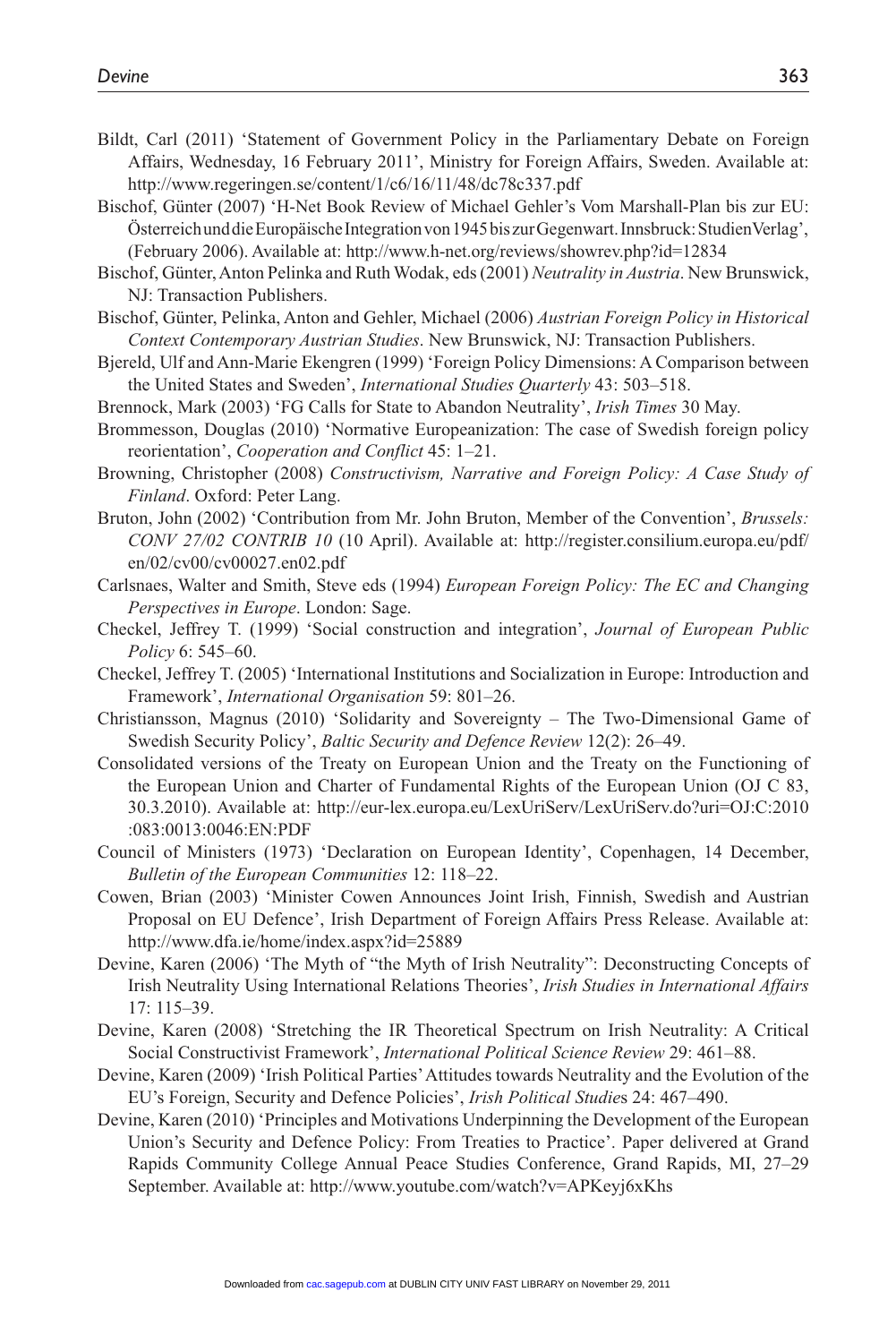- Diaz-Bone, Rainer, Bührmann, Andrea D., Rodríguez, Encarnación Gutiérrez, Schneider, Werner, Kendall, Gavin and Tirado, Francisco (2008) 'The Field of Foucaultian Discourse Analysis: Structures, Developments and Perspectives', *Historical Social Research Special Issue Discourse Analysi*s 33(1): 7–28.
- Dwyer, T. Ryle (1991) *De Valera: The Man & the Myths*. Dublin: Poolbeg.
- Eliasson, Johan (2004) 'Traditions, Identity and Security: The Legacy of Neutrality in Finnish and Swedish Security Policies in Light of European Integration', *European Integration Papers On-line (EIoP)* 8(6).
- European Commission (1991) 'Commission Opinion on Austria's Application for Membership (based on SEC(91) 1590 final)', *Bulletin of the European Communities (Supplement 4)* (31 July). Available at: http://aei.pitt.edu/1574/01/Austria\_opinion.pdf
- European Commission (1992a) 'Europe and the Challenge of Enlargement', *Bulletin of the European Communities (Supplement 3/92)* (24 June). Available at: http://aei.pitt.edu/1573/01/ challenge of enlargement June 92.pdf
- European Commission (1992b) 'Commission Opinion on Sweden's Application for Membership (based on SEC(92), (1582) final)', *Bulletin of the European Communities (5/92*) (31 July). Available at: http://aei.pitt.edu/1566/01/sweden\_opinion.pdf
- European Commission (1992c) 'Commission Opinion on Finland's Application for Membership (based on SEC(92), (2048)', *Bulletin of the European Communities (6/92)* (4 November)*.* Available at: http://aei.pitt.edu/1568/
- European Commission (2002) 'Communication from the Commission to the Council, the European Parliament, the Economic and Social Committee and the Committee of the Regions on an Information and Communication Strategy for the European Union' (2 October). Available at: http://eurlex.europa.eu/LexUriServ/site/en/com/2002/com2002\_0350en02.pdf
- European Commission External Relations (2007) *The EU's 50th Anniversary Celebrations around the World a Glance at EU Public Diplomacy at Work*. Available at: http://europa.eu/50/ around\_world/images/2007\_50th\_anniv\_broch\_en.pdf
- European Convention Secretariat (2003) 'Draft Treaty Establishing a Constitution for Europe', *CONV 850/03 Brussels* (31 July). Available at: http://european-convention.eu.int/docs/Treaty/ cv00850.en03.pdf
- European Convention WG (2002) 'Final Report of Working Group VIII Defence', *CONV 461/02, Brussels* (16 December). Available at: http://register.consilium.europa.eu/pdf/en/02/ cv00/cv00461.en02.pdf
- European Parliament (1994a) 'Note on the Negotiations on the Accession of the Four Countries Applying for Accession to the European Union:*'*Les négociations d'adhésion avec l'Autriche, la Finlande, la Norvège et la Suède', *Les échos du Parlement européen* (November) 99: 15–20.
- European Parliament (1994b) 'Resolution on Enlargement and Neutrality', (24 March). Available at: http://www.ena.lu/european\_parliament\_resolution\_enlargement\_neutrality\_24\_march\_1994-2-20058
- Euractiv (2008) 'EU Treaty's Impact on Defence Policy Remains Unclear', (13 February). Available at: http://www.euractiv.com/en/future-eu/eu-treaty-impact-defence-policy-remainsunclear/article-170256
- EU-27Watch (2009) 'Swedish EU Presidency and Swedish Defence Issues', Available at: http:// web43.s1.nwnt.de/EU-27Watch\_org/?q=node/202
- Faloon, Brian S. (1982) 'Aspects of Finnish Neutrality', *Irish Studies in International Affairs* 1(3):  $3 - 12$ .
- Fanning, Ronan (1996) 'Neutrality, Identity and Security' in W. Bauwens, A. Clesse and O. Knudsen (eds) *Small States and the Security Challenge in the New Europe*. London: Brassey's UK Ltd.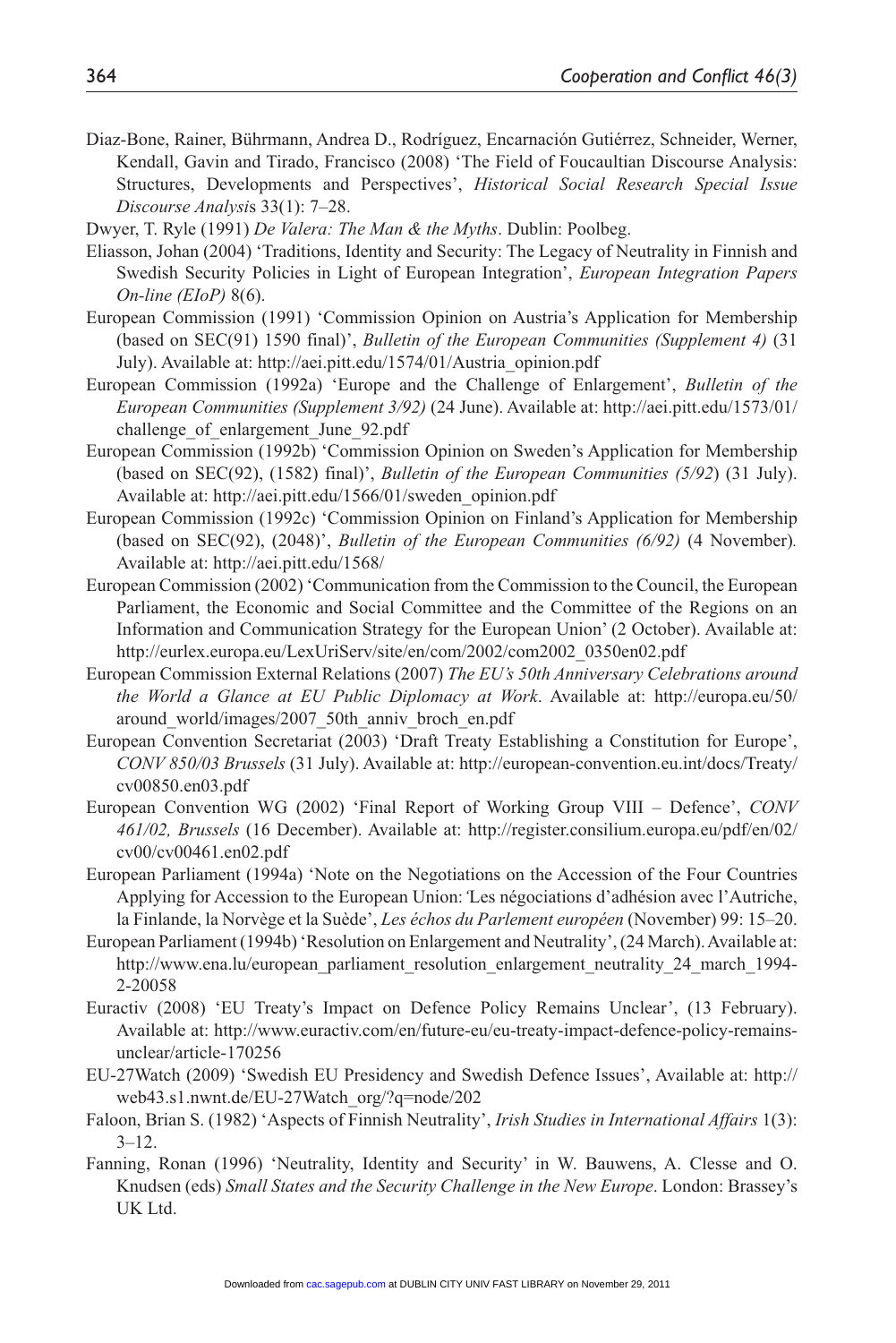- Ferreira-Pereira, Laura C. and Groom, A. J. R. (2010) '"Mutual Solidarity" within the EU Common Foreign and Security Policy: What is the Name of the Game?', *International Politics* 47: 596–616.
- Ferrero-Waldner, Benita (2001) 'In EU Foreign Policy There Is No Neutrality but Solidarity', Statement by the Foreign Minister, 18 January.
- FitzGerald, Garret (1991) 'The Impact of European Community Membership on Public Opinion in Ireland and Britain', CEEPA paper 3: 6.
- FitzGerald, Garret (1995) 'Military Neutrality Immoral, Despite Virtuous Irish Claims', *Irish Times*, 14–15 April.
- FitzGerald, Rona (2002) 'Ireland and the EMU Reprimand: A Soft Option or a Suitable "Bad" Boy', *Nordic Irish Studie*s 1: 77–94.
- Forsberg, Tuomas and Vaahtoranta Tapani (2001) 'Inside the EU: Outside NATO. Paradoxes of Finland's and Sweden's Post-Neutrality', *European Security* 10: 68–93.
- Gärtner, Heinz and Otmar Höll (2001) 'Austria' in E. Reiter and H. Gärtner (eds) *Small States and Alliances*, pp. 183–94. New York: Physica-Verlag.
- Gilberg, Trond (1985) 'Finland' in W. J. Taylor Jr. and P. M. Cole (eds) *Nordic Defense: Comparative Decision Making*, pp. 37–62. Lexington, MA: Lexington Books.
- Hägglund, Gustav (1995) 'Finnish Defence Policy Aims to Protect against External Pressures' *NATO Review* (43)4: 19–21.
- Hansen, Lene (2006) *Security as Practice: Discourse Analysis and the Bosnian War*. London and New York: Routledge.
- *Helsingin Sanomat* (2002) 'Swedish Public against NATO Membership Says Poll', (6 March). Available at: http://www2.hs.fi/english/archive/news.asp?id=20020306IE5
- Herolf, Gunilla and Lindahl, Rutger (2000) 'Sweden-Continuity and Change' in H. Ojanen, G. Herolf and R. Lindahl (eds). *Non-Alignment and European Security Policy*, pp. 155–237. Helsinki: Finnish Institute of International Affairs.
- Holland, Martin, ed. (2005) *Common Foreign and Security Policy*. London: Continuum.
- Hummer, Waldemar (2006) 'The New EU A "Military Pact"? Solidarity Neutrality Irish Clause', in G. Hauser and F. Kernic (eds) *European Security in Transition*, pp. 63–72. Aldershot: Ashgate.
- Huldt, Bo (1994) 'Sweden and European Community-Building 1945-92', in S. Harden (ed.) *Neutral States and the European Community*, pp. 104–43. London: Brassey's UK Ltd.
- Ireland (1996) *White Paper on Foreign Policy*. Dublin: Stationary Office.
- Ireland (2000) *White Paper on Defence*. Dublin: Official Publications. http://www.defence.ie/ WebSite.nsf/72804bb4760386f380256c610055a16b/93191a155924dad5802570c8005065d3/ \$FILE/whiteppr.pdf
- Jakobsen, Max (1969) *Finnish Neutrality*. New York: Frederick A. Praeger.
- Jessup, Philip C. (1936) *Neutrality, Its History, Economics and Law: Today and Tomorrow*. New York: Columbia University Press.
- Joenniemi, Pertti (1989) 'The Underlying Assumptions of Finnish Neutrality' in K. Joseph and H. Michael (eds) *Between the Blocs: Problems and Prospects for Europe's Neutral and Nonaligned States*. Cambridge: Woodrow Wilson International Center for Scholars, Cambridge University Press.
- Joenniemi, Pertti (1993) 'Neutrality Beyond the Cold War', *Review of International Studies* 19: 289–304.
- Karvonen, Lauri and Sundelius, Bengt (1996) 'The Nordic Neutrals, Facing the European Union', in L. Miles (ed) *The European Union and the Nordic Countries*, pp. 237–252. London: Routledge.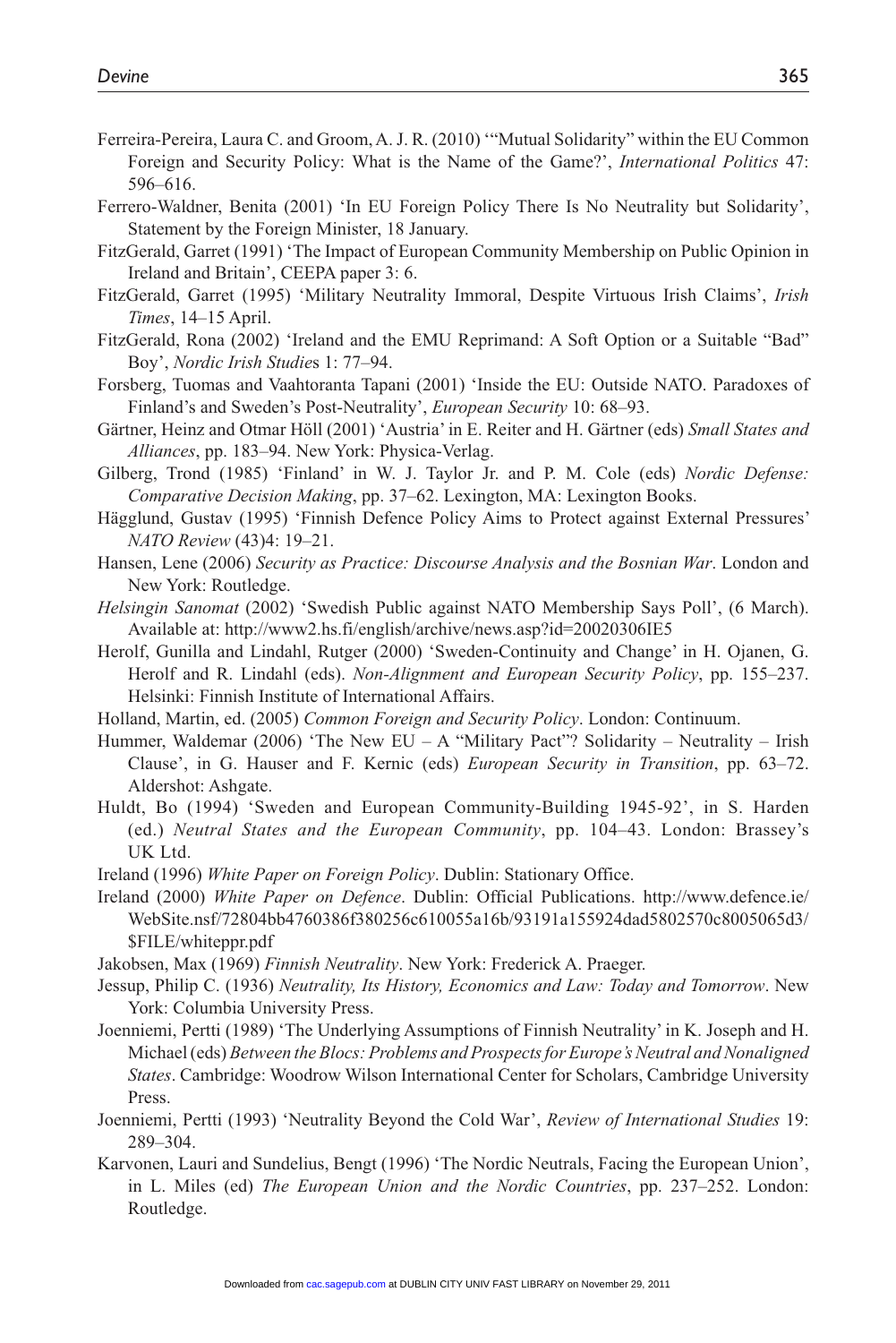- Keatinge, Patrick (1984) *A Singular Stance: Irish Neutrality in the 1980s*. Dublin: Institute of Public Administration.
- Keatinge, Patrick and Tonra, Ben (2002) *The European Rapid Reaction Force*. Dublin: Institute of European Affairs.
- Keogh, Dermot (1997) 'The Diplomacy of "Dignified Calm": An Analysis of Ireland's Application for Membership of the EEC, 1961–1963', *Journal of European Integration History* (3)1: 81–101. Available at: http://www.lcd.lu/cere/journal/JEIH-5-1997\_1.pdf
- Keogh, Dermot (1989) *Ireland and the Challenge of European Integration*. Cork: Hibernian University Press.
- Kirk, Lisbeth (2003) 'Neutrals Protest against Mutual Defence Clause', *EUobserver* 8 December. Available at: http://euobserver.com/?aid=13815
- Kramer, Helmut (1996) 'Foreign Policy', in V. Lauber (ed.) *Contemporary Austrian Politics*, pp. 151–200. Boulder, CO: Westview Press.
- Kruzel, Joseph and Haltzel, Michael, eds (1989) *Between the Blocs: Problems and Prospects for Europe's Neutral and Nonaligned States*. Cambridge: Woodrow Wilson International Center for Scholars, Cambridge University Press.
- Lassinantti, Gunnar (2001) 'Small States and Alliances: A Swedish Perspective' in E. Reiter and H. Gartner (eds) *Small States and Alliance*s, pp. 101–12. New York: Physica-Verlag.
- Laursen, Finn (1997) 'The EU "Neutrals", the CFSP and Defence Policy'. Paper prepared for delivery at the Fifth Biennial International Conference of the European Community Studies Association, Seattle, WA, 29 May to 1 June.
- Liebhart, Karin (2003) 'Austrian Neutrality: Historical Development and Semantic Change,' in *NATO, Neutrality and National Identity: The Case of Austria and Hungary*, pp. 24–49. Köln: Böhlav Verlag Wein.
- Lindh, Anna (2002) 'Sweden to adopt new security policy doctrine drops neutrality', *Helsingin Sanomat*, International Edition, 12 February. Available at: http://www2.hs.fi/english/archive/ news.asp?id=20020212IE11
- Logue, John (1989) 'The Legacy of Swedish Neutrality', in B. Sundelius (ed.) *The Committed Neutral: Sweden's Foreign Policy*, pp. 35–65. Boulder, CO: Westview Press.
- Luif, Paul (1992) 'Integration: An Austrian perspective', in H. Neuhold (ed.) *The European Neutrals in the 1990s*, pp. 55–88. Boulder, CO: Westview Press.
- Luif, Paul (1995) *On the Road to Brussels: The Political Dimension of Austria's, Finland's and Sweden's Accession to the European Union*. Vienna: Braumüller.
- Luif, Paul (2001) 'Austria's Permanent Neutrality Its Origins, Development and Demise', in Bischof, G. et al. (eds) *Neutrality in Austria*, pp.129–159. New Brunswick, NJ: Transaction Publisher
- Maher, Denis (1986) 'The Tortuous Path: The Course of Ireland's Entry into the EEC 1848–73'. Dublin: Institute of Public Administration.
- Mansergh, Martin (2004) 'Rigid Approach to Neutrality Could Jeopardise Role in EU', *Irish Times*  (24th January).
- Marsh, Michael (1992) *Irish Public Opinion on Neutrality and the European Union*. Dublin: Institute of European Affairs.
- McSweeney, Bill (1985) 'Changing Perceptions of Irish Neutrality', in B. McSweeney (ed.) *Ireland and the Threat of Nuclear War: The Question of Irish Neutrality*, pp.118–40. Dublin: Dominican Publications.
- Miles, Lee (1998) 'Sweden and the IGC: Testing the Membership Diamond', *Cooperation and Conflict* 33: 339–66.
- Milliken, Jennifer (1999) 'The Study of Discourse in International Relations: A Critique of Research and Methods', *European Journal of International Relations* 5: 225–54.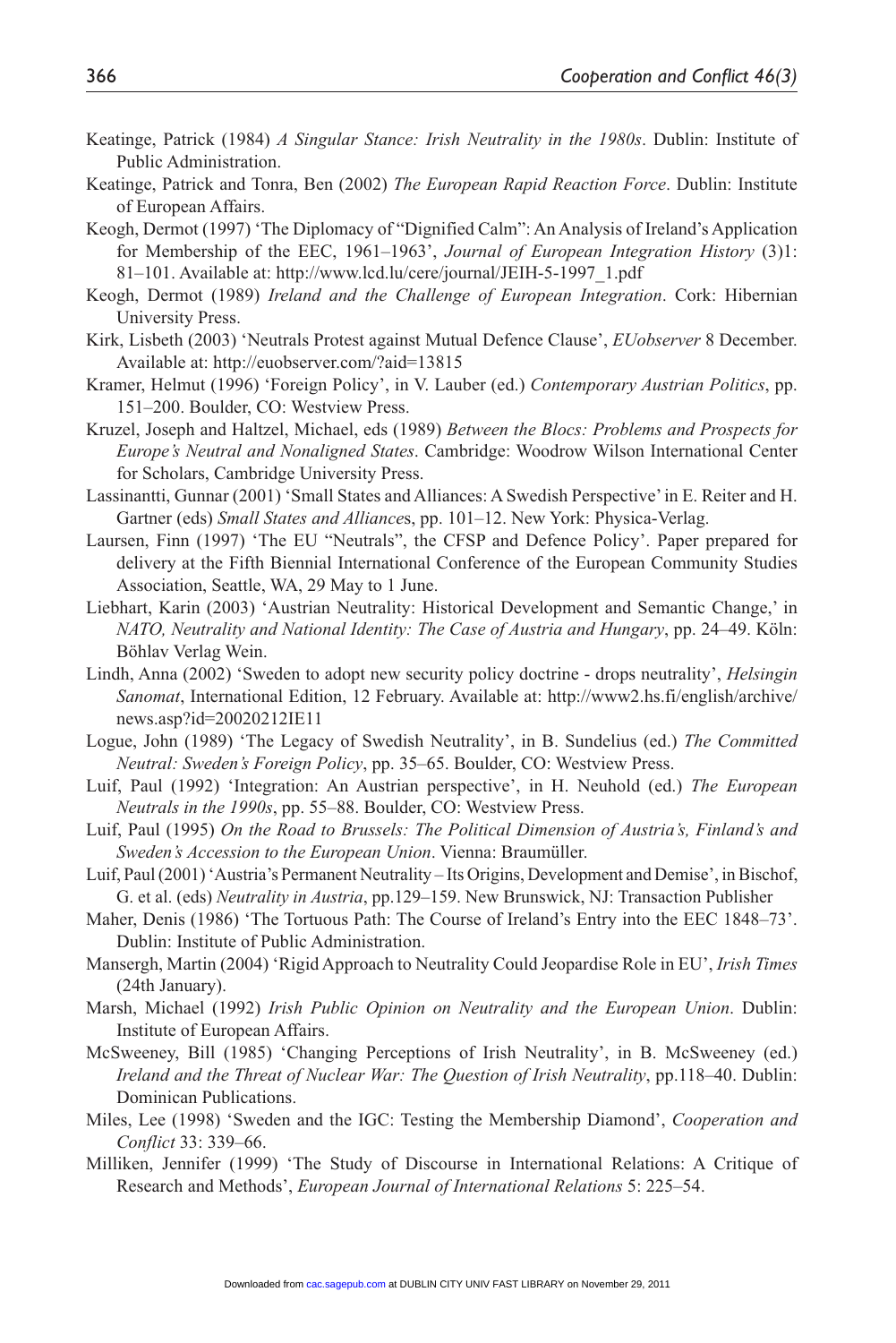- Mitchell, Gay (2005) 'Forum public meeting dominated by French Referendum Result', National Forum on Europe, 30 May. Available at: http://www.forumoneurope.ie/index9c9b. html?locID=366&docID=746
- Möller, Ulrika and Bjereld, Ulf (2010) 'From Nordic Neutrals to Post-Neutral Europeans: Differences in Finnish and Swedish Policy Transformation', *Cooperation and Conflict* 45: 363–86.
- Monaco, Annalisa and Riggle, Sharon (2002) 'NATO Notes 4(2) Brussels', (1 March). Available at: http://www.isis-europe.org/pdf/2008\_artrel\_116\_2002\_archives\_28\_nato\_notes\_v4n2.pdf
- Möttölä, Kari (2002) 'Military Cooperation and Military Non-Alliance: An Analysis of the Policies of Finland and Sweden in Transatlantic Relations'. Paper read at ISA Annual Convention, New Orleans, LA, March 23–27.
- Naegele, Jolyon (2001) 'Russia: Austria's Neutral Status Resurfaces with Putin Visit', Radio Free Europe/Radio Liberty (8 February). Available at: http://www.rferl.org/content/article/1095695. html
- Naert, Frederik (2005) 'European Security and Defence in the EU Constitutional Treaty', *Journal of Conflict and Security Law* 10: 187–207.
- NATO Political Committee (2005) NATO Parliamentary Assembly Sub Committee on NATO partnerships, Visit to Vienna, 24-28 October. Available at: http://www.nato-pa.int/default. asp?SHORTCUT=866
- Neuhold, Hanspeter and Thalberg, Hans, eds (1984) *The European Neutrals in International Affairs.* Laxenburg: Austrian Institute for International Affairs (AIIA).
- Neuhold, Hanspeter, ed. (1992) *The European Neutrals in the 1990s*. Boulder, CO: Westview Press.
- Neuhold, Hanspeter (2005) 'Comments on the Austrian Position', in E. Munro (ed.) *Challenges to Neutral and Non-Aligned Countries in Europe and Beyond*, pp. 13–16. Geneva: Geneva Centre for Security Policy.
- Official Journal of the European Union C306, Vol. 50, 17 December 2007. Available at: http://eurlex.europa.eu/JOHtml.do?uri=OJ:C:2007:306:SOM:EN:HTML
- Ogley, Roderick (1970) *The Theory and Practice of Neutrality in the Twentieth Century*. London: Routledge and Kegan Paul.
- Oireachtas, Houses of (2008) 'Ireland's Approach to the CFSP/ESDP and Its Position on Military Neutrality', *Hearings of the Sub-Committee on Ireland's Future in the European Union*, Day 11: 11 November.
- Ojanen, Hanna (2000) 'Participation and Influence: Finland, Sweden and the Post-Amsterdam Development of the CFSP', *The Institute for Security Studies. Occasional Papers 11.* Paris: Western European Union.
- Ojanen, Hanna (2002) 'Sweden and Finland: What Difference Does It Make to be Non-Aligned?', in N. Græger, H. Larsen and H. Ojanen (eds) *The ESDP and the Nordic Countries: Four Variations on a Theme*, pp. 154–217. Helsinki: The Finnish Institute of International Affairs.
- Ojanen, Hanna (2005) 'Finland: Rediscovering Its Nordic Neighbours after an EU Honeymoon?', *Security Dialogue* 36: 407–11.
- Penttilä, Risto E. J. (1999) 'Non-Alignment Obsolete in Today's Europe?', in M. Jopp and H. Ojanen (eds) *European Security Integration: Implications for Non-Alignment and Alliances*, pp. 167–87. Helsinki: The Finnish Institute of International Affairs.
- Presidency of WEU Permanent Council (2010) Statement on behalf of the High Contracting Parties to the Modified Brussels Treaty – Belgium, France, Germany, Greece, Italy, Luxembourg, The Netherlands, Portugal, Spain and the United Kingdom, Western European Union (31 March). Available at: http://www.weu.int/Declaration\_E.pdf
- Putnam, Robert (1988) 'Diplomacy and Domestic Politics: The Logic of Two-Level Games', *International Organization* 42: 427–60.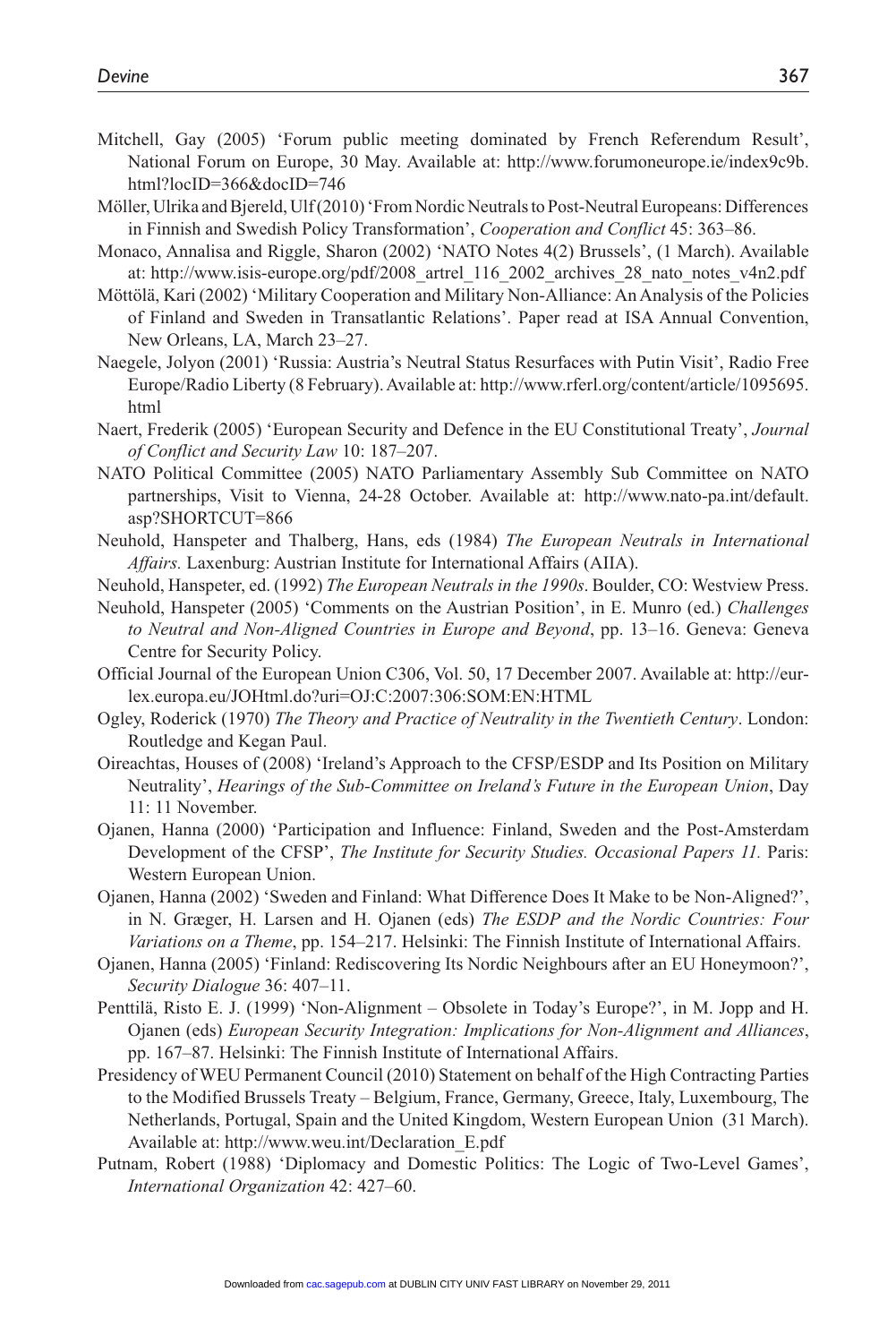Quille, Gerrard (2010) 'European Parliament Common Security and Defence Policy Fact Sheet', Available at: http://www.europarl.europa.eu/parliament/expert/displayFtu.do?language=en&i d=74&ftuId=FTU\_6.1.3.html

Raunio, Tapio and Teija Tiilikainen (2003) *Finland in the European Union*. London: Frank Cass.

- Reichard, Martin (2006) *The NATO-EU Relationship: A Legal and Political Perspective*. Aldershot: Ashgate.
- Reinprecht, Christoph and Latcheva, Rossaline (2003) 'Neutrality and Austrian Identity: Discourse on NATO and Neutrality as Reflected in Public Opinion', in A. Kovács and R. Wodak (eds) *NATO, Neutrality and National Identity: The Case of Austria and Hungary*, pp. 439–62. Cologne: Böhlau.
- Rendl, Andreas (1998) 'Neutrality and the EU: An Austrian View', in L. Goetschel (ed.) *Small States Inside and Outside the European Union: Interests and Policies*, pp. 161–8. Boston, MA/ Dordrecht/London: Kluwer Academic Publishers.
- Ritter, Karl (2011) 'Cold War Neutrals Now Taking Sides, Timidly', Associated Press AP On-Line (9 April) Available at: http://abcnews.go.com/International/wireStory?id=13335668. Accessed on 18 April 2011.
- Ruth, Arne (1984) 'The Second New Nation: The Mythology of Modern Sweden', *Daedalus: Nordic Voice*s 113(2): 53–96.
- Salmon, Trevor C. (1989) *Unneutral Ireland*. Oxford: Clarendon Press.
- Salmon, Trevor C. (2005) 'The European Security and Defence Policy: Built on Rocks or Sand?', *European Foreign Affairs Review* 10: 359–79.
- Schlesinger, Thomas O. (1972) *Austrian Neutrality in Postwar Europe: The Domestic Roots of a Foreign Policy*. Wien-Stuggart: W. Braumüller.
- Sinnott, Richard (1996) 'Poll Shows Symbolic Support for Neutrality', *Irish Times* 5 October.
- Sloan, Stanley R. (2006) 'Negotiating Article 5', *NATO Review 2*. Available at: http://www.nato. int/docu/review/2006/issue2/english/art4.html
- Stavrou, David (2009) 'Sweden Navigates Complex Waters of EU Foreign Policy', *The Local* (3 September). Available at: http://www.thelocal.se/21864/20090903/
- Stütz, Goran (2008) *Opinion 2008 Om den svenska allmänhetens syn på samhället, säkerhetspolitiken och försvaret, Styrelsen för psykologiskt försvar (SPF)*. Available at: https://www.msb. se/Upload/Produkter\_tjanster/Publikationer/SPF/SPFopinion2008.pdf
- Sundelius, Bengt (1987) *The Neutral Democracies and the New Cold War*. Boulder, CO: Westview Press.
- Sweden (2003) 'A More Secure Neighbourhood Insecure World', Report of the Swedish Defence Commission (27 February). Available at: http://www.sweden.gov.se/content/1/c6/02/56/70/ e756f798.pdf
- Sweden (2004) 'Our Future Defence: The Focus of Swedish Defence Policy 2005–2007', Government Bill 2004/05:5 Government offices of Sweden, Available at: www.sweden.gov. se/content/1/c6/03/21/19/224a4b3c.pdf
- Swedish Ministry of Defence (2009) 'A Functional Defence With a Substantially Strengthened Defence Capability', *Press Release* (19 March). Available at: http://www.sweden.gov.se/ sb/d/10448/a/123010
- Tiilikainen, Teija (2006) 'The Nordic Countries and the EU–NATO Relationship', in A. J. K. Bailies, G. Herolf and B. Sundelius (eds) *The Nordic Countries and the European Security and Defence Policy*, pp. 50–66. Oxford: SPIRI Oxford University Press.
- Titscher, Stefan, Meyer, Michael, Wodak, Ruth and Vetter, Eva (2000) *Methods of Text and Discourse Analysis*. London: Sage.
- Tolgfors, Sten (2011) 'Sverige delar värdegrund med Tyskland om försvaret', *Dagens Nyheter* 15 January.